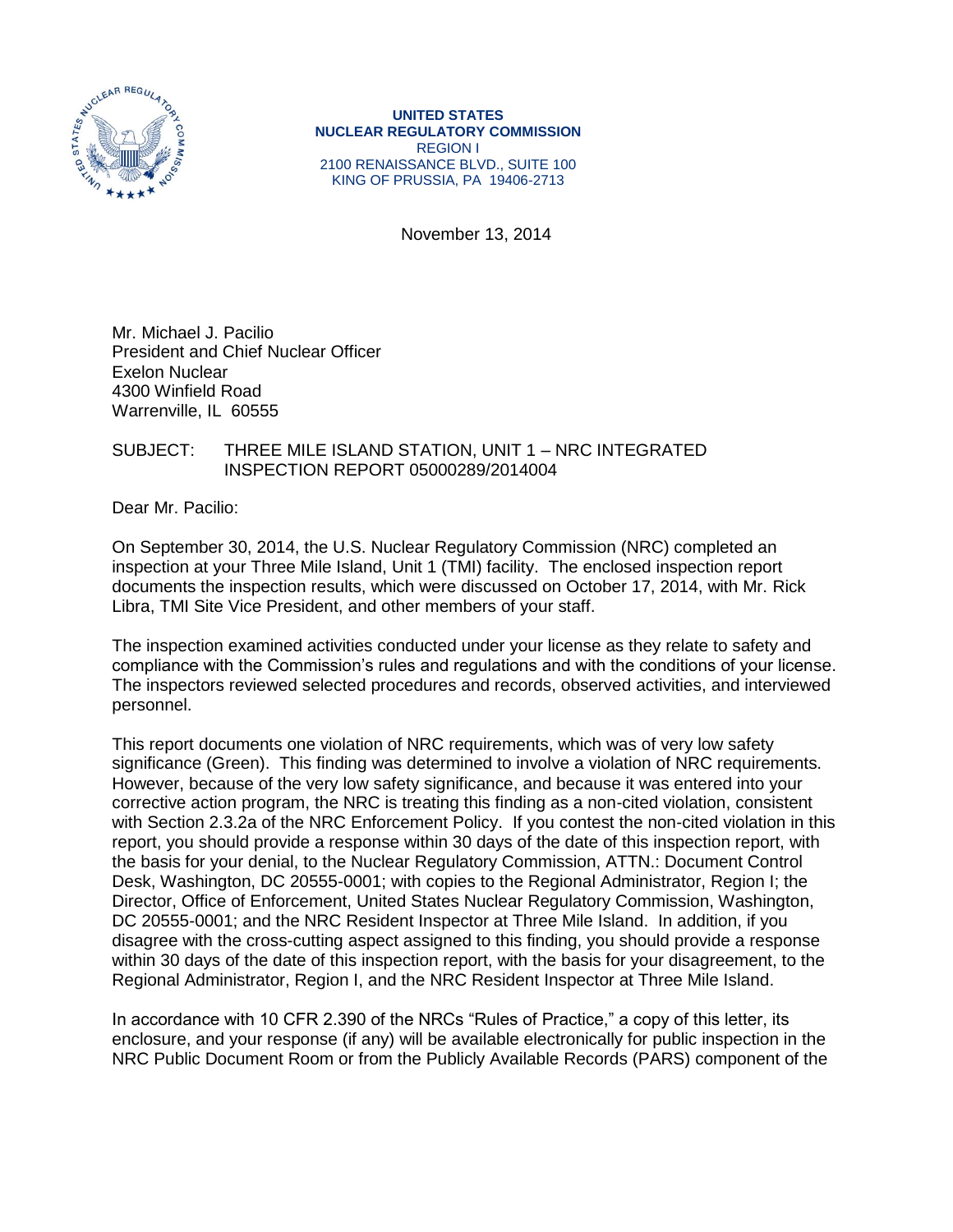NRC's document system (ADAMS). ADAMS is accessible from the NRC website at <http://www.nrc.gov/reading-rm/adams.html> (the Public Electronic Reading Room).

Sincerely,

 */RA/*

Silas R. Kennedy, Chief Reactor Projects Branch 6 Division of Reactor Projects

Docket Nos.: 50-289 License Nos.: DPR-50

- Enclosure: Inspection Report 05000289/2014004 w/Attachment: Supplemental Information
- cc w/encl: Distribution via ListServ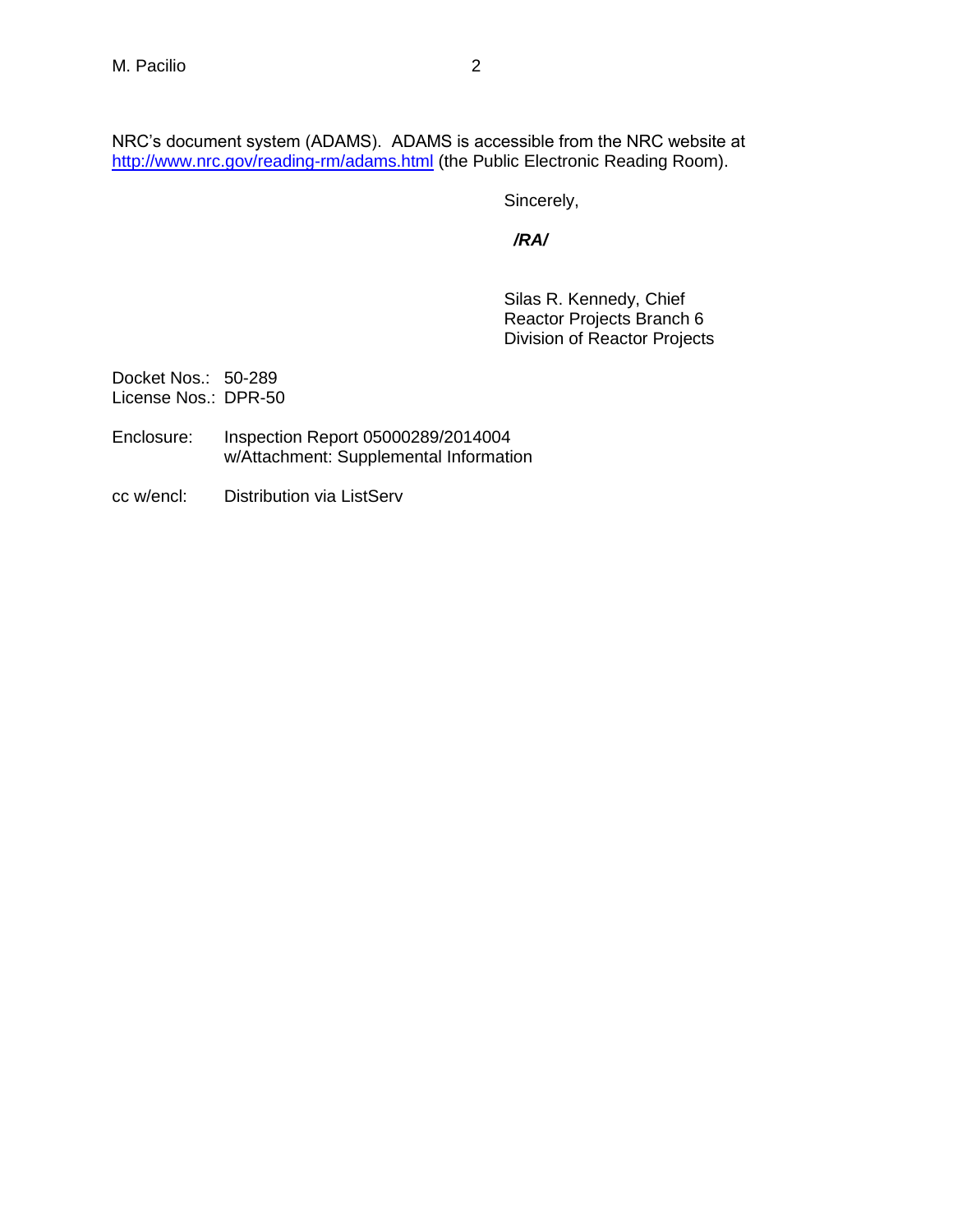NRC's document system (ADAMS). ADAMS is accessible from the NRC website at <http://www.nrc.gov/reading-rm/adams.html> (the Public Electronic Reading Room).

Sincerely,

## **/RA/**

Silas R. Kennedy, Chief Reactor Projects Branch 6 Division of Reactor Projects

Docket Nos.: 50-289 License Nos.: DPR-50

Enclosure: Inspection Report 05000289/2014004 w/Attachment: Supplemental Information

cc w/encl: Distribution via ListServ

Distribution w/encl: D. Lew, Actg RA V. Ordaz, Actg DRA H. Nieh, DRP M. Scott, DRP R. Lorson, DRS

J. Trapp, DRS S. Kennedy, DRP

L. Cline, DRP C. Bickett, DRP

D. Werkheiser, DRP, SRI

J. Heinly, DRP, RI A. Diaz, DRP, OA J. Jandovitz, RI OEDO RidsNrrPMThreeMileIsland Res RidsNrrDorlLpl1-2 Resource ROPReports Resource

DOC NAME: G:\DRP\BRANCH6\+++THREE MILE ISLAND\TMI INSPECTION REPORTS\TMI\_REPORT\_IR2014-004 FINAL.DOCX ADAMS Accession No.: **ML14317A309** 

| $\triangledown$ SUNSI Review |                               | Non-Sensitive |          | $\overline{\mathsf{v}}$<br><b>Publicly Available</b> |  |
|------------------------------|-------------------------------|---------------|----------|------------------------------------------------------|--|
|                              |                               | Sensitive     |          | Non-Publicly Available                               |  |
| <b>OFFICE</b>                | RI/DRP                        | RI/DRP        | RI/DRS   | RI/DRP                                               |  |
| <b>NAME</b>                  | DWerkheiser/ CAB for per text | CBickett/ CAB | MGray/MG | SKennedy/ SRK                                        |  |
| <b>DATE</b>                  | 11/13/14                      | 11/13/14      | 11/13/14 | 11/1314                                              |  |

OFFICIAL RECORD COPY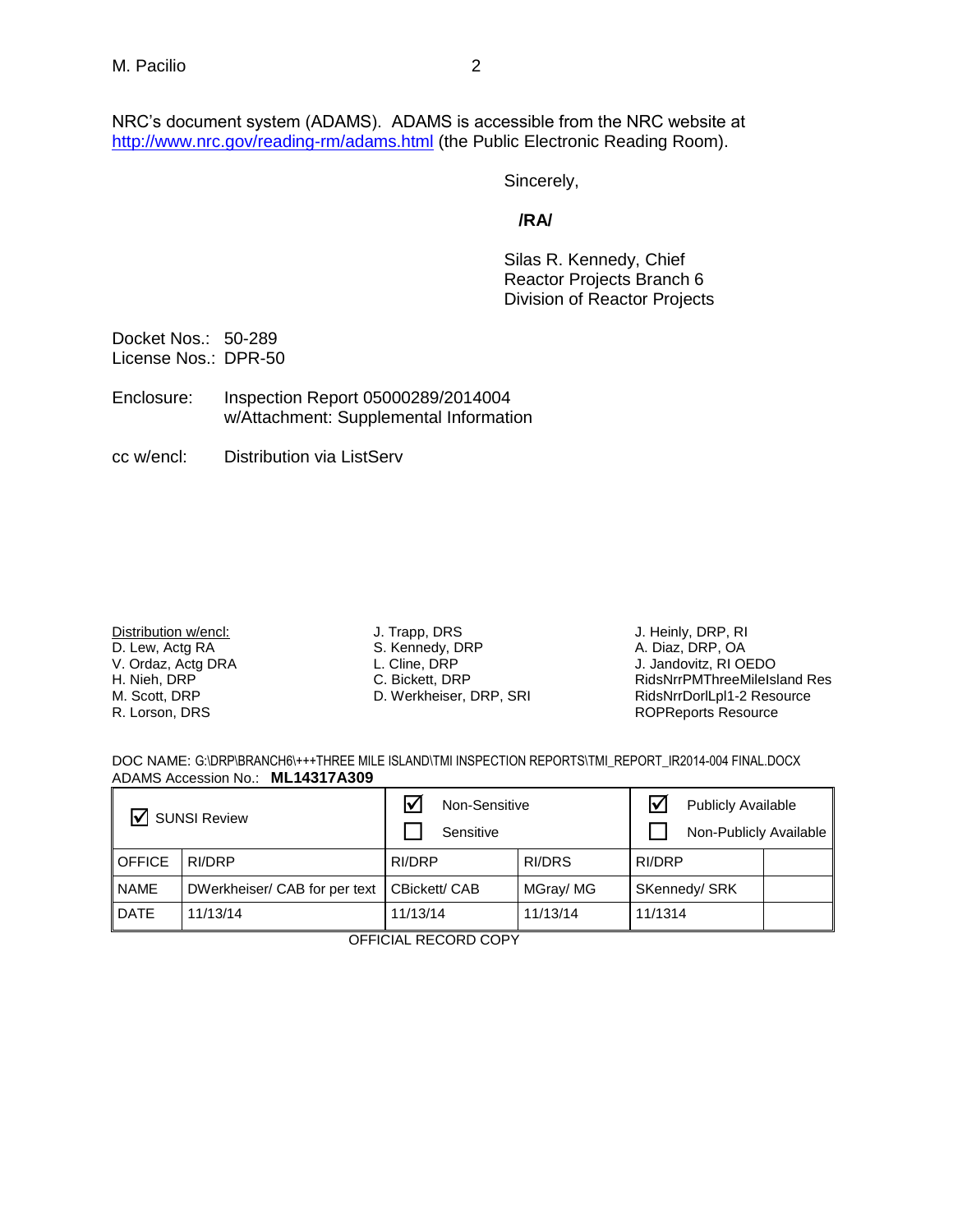# U.S. NUCLEAR REGULATORY COMMISSION

# REGION I

| Docket No:   | 50-289                                                                                                                                                                                                                                                                                                           |
|--------------|------------------------------------------------------------------------------------------------------------------------------------------------------------------------------------------------------------------------------------------------------------------------------------------------------------------|
| License No:  | <b>DPR-50</b>                                                                                                                                                                                                                                                                                                    |
| Report No:   | 05000289/2014004                                                                                                                                                                                                                                                                                                 |
| Licensee:    | <b>Exelon Generation Company</b>                                                                                                                                                                                                                                                                                 |
| Facility:    | Three Mile Island Station, Unit 1                                                                                                                                                                                                                                                                                |
| Location:    | Middletown, PA 17057                                                                                                                                                                                                                                                                                             |
| Dates:       | July 1 through September 30, 2014                                                                                                                                                                                                                                                                                |
| Inspectors:  | D. Werkheiser, Senior Resident Inspector, Division of Reactor Projects<br>(DRP)<br>J. Heinly, Resident Inspector, DRP<br>S. Barr, Senior EP Inspector, Division of Reactor Safety (DRS)<br>M. Modes, Senior Reactor Inspector, DRS<br>H. Gray, Senior Reactor Inspector, DRS<br>T. Burns, Reactor Inspector, DRS |
| Approved by: | S. Kennedy, Chief<br>Projects Branch 6<br>Division of Reactor Projects (DRP)                                                                                                                                                                                                                                     |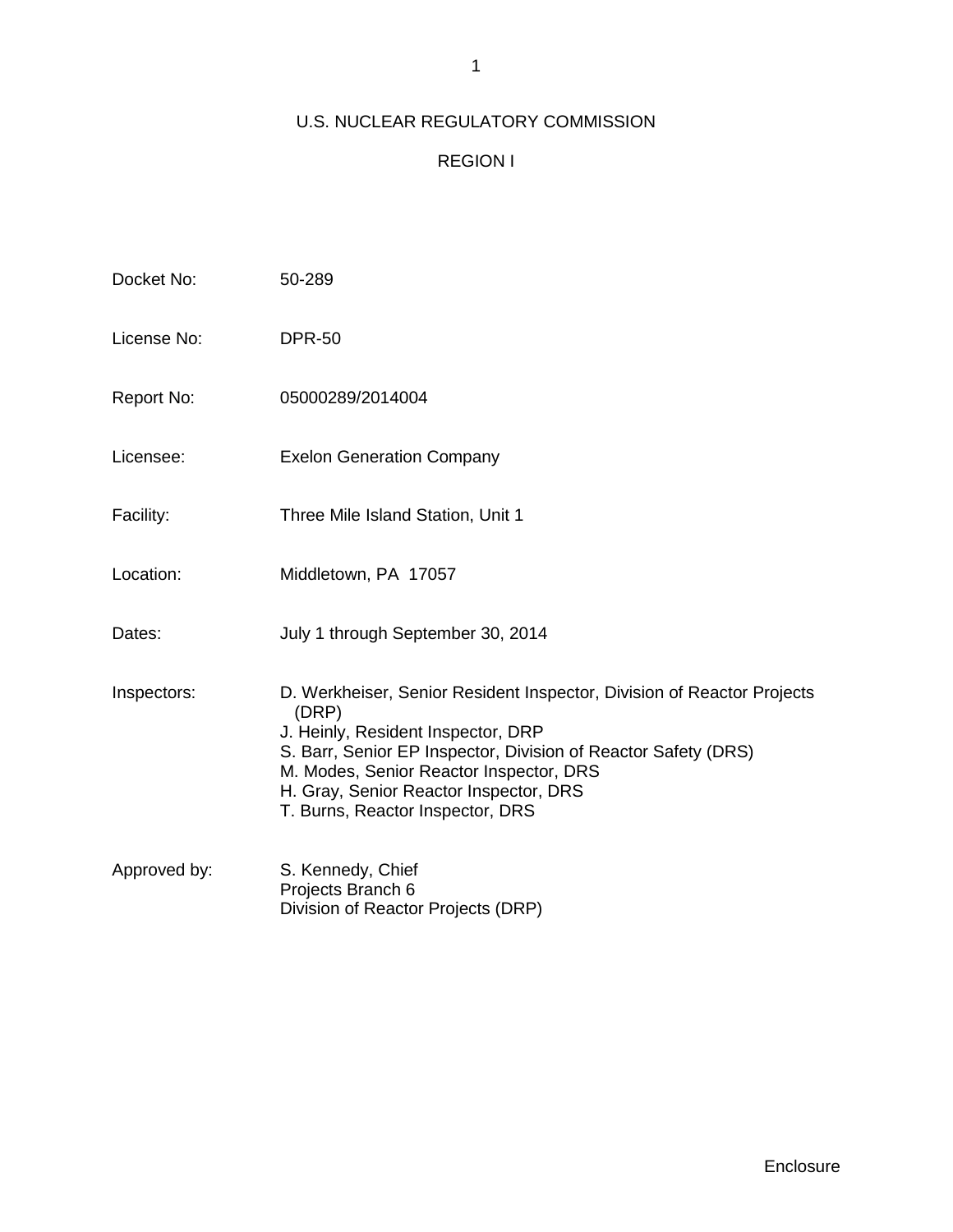# **TABLE OF CONTENTS**

| 1.               |                                                              |  |  |  |  |  |  |
|------------------|--------------------------------------------------------------|--|--|--|--|--|--|
| 1R01             |                                                              |  |  |  |  |  |  |
| 1R04             |                                                              |  |  |  |  |  |  |
| 1R05             |                                                              |  |  |  |  |  |  |
| 1R06             |                                                              |  |  |  |  |  |  |
| 1R08             |                                                              |  |  |  |  |  |  |
| 1R11             |                                                              |  |  |  |  |  |  |
| 1R <sub>12</sub> |                                                              |  |  |  |  |  |  |
| 1R13             | Maintenance Risk Assessments and Emergent Work Control 10    |  |  |  |  |  |  |
| 1R15             |                                                              |  |  |  |  |  |  |
| 1R18             |                                                              |  |  |  |  |  |  |
| 1R <sub>19</sub> |                                                              |  |  |  |  |  |  |
| 1R22             |                                                              |  |  |  |  |  |  |
| 1EP4             |                                                              |  |  |  |  |  |  |
| 1EP <sub>5</sub> |                                                              |  |  |  |  |  |  |
| 4.               |                                                              |  |  |  |  |  |  |
| 40A1             |                                                              |  |  |  |  |  |  |
| 4OA2             |                                                              |  |  |  |  |  |  |
| 4OA3             | Follow-Up of Events and Notices of Enforcement Discretion 19 |  |  |  |  |  |  |
| 4OA6             |                                                              |  |  |  |  |  |  |
|                  |                                                              |  |  |  |  |  |  |
|                  |                                                              |  |  |  |  |  |  |
|                  |                                                              |  |  |  |  |  |  |
|                  |                                                              |  |  |  |  |  |  |
|                  |                                                              |  |  |  |  |  |  |
|                  |                                                              |  |  |  |  |  |  |
|                  |                                                              |  |  |  |  |  |  |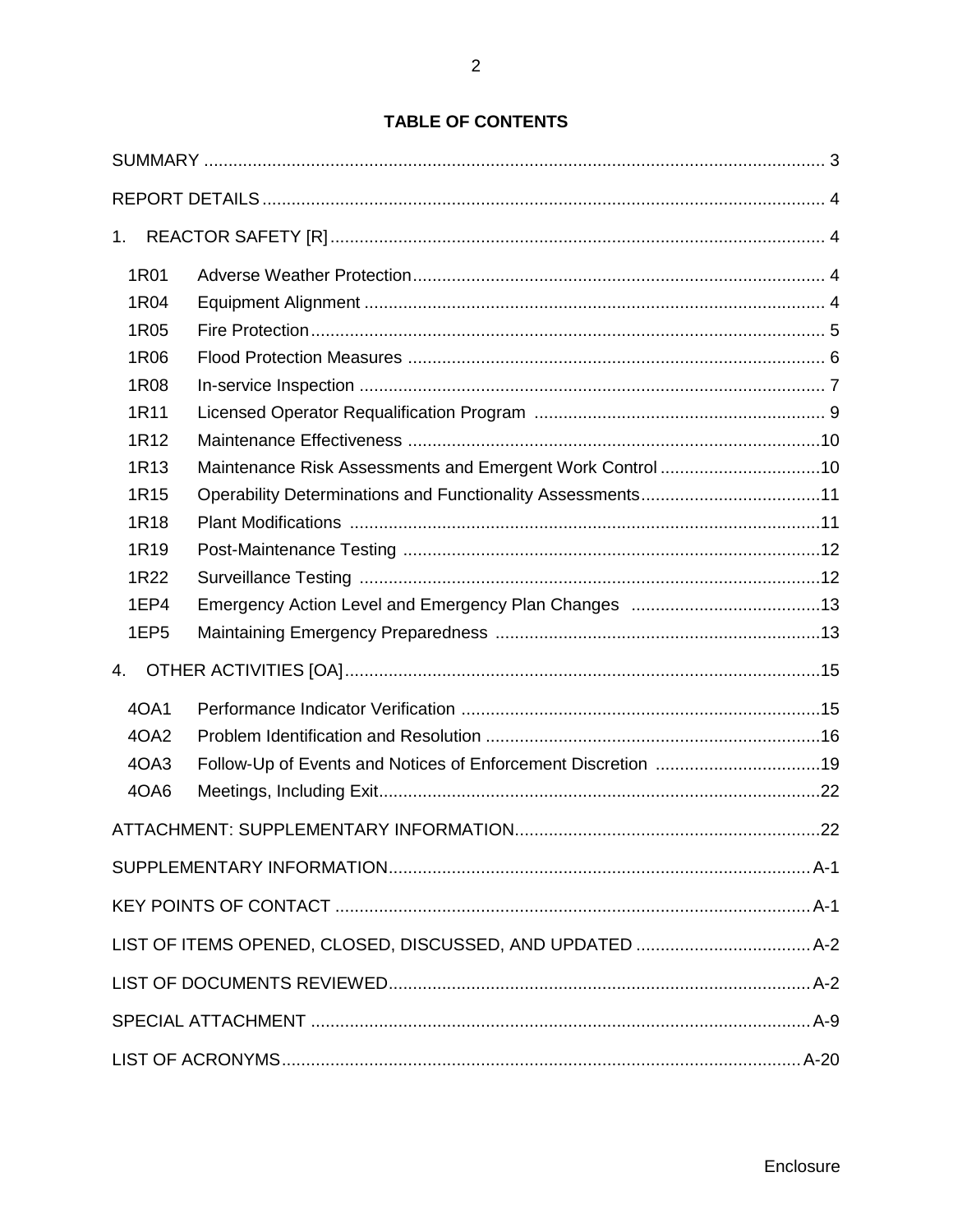### **SUMMARY**

<span id="page-5-0"></span>IR 05000289/2014004, 07/01/2014 - 09/30/2014; Three Mile Island, Unit 1, Maintaining Emergency Preparedness.

This report covered a three-month period of inspection by resident inspectors and announced inspections performed by regional inspectors. Inspectors identified one finding of very low safety significance (Green), which was a non-cited violation (NCV). The significance of most findings is indicated by their color (i.e., greater than Green, or Green, White, Yellow, Red) and determined using Inspection Manual Chapter (IMC) 0609, "Significance Determination Process" (SDP), dated June 2, 2011. Cross-cutting aspects are determined using IMC 0310, "Aspects Within Cross-Cutting Areas," dated December 19, 2013. All violations of NRC requirements are dispositioned in accordance with the NRC's Enforcement Policy, dated July 9, 2013. The NRC's program for overseeing the safe operation of commercial nuclear power reactors is described in NUREG-1649, "Reactor Oversight Process," Revision 5.

### **Cornerstone: Emergency Preparedness**

 Green. The inspectors identified an NCV of Title 10 of the *Code of Federal Regulations* (10 CFR) 50.54(q)(2), 10 CFR 50.47(b)(10), and 10 CFR 50, Appendix E, Section IV.4, for failing to maintain the effectiveness of the Three Mile Island Nuclear Station (TMI) emergency plan as a result of failing to provide the station evacuation time estimate (ETE) to the responsible offsite response organizations (OROs) by the required date. Upon identification, Exelon entered this issue into its corrective action program (CAP) as issue reports (IRs) 1525923 and 1578649. Exelon submitted a third ETE for TMI on April 4, 2014, and the NRC's review of that ETE is documented in section 1EP4 of this report.

The finding is more than minor because it is associated with the Emergency Preparedness cornerstone attribute of procedure quality and adversely affected the cornerstone objective of ensuring that the licensee is capable of implementing adequate measures to protect the health and safety of the public in the event of a radiological emergency. The ETE is an input into the development of protective action strategies prior to an accident and to the protective action recommendation decision making process during an accident. Inadequate ETEs had the potential to reduce the effectiveness of public protective actions implemented by the OROs. The finding is determined to be of very low safety significance (Green) because it is a failure to comply with a non-risk significant portion of 10 CFR 50.47(b)(10). The cause of the finding is related to cross-cutting aspect of Human Performance, Documentation, because Exelon did not appropriately create and maintain complete, accurate and, up-todate documentation [H.7]. (Section 1EP5)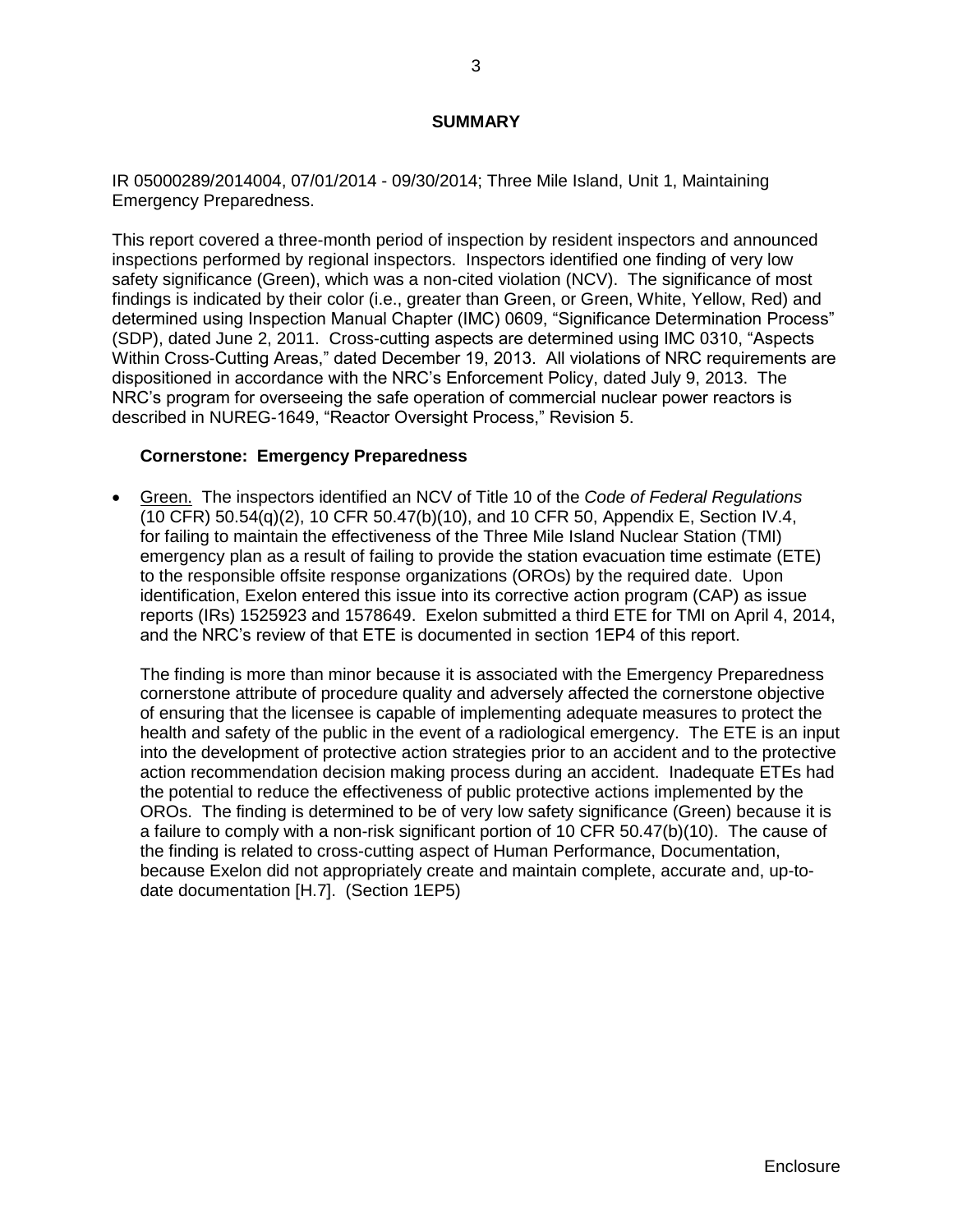## **REPORT DETAILS**

### <span id="page-6-0"></span>Summary of Plant Status

Unit 1 began the inspection period at 100 percent power. On September 6, 2014, operators reduced power to approximately 89 percent to perform planned turbine valve testing and control rod drive exercises. Operators returned the unit to 100 percent on September 7, 2014, and remained at 100 percent for the remainder of the inspection period.

## <span id="page-6-1"></span>**1. REACTOR SAFETY [R]**

## **Cornerstones: Initiating Events, Mitigating Systems, and Barrier Integrity**

<span id="page-6-2"></span>1R01 Adverse Weather Protection (71111.01 – 1 sample)

### External Flooding

a. Inspection Scope

During the week of July 21, 2014, the inspectors performed an inspection of the external flood protection measures for TMI. The inspectors reviewed technical specifications; procedures; design documents; and the Updated Final Safety Analysis Report (UFSAR), Chapter 2.4.2.4, which depicted the design flood levels and protection areas containing safety-related equipment, to identify areas that may be affected by an external flooding event. The inspectors conducted a general site walkdown of all external areas of the plant, including a detailed review of the control building, and dike to ensure that Exelon erected and maintained flood protection measures in accordance with design specifications. The inspectors also reviewed operating procedures for mitigating external flooding during severe weather to determine if Exelon planned or established adequate measures to protect against external flooding events. Documents reviewed for each section of this inspection report are listed in the Attachment.

b. Findings

No findings were identified.

- <span id="page-6-3"></span>1R04 Equipment Alignment
- .1 Partial System Walkdowns (71111.04Q 3 samples)
	- a. Inspection Scope

The inspectors performed partial walkdowns of the following systems:

- 'B' make-up system alignment during 'A' unplanned system outage on July 14, 2014
- Emergency feedwater systems during 'B' emergency feedwater system outage on September 10 – 12, 2014
- Nuclear river alignment during seasonal clamicide and heat exchanger backwashes, on September 25 - 26, 2014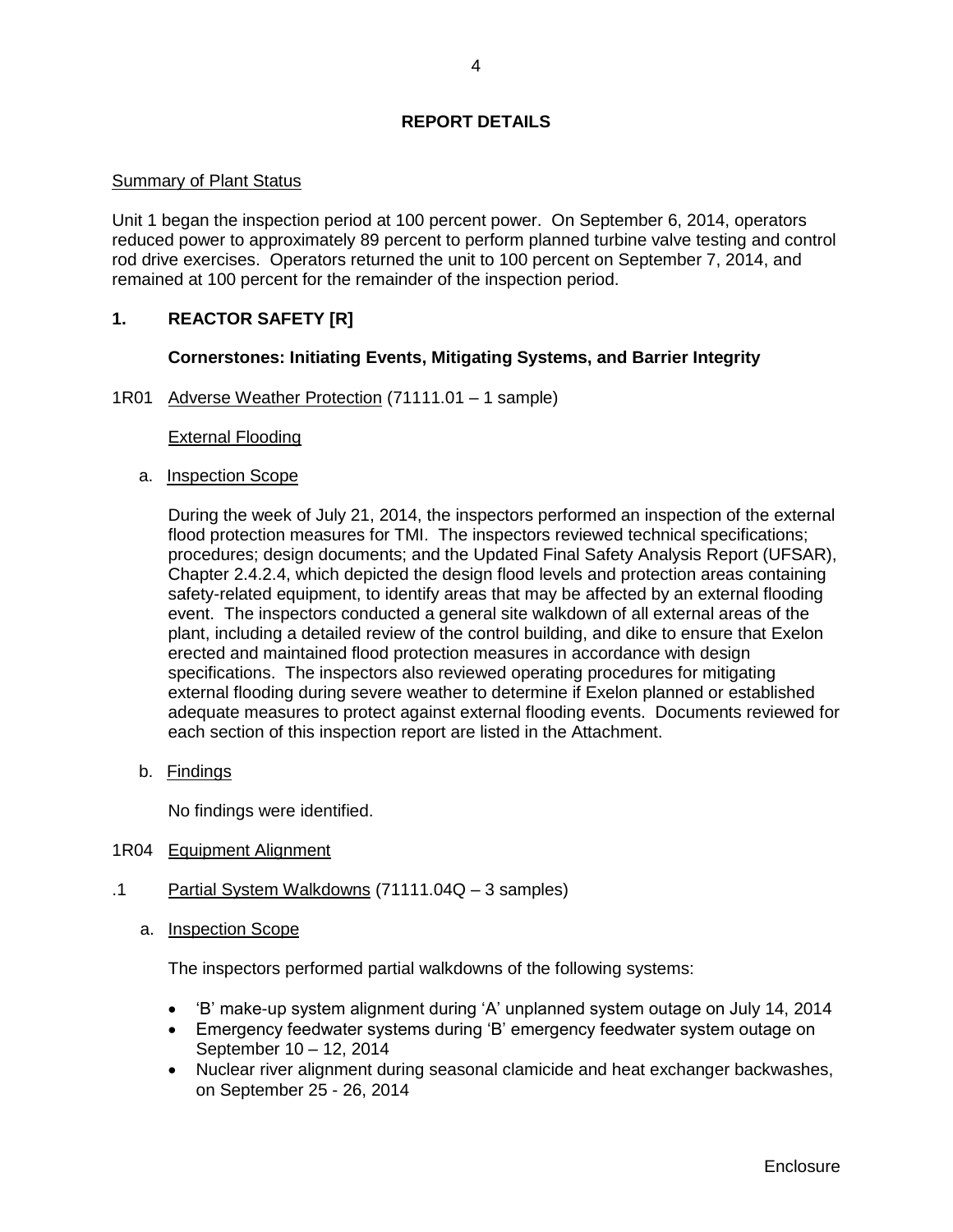The inspectors selected these systems based on their risk-significance relative to the reactor safety cornerstones at the time they were inspected. The inspectors reviewed applicable operating procedures, system diagrams, the UFSAR, technical specifications, work orders, issue reports, and the impact of ongoing work activities on redundant trains of equipment in order to identify conditions that could have impacted system performance of their intended safety functions. The inspectors also performed field walkdowns of accessible portions of the systems to verify system components and support equipment were aligned correctly and were operable. The inspectors examined the material condition of the components and observed operating parameters of equipment to verify that there were no deficiencies. The inspectors also reviewed whether Exelon staff had properly identified equipment issues and entered them into the corrective action program for resolution with the appropriate significance characterization.

b. Findings

No findings were identified.

- .2 Full System Walkdown (71111.04S 1 sample)
	- a. Inspection Scope

On September 26, 2014, the inspectors performed a complete system walkdown of accessible portions of the instrument air system to verify the existing equipment lineup was correct after a system outage of the main air compressor (IA-P-4) and upgrade to the air dryer (IA-Q-2) controller. The inspectors reviewed operating procedures, functional tests, drawings, equipment line-up check-off lists, and the UFSAR to verify the system was aligned to perform its required important-to-safety functions. The inspectors also reviewed electrical power availability, component lubrication and equipment cooling, hangar and support functionality, and functionality of support systems. The inspectors performed field walkdowns of accessible portions of the systems to verify system components and support equipment were aligned correctly and operable. The inspectors examined the material condition of the components and observed operating parameters of equipment to verify that there were no deficiencies. Additionally, the inspectors reviewed a sample of related issue reports and work orders to ensure Exelon appropriately evaluated and resolved any deficiencies.

b. Findings

No findings were identified.

- <span id="page-7-0"></span>1R05 Fire Protection
- .1 Resident Inspector Quarterly Walkdowns (71111.05Q 5 samples)
	- a. Inspection Scope

The inspectors conducted tours of the areas listed below to assess the material condition and operational status of fire protection features. The inspectors verified that Exelon controlled combustible materials and ignition sources in accordance with administrative procedures. The inspectors verified that fire protection and suppression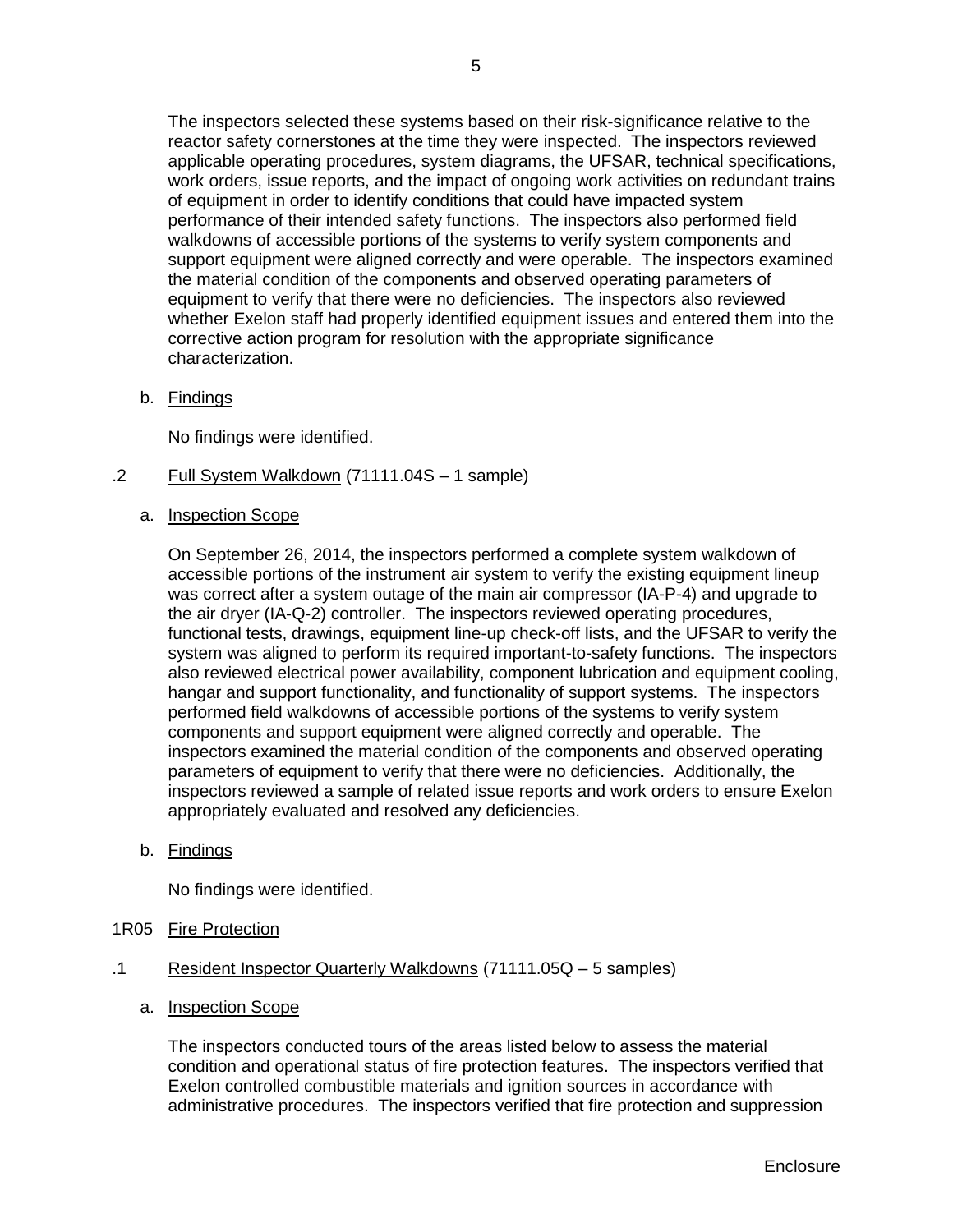equipment was available for use as specified in the area pre-fire plan, and passive fire barriers were maintained in good material condition. The inspectors also verified that station personnel implemented compensatory measures for out of service, degraded, or inoperable fire protection equipment, as applicable, in accordance with procedures.

- Fuel handling building 380' elevation (FH-FZ-5) on July 8, 2014
- Diesel Room 'B' and Control Panel (DG-FA-2) on July 21, 2014
- Control Building "A' Inverter Room (CB-FA-2D) on August 7, 2014
- Fuel handling building 355'/365' elevations (FH-FZ-5) on August 25, 2014
- South Heating and Ventilation Equipment Room (CB-FZ-5A) on September 4, 2014
- b. Findings

No findings were identified.

## .2 Fire Protection – Drill Observation (71111.05A – 1 sample)

a. Inspection Scope

The inspectors observed an unannounced fire brigade drill conducted on July 31, 2014, that simulated a fire in the radiological controlled area of the 306 foot elevation of the TMI-1 fuel handling building, specifically at air-handling unit AH-E-26. The inspectors evaluated the readiness of the plant fire brigade to fight fires. The inspectors verified that Exelon personnel identified deficiencies, openly discussed them in a self-critical manner at the drill debrief, and took appropriate corrective actions as required. The inspectors evaluated specific attributes as follows:

- Proper wearing of turnout gear and self-contained breathing apparatus
- Proper use and layout of fire hoses
- Employment of appropriate fire-fighting techniques
- Sufficient fire-fighting equipment brought to the scene
- **Effectiveness of command and control**
- Search for victims and propagation of the fire into other plant areas
- Smoke removal operations
- Utilization of pre-planned strategies
- Adherence to the pre-planned drill scenario
- Drill objectives met

The inspectors also evaluated the fire brigade's actions to determine whether these actions were in accordance with Exelon's fire-fighting strategies.

b. Findings

No findings were identified.

### <span id="page-8-0"></span>1R06 Flood Protection Measures (71111.06 – 1 sample)

Internal Flooding Review

a. Inspection Scope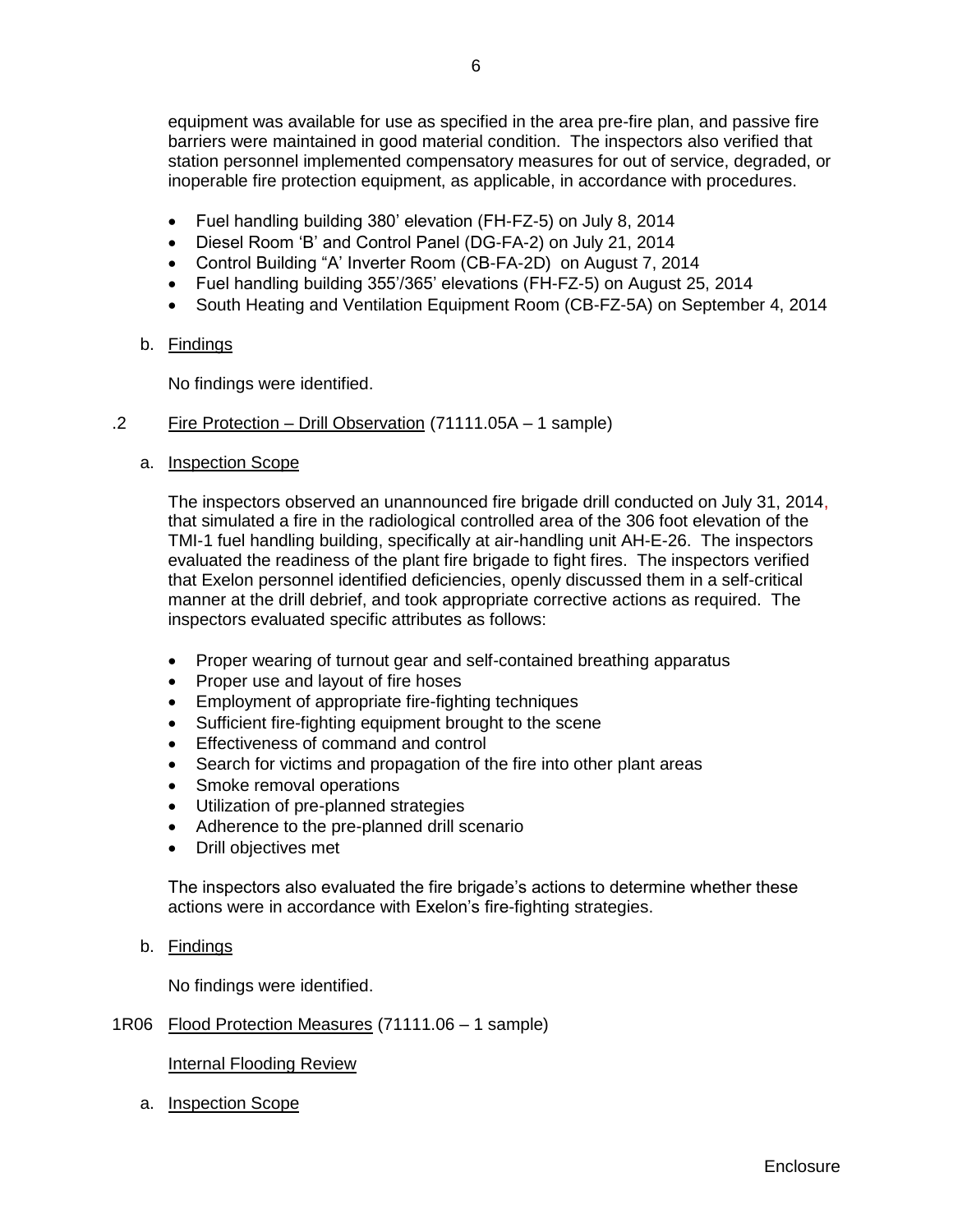The inspectors reviewed the UFSAR, the site flooding analysis, and plant procedures to assess susceptibilities involving internal flooding. The inspectors also reviewed the corrective action program to determine if Exelon identified and corrected flooding problems and whether operator actions for coping with flooding were adequate. The inspectors focused on building spray and decay heat pump vaults to verify the adequacy of equipment seals located below the flood-line, floor and water penetration seals, watertight door seals, common drain lines and sumps, sump pumps, level alarms, control circuits, and temporary or removable flood barriers.

b. Findings

No findings were identified.

- <span id="page-9-0"></span>1R08 In-service Inspection (71111.08 - 1 sample)
	- a. Inspection Scope

On September 18, 2014, the inspectors concluded an inspection of Exelon staff's evaluation of the tube wear indications of the two replacement once-through-steam generators which were discovered during the eddy current examination of the generators during the TMI Unit 1  $20<sup>th</sup>$  refueling outage (T1R20).

### Steam Generator (SG) Tube Inspection Activities (IMC Section 02.04)

The inspectors previously noted, in report 05000289/2013005, three SG tubes (48-118, 49-118, and 49-119) in SG B containing wear indications that increased from 0% through-wall-thickness to greater than the administrative plugging limit of 40% throughwall-thickness in one operating cycle. These tube to tube-support plate wear indications required additional review and evaluation by Exelon staff. Tube 49-119 with a wear indication of 62%, at tube support plate (TSP) 13, intersection 13S, was subject to the most limiting in-situ pressure testing criteria prior to plugging, and met the required pressure limits, without leaking, of 1.4 times the main-steam-line-break pressure (3605 psid), and 3 times the operating tube pressure differential (3ΔP of 3830 psid). The inspectors noted that tube 49-119 was held at 4800 psig for two minutes without structural failure or leakage. The inspectors further noted that tube 49-119 also had 58% wear at 10S, 48% wear at 11S, and 40% wear at 12S.

The inspectors noted that the number of new tube-support wear indications identified in T1R19 was 952 in SG A and 1232 in SG B. This increased during T1R20 to 2668 indications in SG A and 3600 indications in SG B. As a consequence of the 40% through wall wear limit Exelon staff plugged a total of 31 tubes in SG B with one tube preventatively plugged in SG A.

The inspectors reviewed the Exelon's probable root-cause report referenced in the Attachment to this inspection report. The inspectors verified Exelon's conclusion that the most probable cause was TSP partial locking to the shroud at the contact areas (wedges and alignment keys), by evaluating the basis for the identified contributing causes: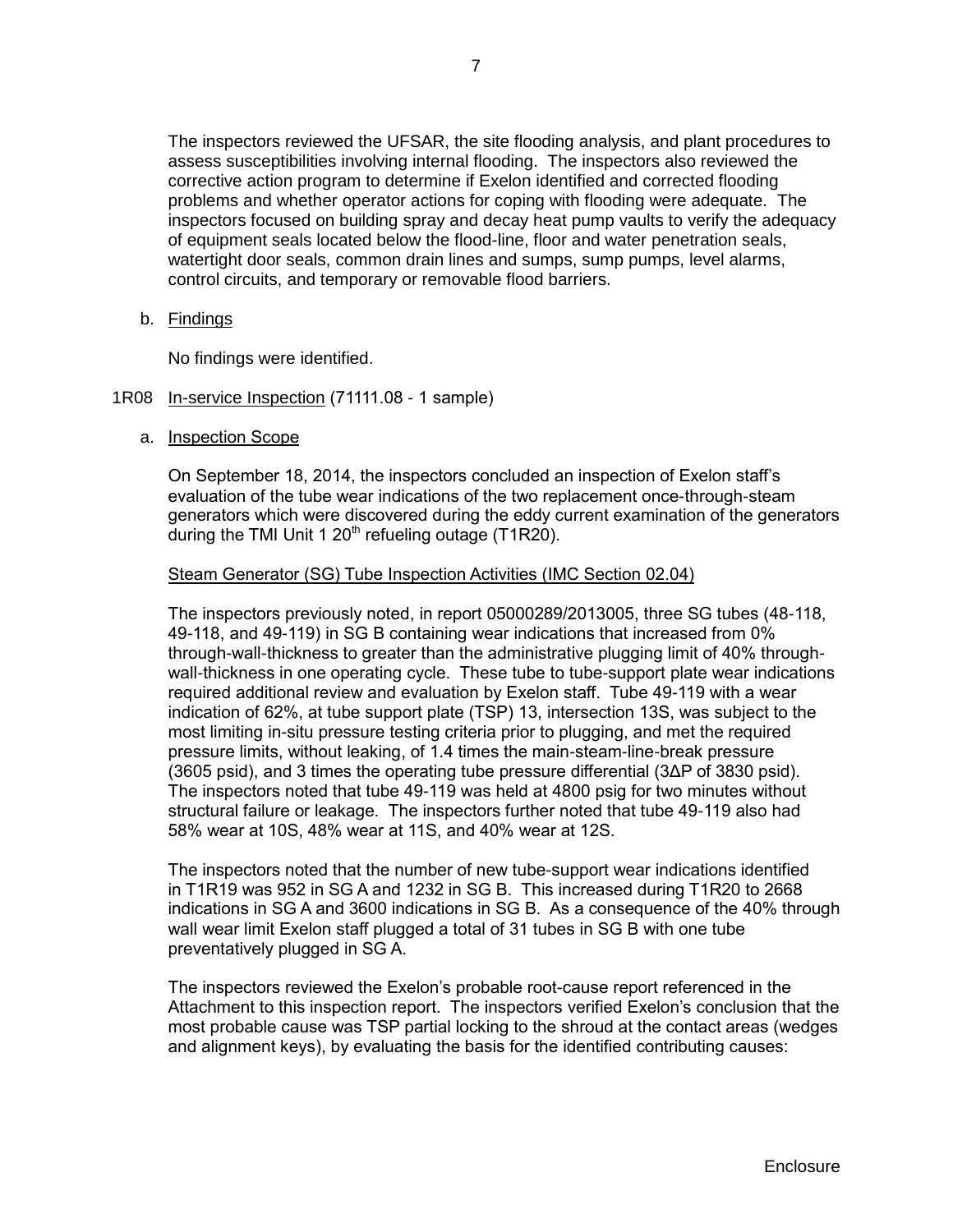- 1. Reduced preload of the tubes may have increased TSP wear rates.
- 2. Manufacturing deviation from design specifications for shroud ovality during construction of the B SG may have increased the probability of TSP locking.
- 3. Higher steam flow exists at the location of the locked TSPs toward the periphery of the upper bundle in the B enhanced once-through-steam-generator.

The inspectors compared the results of Exelon's probable root cause with Exelon's Condition Monitoring and Operational Assessment (CMOA) report completed after T1R19 (listed in the Attachment to this inspection report). In the condition monitoring report, Exelon staff compared the as-found wear examination results from T1R19 for SG A and B with respect to criteria for structural integrity and accident leakage limits. The Operational Assessment section provided a "forward looking" evaluation of the A and B SG conditions to ensure structural integrity and accident leakage performance criteria identified in the TMI Unit 1 technical specifications will not be exceeded during the current operating cycle.

The condition monitoring report documented Exelon's conclusions that structural integrity and accident leakage limits were met during the previous operating cycle. The operational assessment report documented Exelon's conclusions that the structural integrity and leakage performance criteria were predicted to be met over the next period of operation until the next planned SG inspection.

The inspectors reviewed the CMOA and requested additional clarifying information from Exelon staff (ADAMS ML14301A200). These information requests and Exelon's responses are contained in the Special Attachment to this report. The inspectors subsequently completed onsite reviews of the CMOA and additional supporting analysis. The operational assessment and supporting analyses was compared against Nuclear Energy Institute (NEI) document 97-06, "Steam Generator Program Guidelines," Revision 3 (ADAMS ML111310712), and Electric Power Research Institute's "Steam Generator Integrity Assessment Guideline," Rev. 3 (ADAMS ML100480264). The inspectors noted the probability that the tube bundle will meet the minimum 3 delta P is predicated upon the probability of survival of each indication. The inspectors observed that Exelon staff computed over  $1x10<sup>6</sup>$  Monte Carlo simulations in order to conservatively assess the probability-of-survival for repeat indications returned to service which resulted in a probability of 0.978. The inspectors also noted that Exelon calculated the maximum depth indication for the next outage based on 1  $\times$  10<sup>4</sup> Monte Carlo simulations and a conservatively increased population of 3000 indications. This resulted in an expectation of a median deep indication of 69% through wall with an upper 95<sup>th</sup> value of 77% through wall. The probability of a structural flaw that exceeds the structural integrity limit is thus small.

b. Findings and Observations

No findings were identified.

The inspectors concluded: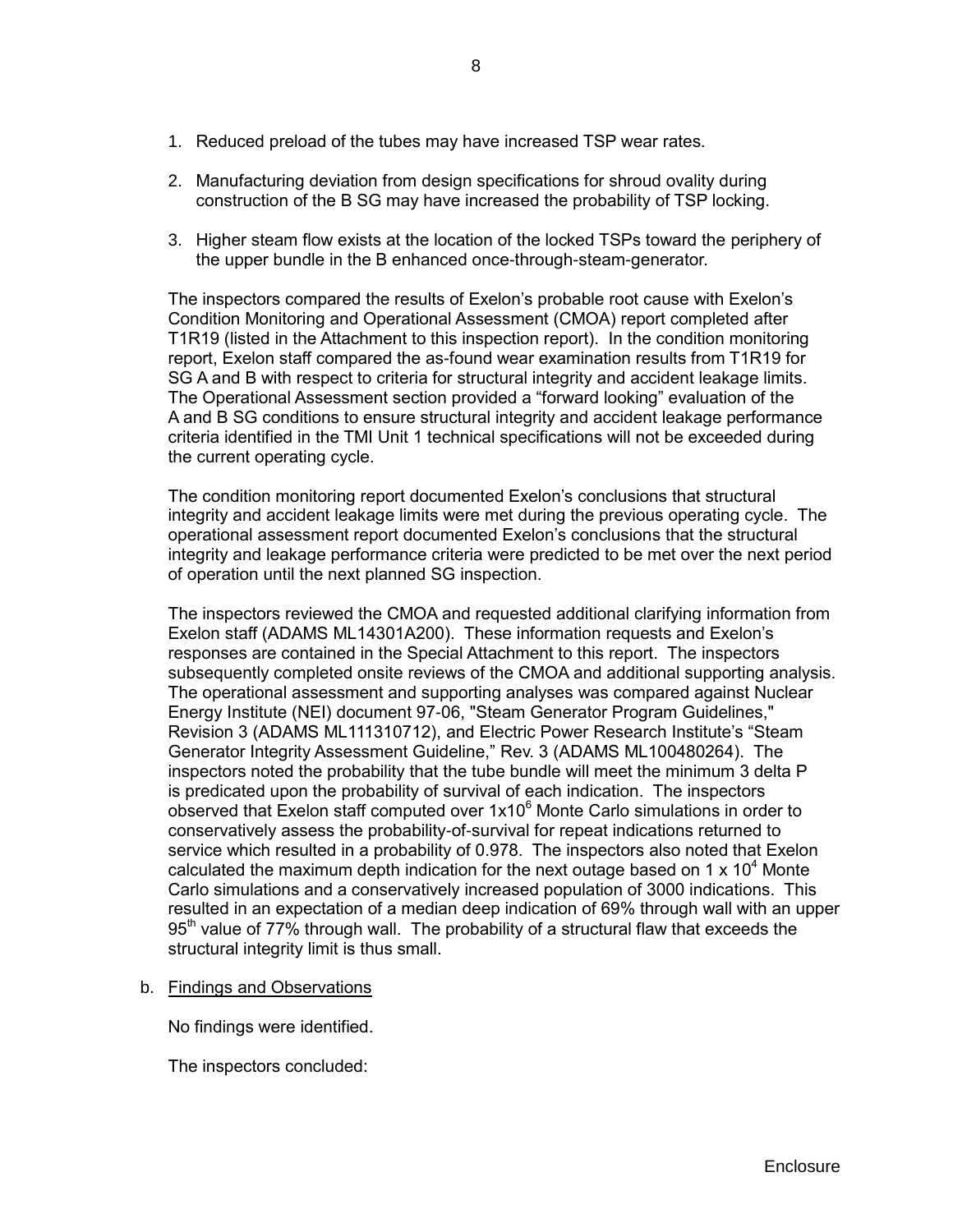- 1. The sensitivity analysis performed provides credibility to the conclusion that the performance criteria will be met at the next inspection (i.e., tube integrity will be maintained until the next refueling outage).
- 2. The analysis performed supporting operation until the next refueling outage is at the limits of the methodology/technology since it is based on a benchmark that is highly uncertain.
- 3. Our initial concern that the operational assessment was inconsistent with past inspection results was supported by the sensitivity study (namely, the Bernard probability function analysis).

## <span id="page-11-0"></span>1R11 Licensed Operator Requalification Program (71111.11Q - 2 samples)

### .1 Quarterly Review of Licensed Operator Requalification Testing and Training

a. Inspection Scope

The inspectors observed licensed operator simulator training on September 9, 2014, which included a steam leak coincident with the failure of all alternating current power. The inspectors evaluated operator performance during the simulated event and verified completion of risk significant operator actions, including the use of abnormal and emergency operating procedures. The inspectors assessed the clarity and effectiveness of communications, implementation of actions in response to alarms and degrading plant conditions, and the oversight and direction provided by the control room supervisor. The inspectors verified the accuracy and timeliness of the emergency classification made by the shift manager and the technical specification action statements entered by the shift technical advisor. Additionally, the inspectors assessed the ability of the crew and training staff to identify and document crew performance problems.

b. Findings

No findings were identified.

### .2 Quarterly Review of Licensed Operator Performance in the Main Control Room

a. Inspection Scope

The inspectors observed crew 'A' control room operations on September 10 and 11, 2014. Main activities were line-ups to support emergency feedwater partial system outage and control building ventilation changes for routine plant operations. The inspectors observed licensed operators performance to verify that procedure use, crew communications, and coordination of activities between work groups met the criteria specified in Exelon's OP-AA-1, "Conduct of Operations," Revision 0. In addition, the inspectors verified that licensee supervision and management were adequately engaged in plant operations oversight and appropriately assessed control room operator performance and similarly met established expectations and standards.

b. Findings

No findings were identified.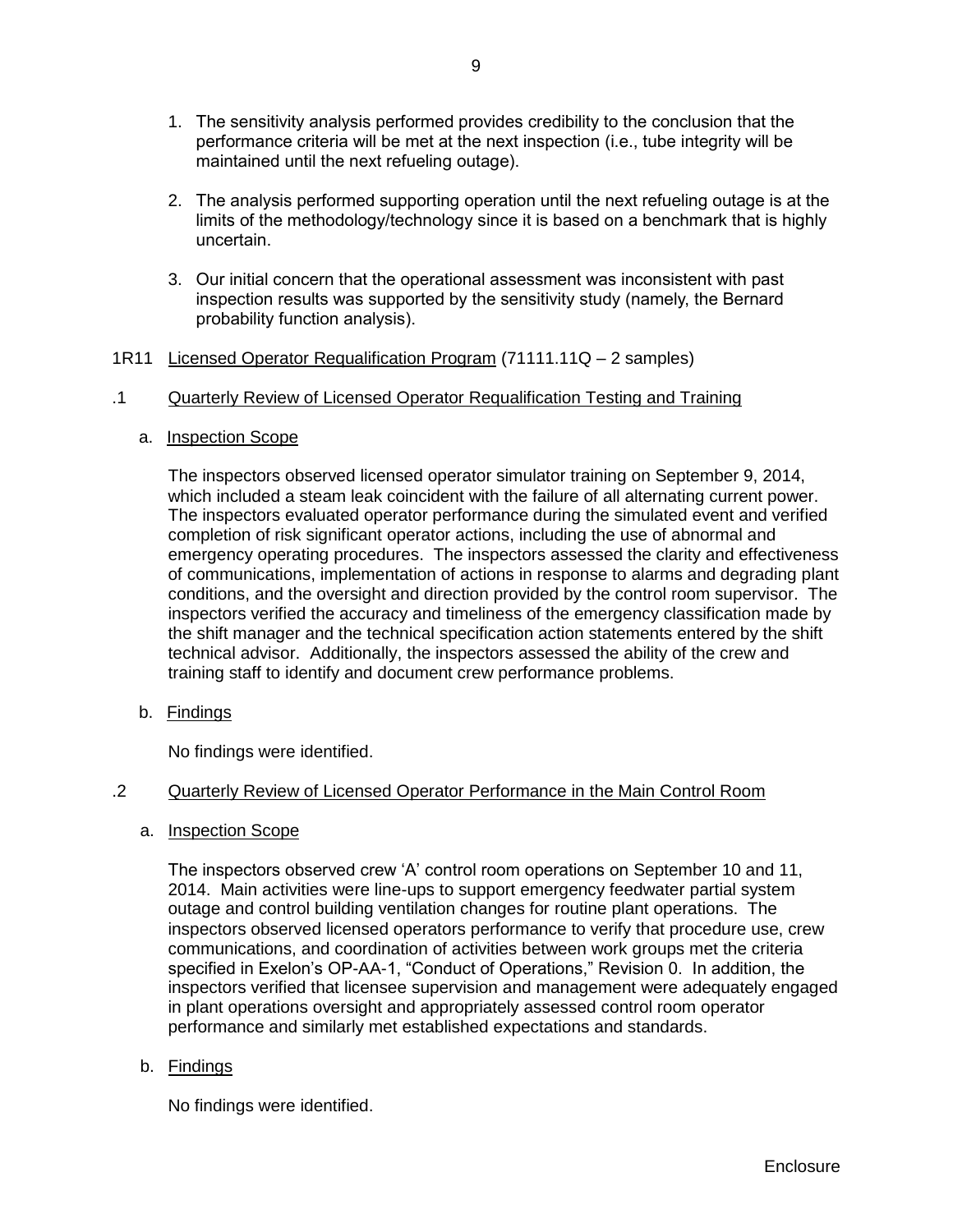## <span id="page-12-0"></span>1R12 Maintenance Effectiveness (71111.12Q – 1 sample)

### a. Inspection Scope

The inspectors reviewed the sample listed below to assess the effectiveness of maintenance activities on structure, system, or component (SSC) performance and reliability. The inspectors reviewed system health reports, corrective action program documents, maintenance work orders, and maintenance rule basis documents to ensure that Exelon was identifying and properly evaluating performance problems within the scope of the maintenance rule. For the sample selected, the inspectors verified that the SSC was properly scoped into the maintenance rule in accordance with 10 CFR 50.65 and verified that the (a)(2) performance criteria established by Exelon staff was reasonable. Additionally, the inspectors ensured that Exelon staff was identifying and addressing common cause failures that occurred within and across maintenance rule system boundaries.

• North Bridge Structural Repairs on August 18, 2014

## b. Findings

No findings were identified.

## <span id="page-12-1"></span>1R13 Maintenance Risk Assessments and Emergent Work Control (71111.13 – 4 samples)

a. Inspection Scope

The inspectors reviewed station evaluation and management of plant risk for the maintenance and emergent work activities listed below to verify that Exelon performed the appropriate risk assessments prior to removing equipment for work. The inspectors selected these activities based on potential risk significance relative to the reactor safety cornerstones. As applicable for each activity, the inspectors verified that Exelon personnel performed risk assessments as required by 10 CFR 50.65(a)(4) and that the assessments were accurate and complete. When Exelon performed emergent work, the inspectors verified that operations personnel promptly assessed and managed plant risk. The inspectors reviewed the scope of maintenance work and discussed the results of the assessment with the station's probabilistic risk analyst to verify plant conditions were consistent with the risk assessment. The inspectors also reviewed the technical specification requirements and inspected portions of redundant safety systems, when applicable, to verify risk analysis assumptions were valid and applicable requirements were met.

- Unplanned orange risk condition for an identified 'A' high pressure injection header piping weld leak and subsequent repair on July 10 - 15, 2014
- 'A' emergency diesel generator during 'A' air starting air compressor (EG-P-1A) unloader issues documented in IR 1686110 on July 29, 2014
- Yellow risk condition for a planned calibration of the '1E' 4 kilovolt degraded-grid relays on September 11, 2014
- Yellow risk condition for a planned station outage window of the main instrument air compressor (IA-P-4) on September 23, 2014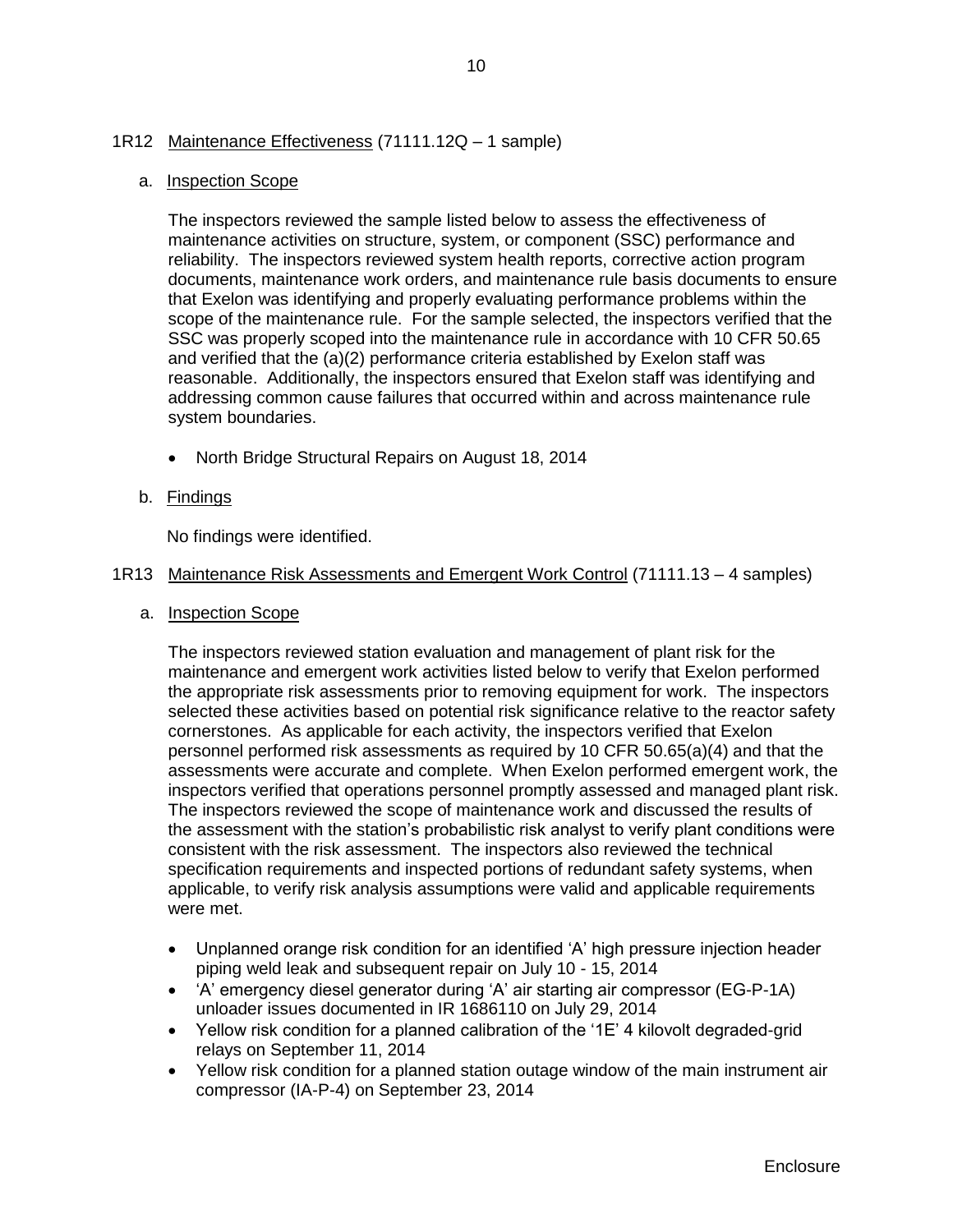### b. Findings

No findings were identified.

## <span id="page-13-0"></span>1R15 Operability Determinations and Functionality Assessments (71111.15 – 3 samples)

## a. Inspection Scope

The inspectors reviewed operability determinations for the following degraded or non-conforming conditions:

- TMI review of Westinghouse nuclear safety advisory letter #14-1 regarding performance of reactor coolant pump seals during a postulated loss of seal cooling, documented in IRs 1625829 and 1624353, on July 3, 2014
- Identification of as-found zero-shift of the 'B' high pressure injection flow transmitter (MU-FT-1127) following recovery of the 'A' high pressure injection header as documented in IRs 1682046 and 1682189, on July 15, 2014
- TMI review of potential defects regarding 3 inch and 4 inch valve diaphragms reported by ITT Engineered Valves LLC under 10 CFR 21 (ENs 48976 and 50285), and documented in IRs 1508556 and 1527123, on July 31, 2014

The inspectors selected these issues based on the risk significance of the associated components and systems. The inspectors evaluated the technical adequacy of the operability determinations to assess whether technical specification operability was properly justified and the subject component or system remained available such that no unrecognized increase in risk occurred. The inspectors compared the operability and design criteria in the appropriate sections of the technical specifications and UFSAR to Exelon's evaluations to determine whether the components or systems were operable. Where compensatory measures were required to maintain operability, the inspectors determined whether the measures in place would function as intended and were properly controlled by Exelon. The inspectors determined, where appropriate, compliance with bounding limitations associated with the evaluations.

b. Findings

No findings were identified.

## <span id="page-13-1"></span>1R18 Plant Modifications (71111.18 – 2 samples)

Permanent Modifications

a. **Inspection Scope** 

The inspectors evaluated the following permanent modifications:

- Engineered Safeguards Actuation System (ESAS) relay replacement per engineering change request (ECR) 2013-00503
- Instrument Air Compressor Dryer (IA-Q-2) controller upgrade implemented by ECR 2014-00310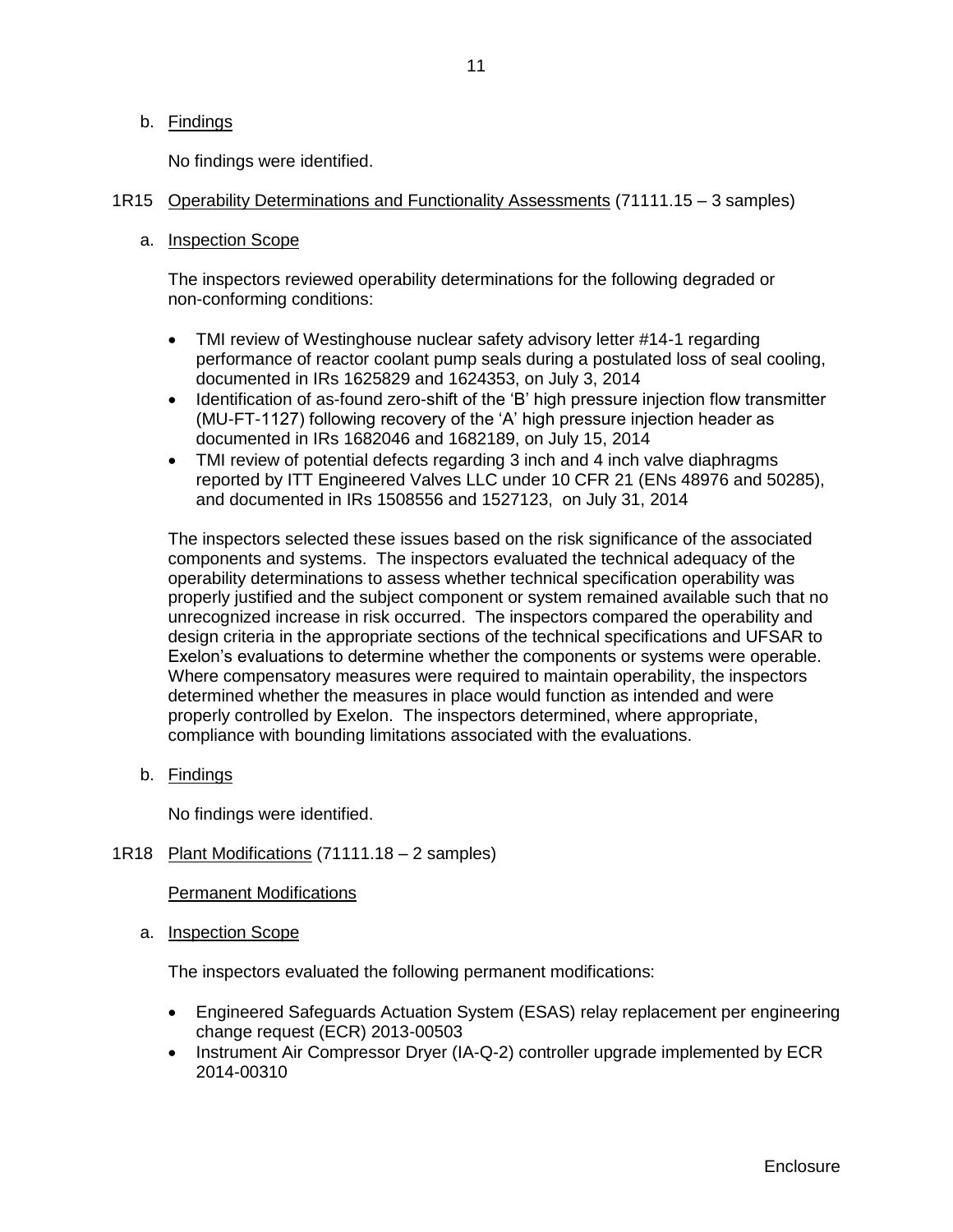The inspectors verified that the design bases, licensing bases, and performance capability of the affected systems were not degraded by the modification. In addition, the inspectors reviewed modification documents associated with the upgrade and design change, including observing the physical replacement of the IA-Q-2 controller and the installation of the new ESAS cutler hammer relays. The inspectors also reviewed revisions to operating and test procedures.

### a. Findings

No findings were identified.

## <span id="page-14-0"></span>1R19 Post-Maintenance Testing (71111.19 – 5 samples)

### a. Inspection Scope

The inspectors reviewed the post-maintenance tests for the maintenance activities listed below to verify that procedures and test activities ensured system operability and functional capability. The inspectors reviewed the test procedure to verify that the procedure adequately tested the safety functions that may have been affected by the maintenance activity, that the acceptance criteria in the procedure was consistent with the information in the applicable licensing basis and/or design basis documents, and that the procedure had been properly reviewed and approved. The inspectors also witnessed the test or reviewed test data to verify that the test results adequately demonstrated restoration of the affected safety functions.

- 'A' high pressure injection header piping weld (near MU-V-1034) repair on July 15, 2014
- 1A containment purge valve diagnostic testing and repairs on August 6, 2014
- 'B' ESAS relays (63X/RC8B & 43/RC4B) replacement on July 17, 2014
- 'B' emergency feedwater surveillance testing following system outage that included a rebuild of the pump discharge check valve (EF-V-11B), and 'B' flow control valve controller (EF-V-30B) on September 9 – 12, 2014
- Rebuild of the 'A' condensate storage tank cross-connect valve actuator (EF-V-1A) on September 22, 2014
- b. Findings

No findings were identified.

- <span id="page-14-1"></span>1R22 Surveillance Testing (71111.22 – 5 samples)
	- a. Inspection Scope

The inspectors observed performance of surveillance tests and/or reviewed test data of selected risk-significant SSCs to assess whether test results satisfied technical specifications, the UFSAR, and Exelon procedure requirements. The inspectors verified that test acceptance criteria were clear, tests demonstrated operational readiness and were consistent with design documentation, test instrumentation had current calibrations and the range and accuracy for the application, tests were performed as written, and applicable test prerequisites were satisfied. Upon test completion, the inspectors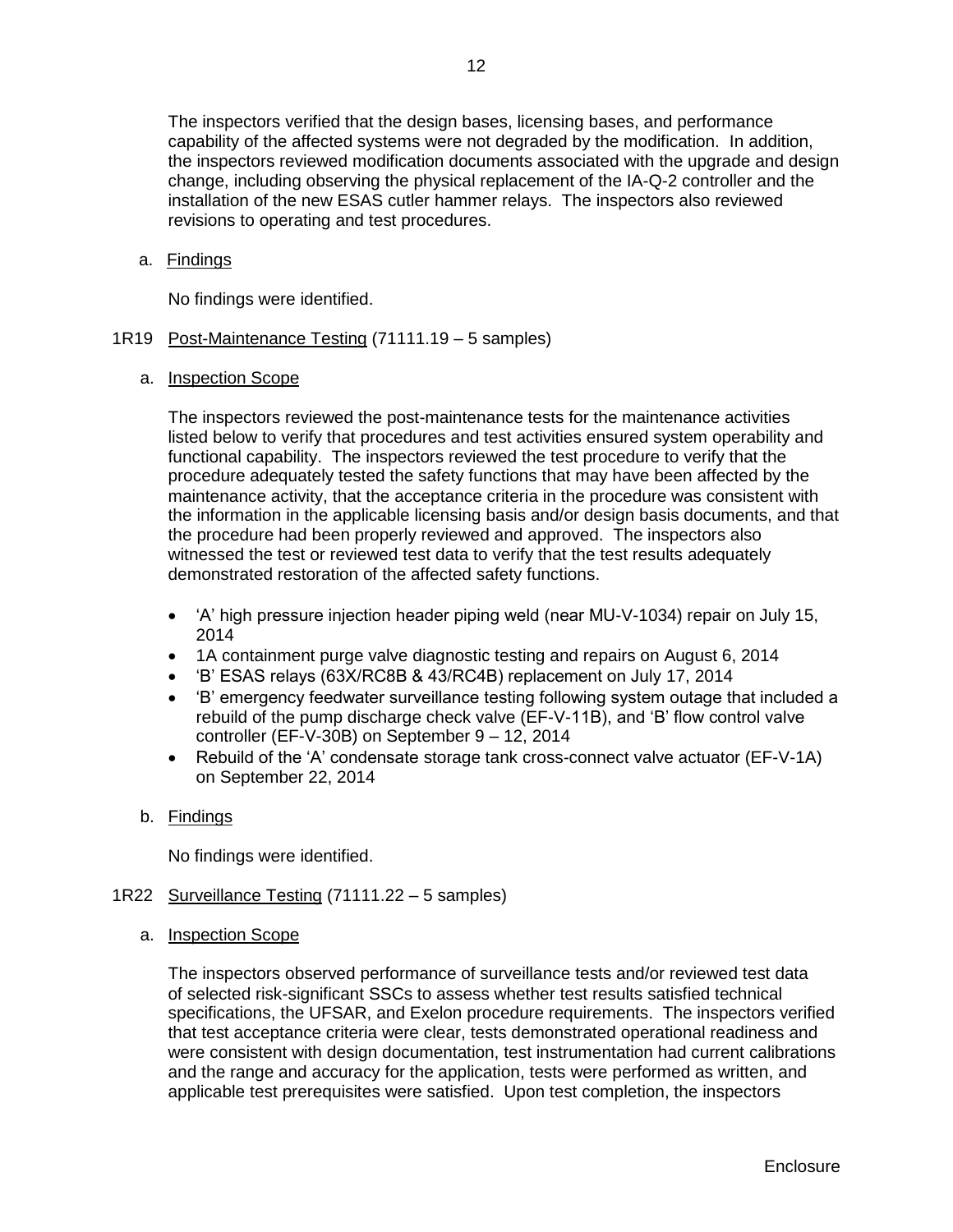- 1302-5.18E, Calibration of 'A' Decay Heat Flow Transmitter DH-DPT-802, on July 1, 2014
- 1300-6F, Spent Fuel Pool Leakage Exam for IST, on July 21, 2014 (in-service test)
- OP-TM-541-203, IST of NS-V52A/B/C and NS-V-53A/B/C, on July 30, 2014 (inservice test)
- 1300-3Q.5, Quarterly In-service Testing of CM-V-1/2/3/4 Valves During Normal Plant Operations, on August 11, 2014 (containment isolation valve)
- OP-TM-220-252, Primary to Secondary Leak Rate Determination, on August 27, 2014 (leak rate test)
- b. Findings

No findings were identified.

## **Cornerstone: Emergency Preparedness [EP]**

- <span id="page-15-0"></span>1EP4 Emergency Action Level and Emergency Plan Changes (IP 71114.04)
	- a. Inspection Scope

The staff from the office of Nuclear Security and Incident Response (NSIR) performed an in-office review of the latest revision to "Evacuation Time Estimate Analysis for Three Mile Island Nuclear Station," located under ADAMS Accession Number ML14101A164, as listed in the Attachment.

The staff performed a review using the guidance provided in NUREG/CR-7002, "Criteria for Development of Evacuation Time Estimate Studies." The Updated Evacuation Time Estimate was found to be complete in accordance with 10 CFR Part 50, Appendix E.IV.3. The NRC review was only intended to verify consistent application of the ETE guidance contained in NUREG/CR-7002; and therefore remains subject to future NRC inspection in its entirety.

b. Findings

No findings were identified.

## <span id="page-15-1"></span>1EP5 Maintaining Emergency Preparedness (IP 71114.05)

## Inspection Scope

NRC Emergency Preparedness (EP) rulemaking, which became effective on December 23, 2011, added a new regulation which required a licensee to develop an ETE analysis and submit it to the NRC by December 23, 2012. This inspection was a follow-up of issues identified by the NSIR staff during its review of the Exelon submittal of the ETEs for the ten sites that it operated at the time. The NSIR staff related those issues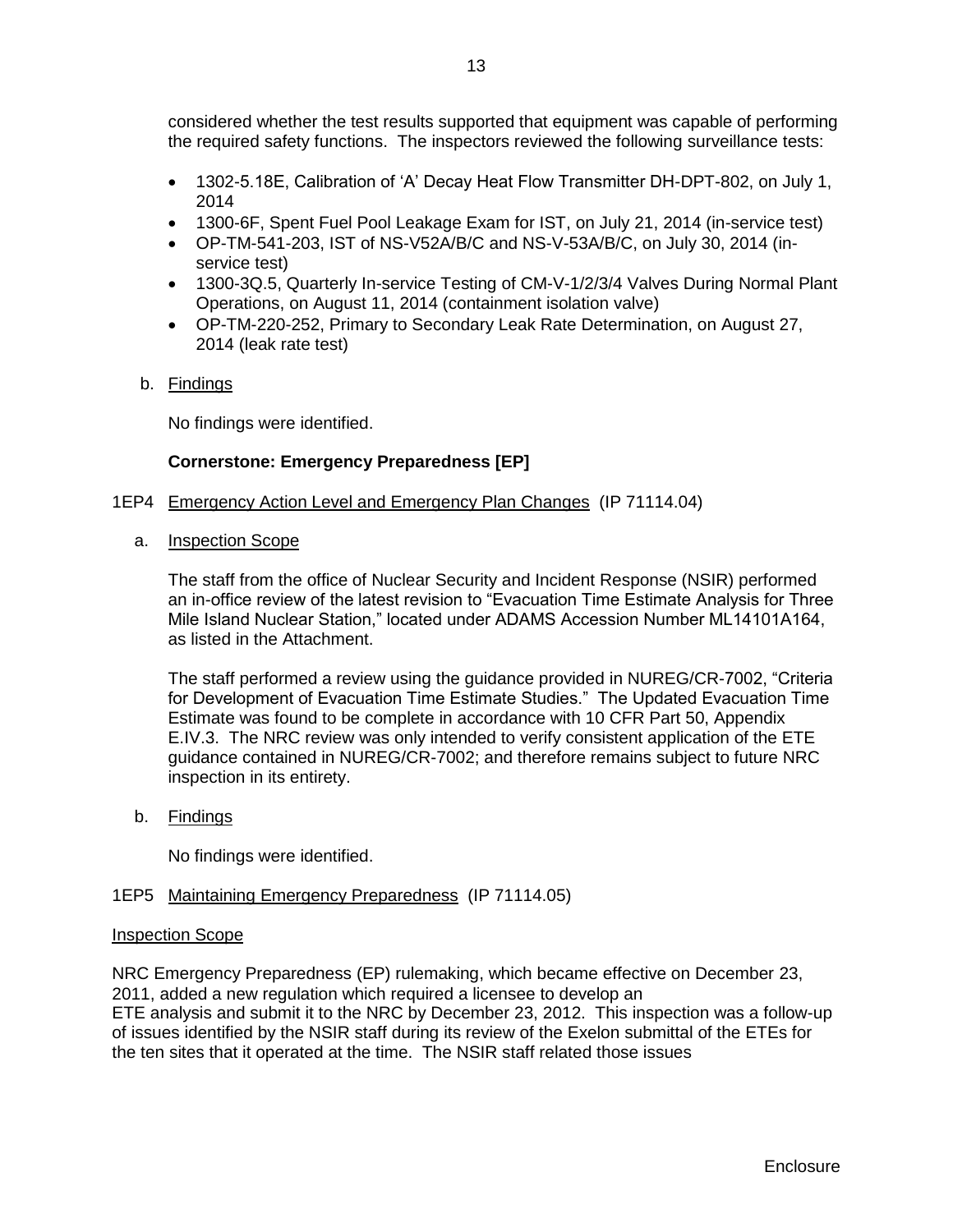to Exelon, which provided responses through 2013 and into 2014. During this inspection period, regional EP inspectors reviewed applicable licensee documents, conducted discussions with licensee personnel, and provided assessment of the Exelon responses.

## **Findings**

Introduction: The inspectors identified a Green NCV of 10 CFR 50.54(q)(2) for failing to maintain the effectiveness of the TMI emergency plan. Specifically, Exelon failed to provide the station ETE to responsible OROs and failed to update its site-specific protective action strategies as necessary as outlined in the requirements listed in 10 CFR 50.47(b)(10), and Section IV, Paragraph 4, of Appendix E to 10 CFR Part 50.

Description: On November 23, 2011, the NRC issued final new and amended emergency preparedness regulations (76 *Federal Register* 72560) that required all licensees to update the ETE on a periodic basis. This rulemaking became effective on December 23, 2011. The rulemaking also added a new regulation 10 CFR Part 50, Appendix E, Section IV.4, which required licensees to develop an ETE analysis using the most recent decennial census data and submit it to the NRC within 365 days of December 23, 2011. Concurrently, with the issuance of the rulemaking, the NRC published a new report entitled "Criteria for Development of Evacuation Time Estimate Studies," NUREG/CR-7002. The Statements of Consideration for the rulemaking (76 Federal Register 72580) identified that the NRC staff would review the submitted ETEs for completeness using that document. The Statements also provided that the guidance of NUREG/CR-2002 guidance was an acceptable template to meet the requirements and licensees should use the guidance or an appropriate alternative.

By individual letters dated December 12, 2012, Exelon submitted the ETEs for the sites for which it held the operating licenses, including TMI. By letter dated January 23, 2013, Exelon submitted the NUREG/CR-7002 checklists for the ETEs that identified where a particular criterion was addressed in the ETEs, facilitating the NRC review.

As provided in the Statements of Consideration, the NRC staff performed a completeness review using the checklists and found the ETEs (including the ETEs for TMI) to be incomplete due to common and site-specific deficiencies. The staff discussed its concerns regarding the completeness of the ETEs, in a teleconference with Exelon conducted on June 10, 2013. On September 5, 2013, Exelon resubmitted the ETEs and the associated checklists for its sites. The NRC staff performed another completeness review and again found the ETEs to be incomplete. Examples of information missing from the submittal included: peak and average attendance were not stated (NUREG/CR-7002 Criteria Item 2.1.2.a); the ETE used a value based on campsite and hotel capacity, vice an average value (2.1.2.b); basis for speed and capacity reduction factors due to weather was not provided (3.4.b); snow removal was not addressed (3.4.c); no bus routes or plans were included in the ETE analysis (4.1.2.a); and, no discussion on the means of evacuating ambulatory and non-ambulatory residents was included (4.1.2.b). The staff communicated the various ETE issues to Exelon through several telephone conference calls.

Upon identification, Exelon entered this issue into its CAP as IRs 1525923 and 1578649. Exelon submitted a third ETE for TMI on April 4, 2014, and the NRC's review of that ETE is documented in section 1EP4 of this report.

Analysis: The inspectors determined that the failure to submit a complete updated ETE for the TMI by December 23, 2012, is a performance deficiency because Exelon failed to meet a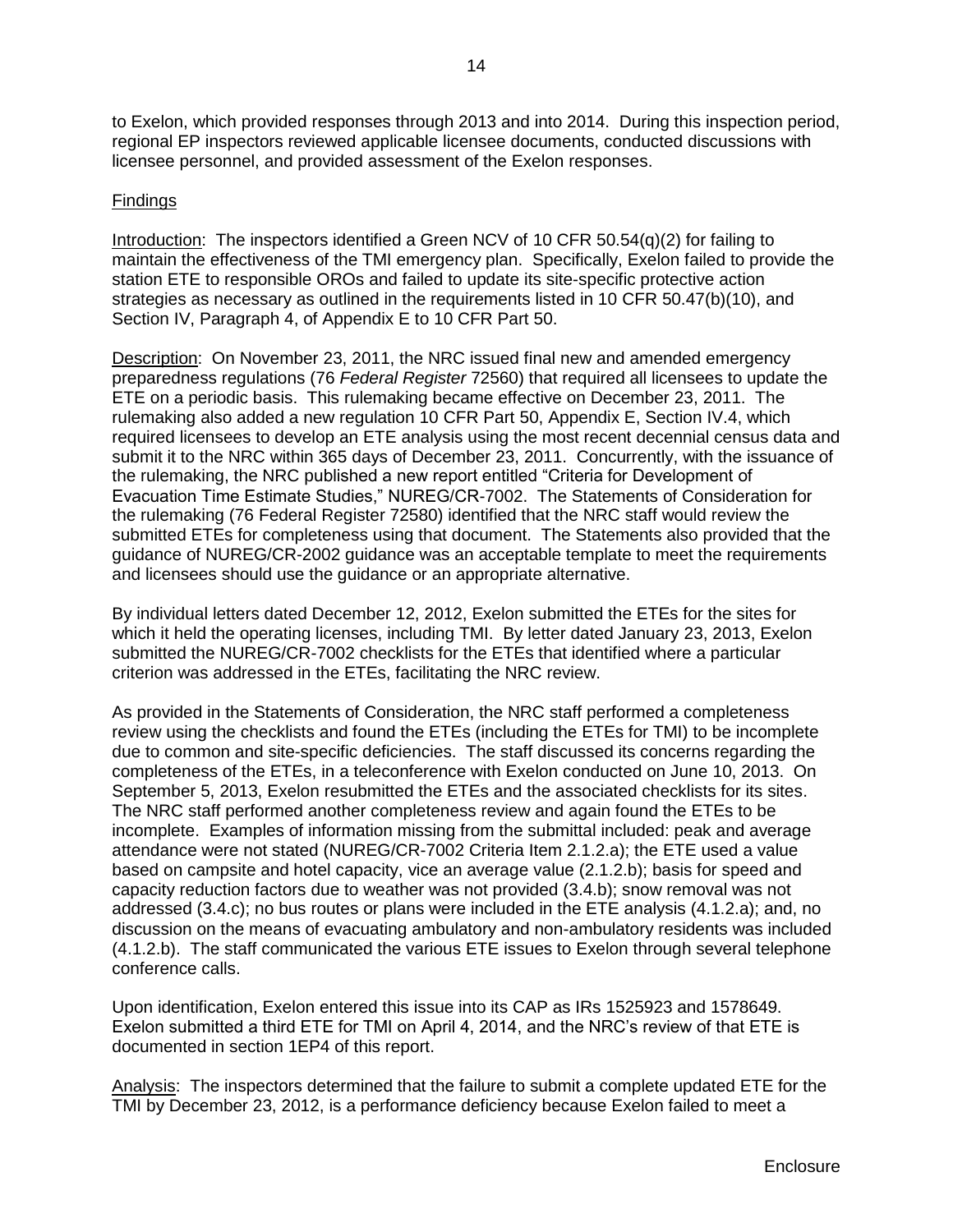regulatory requirement that was reasonably within its ability to foresee and correct, and should have been prevented, for both the December 12, 2012, and September 5, 2013, submittals.

Using IMC 0612, Appendix B, "Issue Screening," the inspector determined that the performance deficiency is associated with the Emergency Preparedness cornerstone attribute of procedure quality and is more than minor because it adversely affected the cornerstone objective of ensuring that the licensee is capable of implementing adequate measures to protect the health and safety of the public in the event of a radiological emergency. The ETE is an input into the development of protective action strategies prior to an accident and to the protective action recommendation decision making process during an accident. Inadequate ETEs had the potential to reduce the effectiveness of public protective actions implemented by the OROs.

The inspectors utilized IMC 0609, Appendix B, "Emergency Preparedness Significance Determination Process (SDP)," to determine the significance of the performance deficiency. The performance deficiency was associated with planning standard 10 CFR 50.47(b)(10). EP SDP Table 5.10-1, "Significance Examples §50.47(b)(10)," provides two Green significance examples: "ETEs and updates to the ETEs were not provided to responsible OROs," and "The current public protective action strategies documented in emergency preparedness implementing procedures (EPIPs) are not consistent with the current ETE." The inspectors concluded that, because the performance deficiency delayed the NRC's approval of the TMI ETE, the ETE was not provided to the site OROs nor was it used to inform the site EPIPs as required by 10 CFR 50.47(b)(10), and Section IV, Paragraph 4 of Appendix E to 10 CFR Part 50. Therefore, in accordance with EP SDP Table 5.10-1, this was determined to be a finding of very low safety significance (Green).

The cause of the finding has a cross-cutting aspect in the area of Human Performance, Documentation, because Exelon personnel did not create and maintain complete, accurate and, up-to-date documentation. Specifically, the Emergency Preparedness organization did not develop the TMI ETE as required by the new regulation introduced by the NRC's EP Rule [H.7].

Enforcement: 10 CFR 50.54(q)(2) states, in part, that a licensee "shall follow and maintain in effective emergency plans which meet the standards in 10 CFR 50.47(b) and the requirements in Appendix E to this part." 10 CFR 50.47(b)(10), states, in part, that licensees shall develop an evacuation time estimate and update it on a periodic basis. 10 CFR Part 50 Appendix E, Section IV.4, states that within 365 days of December 23, 2011, nuclear power reactor licensees shall develop an ETE analysis

and submit it under § 50.4. Contrary to the above, the ETEs submitted by Exelon on December 12, 2012, and on September 5, 2013, for TMI were found to be inadequate. Upon identification, Exelon implemented immediate corrective actions by entering this issue into its CAP as IRs 1525923 and 1578649 and revising the ETE to satisfy NRC requirements. Because this finding is of very low safety significance (Green) and was entered into Exelon's CAP, this issue is being treated as an NCV consistent with Section 2.3.2.a of the Enforcement Policy. **(NCV 05000289/2014004-01, Inadequate Evacuation Time Estimate Submittals)**

## <span id="page-17-0"></span>**4. OTHER ACTIVITIES [OA]**

- <span id="page-17-1"></span>4OA1 Performance Indicator Verification (71151)
- .1 Safety System Functional Failures (1 sample)
	- a. Inspection Scope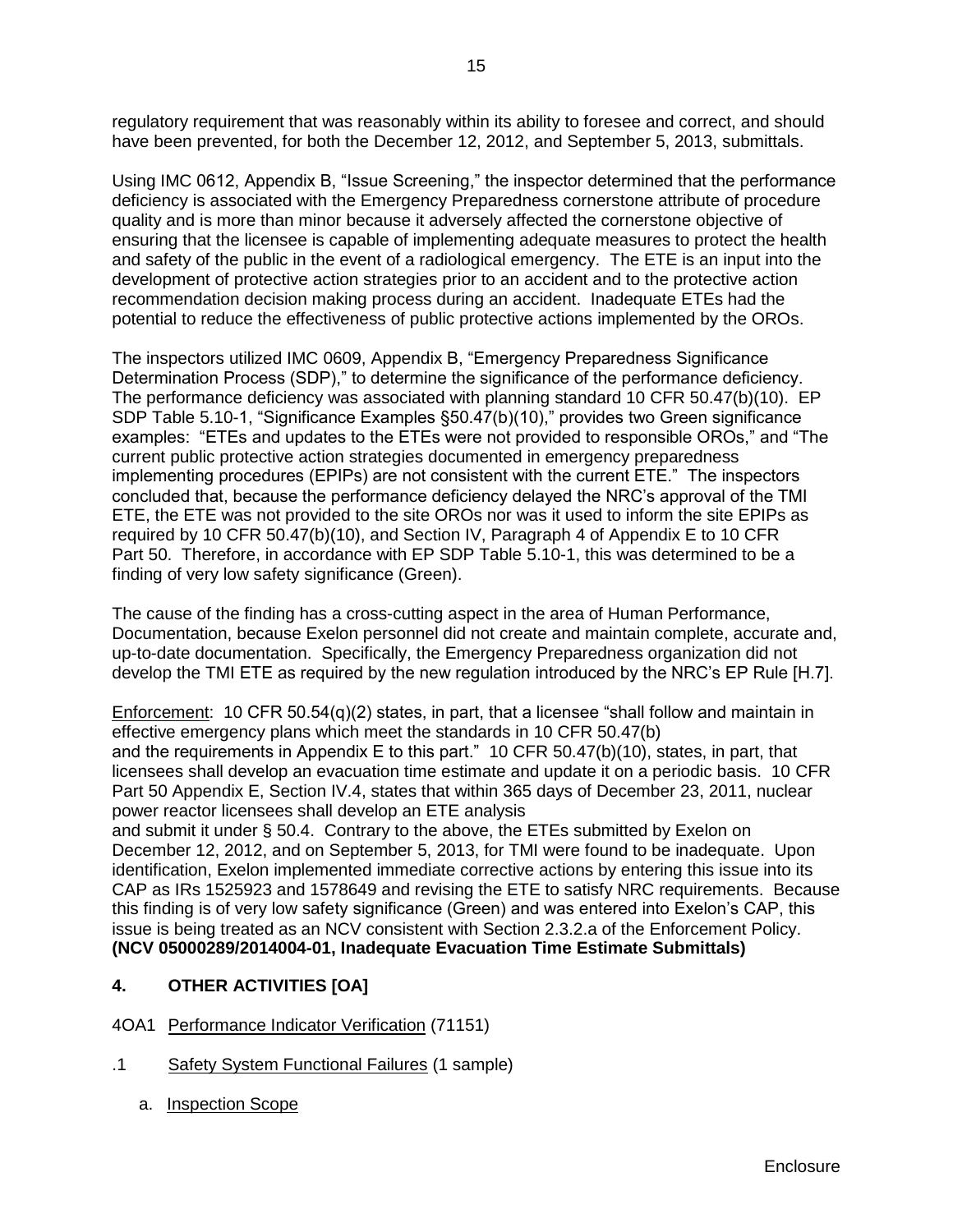The inspectors sampled Exelon's submittals for the Safety System Functional Failures performance indicator for TMI for the period of July 1, 2013 through June 30, 2014. To determine the accuracy of the performance indicator data reported during those periods, inspectors used definitions and guidance contained in the NEI Document 99-02, "Regulatory Assessment Performance Indicator Guideline," Revision 7, and NUREG-1022, "Event Reporting Guidelines 10 CFR 50.72 and 10 CFR 50.73." The inspectors reviewed Exelon's operator narrative logs, operability assessments, maintenance rule records, maintenance work orders, issue reports, event reports and NRC integrated inspection reports to validate the accuracy of the submittals.

b. Findings

No findings were identified.

- .2 Mitigating Systems Performance Index (5 samples)
	- a. Inspection Scope

The inspectors reviewed Exelon's submittal of the Mitigating Systems Performance Index for the following systems for the period of July 1, 2013 through June 30, 2014:

- [MS 06] Emergency AC Power System (Emergency Diesel Generators)
- [MS 07] High Pressure Safety Injection System (Makeup)
- [MS 08] Emergency Feedwater System
- [MS 09] Decay Heat Removal
- [MS 10] Cooling Water Support Systems (Decay Closed, Decay River, Nuclear Closed, Nuclear River)

To determine the accuracy of the performance indicator data reported during those periods, the inspectors used definitions and guidance contained in NEI Document 99-02, "Regulatory Assessment Performance Indicator Guideline," Revision 7. The inspectors also reviewed Exelon's operator narrative logs, issue reports, mitigating systems performance index derivation reports, event reports, and NRC integrated inspection reports to validate the accuracy of the submittals.

b. Findings

No findings were identified.

- <span id="page-18-0"></span>4OA2 Problem Identification and Resolution (71152 – 2 samples)
- .1 Routine Review of Problem Identification and Resolution Activities
	- a. Inspection Scope

As required by Inspection Procedure 71152, "Problem Identification and Resolution," the inspectors routinely reviewed issues during baseline inspection activities and plant status reviews to verify that Exelon entered issues into the CAP at an appropriate threshold, gave adequate attention to timely corrective actions, and identified and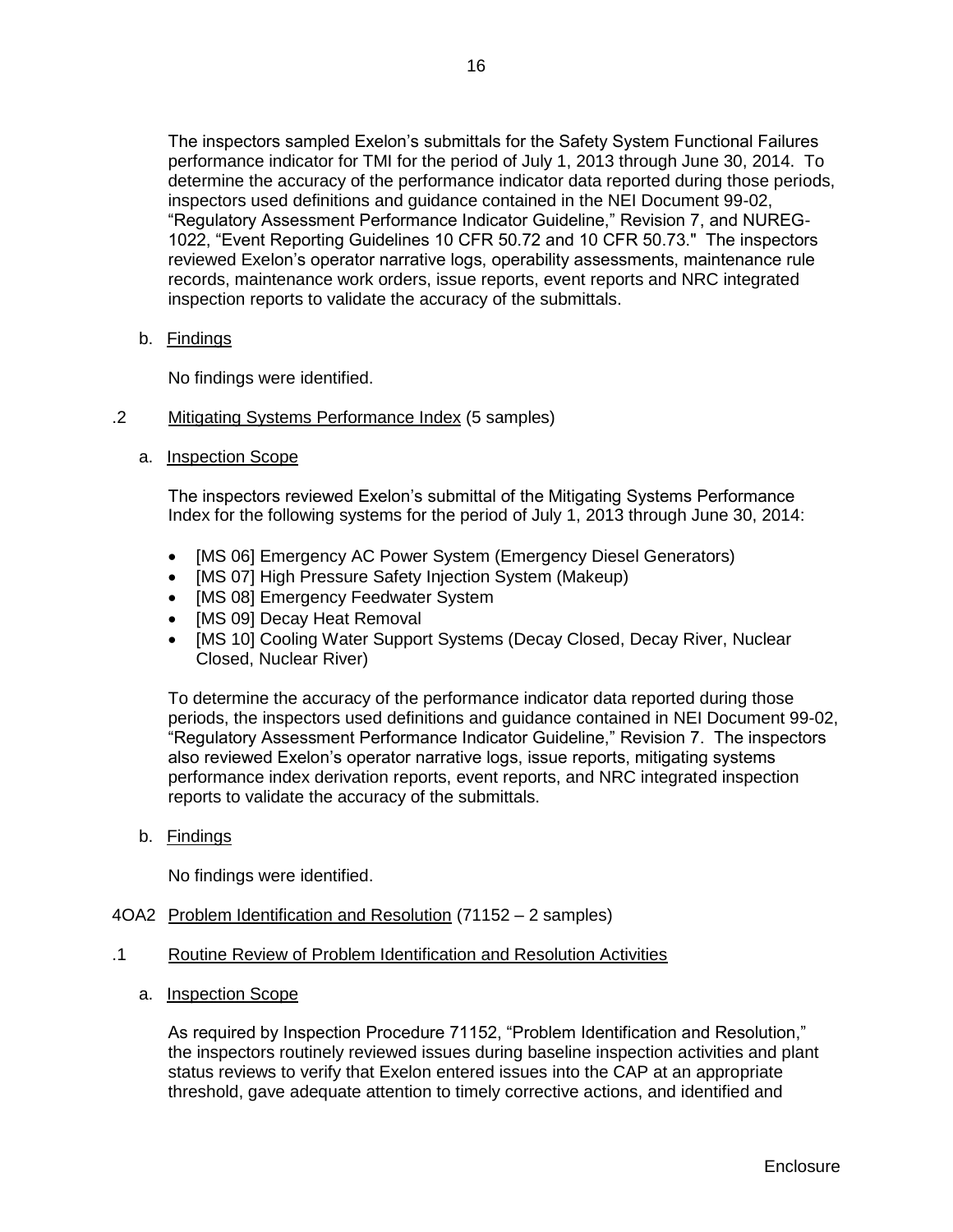addressed adverse trends. In order to assist with the identification of repetitive equipment failures and specific human performance issues for follow-up, the inspectors performed a daily screening of items entered into the CAP and periodically attended issue report screening meetings.

### b. Findings

No findings were identified.

### .2 Annual Sample: Underground Pipe Leak from the "A" Decay River (DR) System

### a. Inspection Scope

The inspectors performed an in-depth review of Exelon staff's identification, evaluation and corrective actions related to a leak in underground pipe from the TMI Unit 1 Intake Screen and Pump House (ISPH) in January 2012. Exelon staff observed indications of a leak on January 7, 2012. Exelon staff manipulated Decay Heat River Water System flows to determine the source of the water leaking to the surface was from "A" train of the Decay Heat River Water (DR-A) buried system piping. Exelon staff completed an operability evaluation and concluded the DR-A remained operable in part because the measured leak rate was well below the allowable leak rate of 160 gallons per minute for the DR system. Exelon staff established leakage limits for the remainder of the operating cycle under an "adverse condition monitoring plan" with action levels. During the refuel outage in November 2013, Exelon staff excavated the area where the surface water had accumulated and identified a circumferential crack in the DR piping. This component is pre-stressed concrete lined cylinder pipe twenty-four inches in diameter. The crack was located 14 foot south of the ISPH wall. Subsequently, an additional crack was discovered in the adjacent Secondary Services River Water (SR) system about one foot north of the DR-A failure. Exelon staff removed these pipe sections and completed testing and analysis to determine the causes of the pipe cracks.

Based on metallurgical analysis at the Exelon Power Labs, Exelon staff concluded cause of the pipe failures was due to pipeline settlement and likely thrust block movement resulting from a substandard installation during original construction. This conclusion was supported by a detailed analysis of the pipe failure and the as-found positions of the pipelines. The failures of the DR-A and SR pipe sections likely occurred over a substantial period of time. Inadequate pipe installation during initial plant construction, as noted during the pipeline excavation, caused pipeline and likely thrust block movement. The settling was not rapid and initially precipitated mortar cracks at the bottom outside diameter of the subject pipelines. The breech in the mortar coating enabled ground water to contact the inner steel liner and initiated a stress amplified corrosion process that eventually resulted in leakage from the pipe.

The DR-A piping was replaced during refuel outage T1R20. The SR pipe crack was repaired with an external seal and internal "Weko" Seals. Exelon staff concluded that since the SR pipe has been repaired, the degradation process has been arrested and structural integrity should be maintained. In addition, Exelon staff utilized "flowable" fill for the repair of the DR-A and SR Piping. The flowable fill provided bedding that does not have voids and cures to form a stable mass similar to a cast in place thrust block.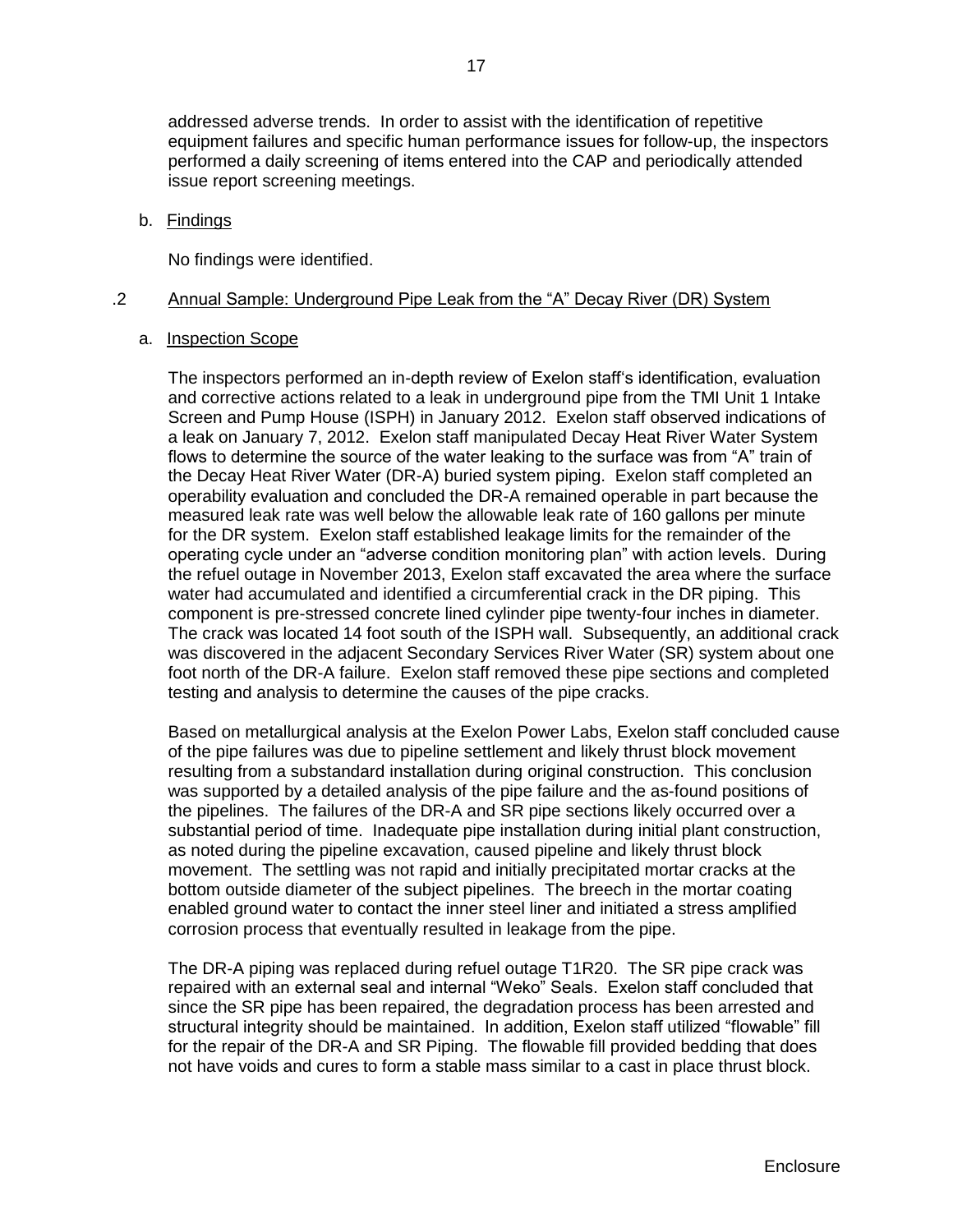The inspectors reviewed Exelon staff's problem identification threshold, apparent cause analyses, extent of condition reviews, and timeliness of corrective actions related to this issue. The inspectors reviewed the documents noted in the Attachment to this report and interviewed engineering personnel to assess the effectiveness of the planned, scheduled, and completed corrective actions to arrest the system leakage.

## b. Findings and Observations

No findings were identified.

The inspectors reviewed action requests, issue reports, system health reports, drawings, photographs, and procedures and determined the pipe repair was appropriately identified, documented, characterized and entered into Exelon's corrective action process consistent with Exelon CAP guidance and in compliance with 10 CFR Part 50, Appendix B requirements. Exelon Power Labs personnel determined that cracking was caused by corrosion and movement of pipe sections (bending) resulting from inadequate soil support.

The inspectors determined that this issue received appropriate management attention as indicated by the immediate corrective action taken to perform inspection and evaluation of both the "A" and "B" trains and the subsequent replacement of leaking pipe sections. The evaluations were of sufficient technical detail to identify the likely causes of the pipe leaks and to develop corrective actions that will likely be effective. Additionally, the inspectors concluded the extent of condition reviews were sufficient and involved locating and inspecting similar buried pipe sections that did not identify additional leaks. The inspectors determined that the corrective actions taken and planned adequately address the DR and SR piping.

## .3 Annual Sample: Foxboro Power Supply 10 CFR 21 Corrective Actions

### a. Inspection Scope

The inspectors performed an in-depth review of Exelon's assessment and corrective actions in response to a reported deficiency (10 CFR 21) of Foxboro Nuclear SPEC-200 power supply potential failures due to defective cable ties and cable tie anchors (EN 48863). TMI identified that their current in-service and in-stock Foxboro power supplies were subject to the reported 10 CFR 21 deficiencies. Specifically, the cable ties and associate anchors had been known to degrade and fall into the power supply chassis, potentially causing a malfunction of the power supply. Exelon performed a review of the current power supply population at TMI and developed corrective actions to address the issue under IR 1496437.

The inspectors assessed Exelon's problem identification threshold, cause analyses, extent of condition reviews, compensatory actions, and the prioritization and timeliness of Exelon's corrective actions to determine whether Exelon was appropriately identifying, characterizing, and correcting problems associated with this issue and whether the planned and completed corrective actions were appropriate and timely. The inspectors compared the actions taken to the requirements of Exelon's CAP and 10 CFR 50, Appendix B. In addition, the inspectors performed field walkdowns and interviewed engineering personnel to assess the effectiveness of the implemented corrective actions.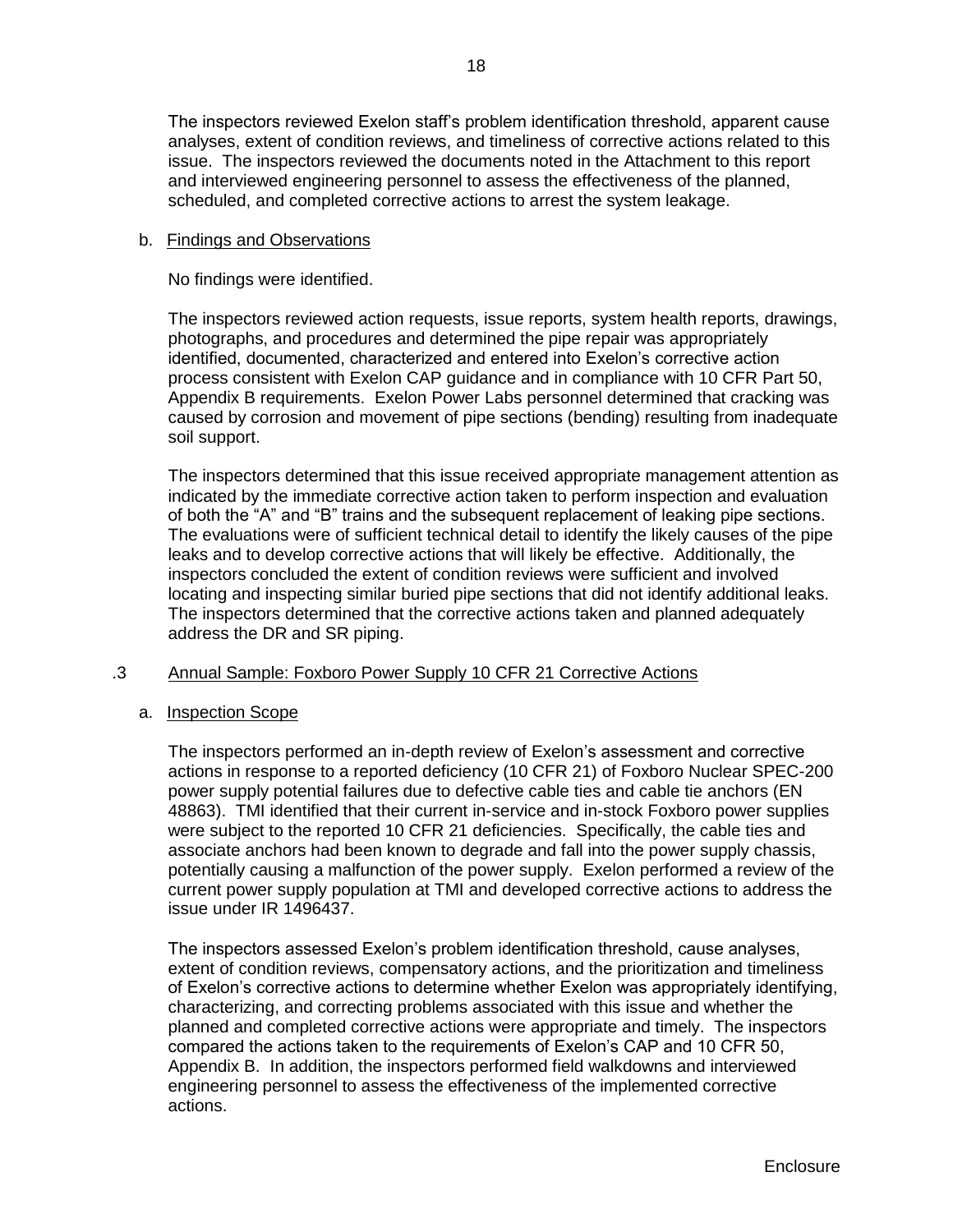### b. Findings and Observations

No findings were identified.

In 2013, Integrated Resources Inc. reported the discovery of repeated defects in the Foxboro power supplies used in Foxboro SPEC-200 cabinetry and reported the defects in a 10 CFR 21 report (EN 48863). The vendor identified that the tie wraps used to hold and route the power supply cable bundles throughout the chassis had experienced age related failures. In addition, the metallic tie wrap anchors adhesive would degrade over time and the failure of both the tie wrap and the anchor adhesive allowed the metallic anchor to fall into the chassis and potentially damage a circuit.

Exelon performed an immediate review of the Foxboro power supply 10 CFR 21 report. Consequently, the defective components were identified during refurbishment of TMI Foxboro power supplies. Therefore, TMI was susceptible to the failure mechanism reported. Exelon performed an immediate operability review for the Foxboro power supplies currently in use in safety related applications and determined that no immediate operability concerns existed. However, expeditious replacement of the power supplies was warranted. Exelon entered the condition adverse to quality into the CAP under IR 1496437. Corrective actions include the removal and refurbishment of the in-service power supplies at the next opportunity commensurate with plant risk and operating mode. In addition, the warehouse stock of power supplies was refurbished to preclude the introduction of future failures.

The inspectors reviewed Exelon's prompt operability determination, list of applicable power supplies in-service and actions to preclude future failures of the Foxboro power supplies. The inspectors determined that Exelon's actions were reasonable and completed commensurate with the safety significance of the condition. In addition, the inspectors reviewed the refurbishment work order activity that resolved the condition adverse to quality and identified no issues of significance.

#### <span id="page-21-0"></span>4OA3 Follow-Up of Events and Notices of Enforcement Discretion (71153 – 3 samples)

- .1 Plant Events
	- a. Inspection Scope

For the plant event listed below, the inspectors reviewed and/or observed plant parameters, reviewed personnel performance, and evaluated performance of mitigating systems. The inspectors communicated the plant events to appropriate regional personnel, and compared the event details with criteria contained in IMC 0309, "Reactive Inspection Decision Basis for Reactors," for consideration of potential reactive inspection activities. As applicable, the inspectors verified that Exelon made appropriate emergency classification assessments and properly reported the event in accordance with 10 CFR Parts 50.72 and 50.73. The inspectors reviewed Exelon's follow-up actions related to the events to assure that Exelon implemented appropriate corrective actions commensurate with their safety significance.

• Through-Wall Leak on High Pressure Injection (HPI) 'A' Train Root Valve MU-V-1034 Socket Weld on July 10, 2014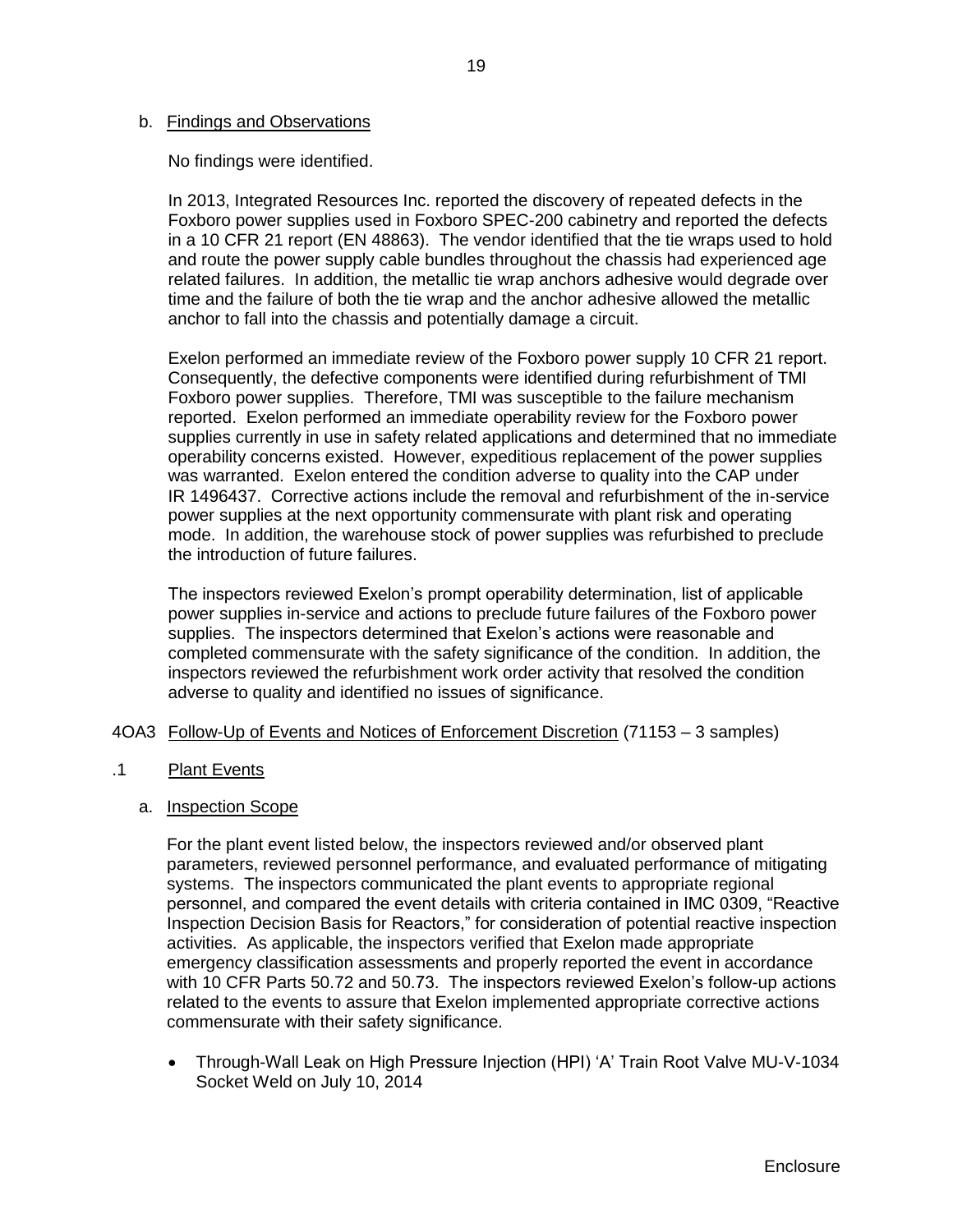### b. Findings

No findings were identified.

### .2 Notice of Enforcement Discretion (NOED) 14-1-03: NOED for Exelon Generation Company, LLC Regarding Three Mile Island Unit 1

#### a. Inspection Scope

On July 10, 2014, at 5:30 p.m., the 'A' train of HPI was declared inoperable, and a 72-hour limiting condition for operation (LCO) time clock was entered, when a small leak (1 drop every 2 minutes) was identified from a welded connection upstream on the lineside of an instrument root isolation valve (MU-V-1034). TMI Technical Specification 3.3.2 allows one train of HPI to be removed from service for maintenance during reactor operations for no more than 72 consecutive hours. During the execution of system isolation and non-destructive evaluation, Exelon determined that additional equipment was needed to obtain the necessary isolation of the system to complete the repairs. Exelon requested enforcement discretion of TMI's Technical Specification 3.3.2 for 46.5 hours past the original expiration time (5:30 p.m. July 13, 2014) to affect repairs and restore the system.

The NRC staff reviewed Exelon's request, which adequately addressed IMC 0410 criteria, and verbally granted the NOED during a telephone call at 5:19 p.m. on July 13, 2014. Exelon subsequently submitted a letter (ADAMS ML14197A293) on July 14, 2014, documenting information previously discussed with the NRC on telephone conferences held on July 13, 2014. Following completion of repairs and postmaintenance testing, Exelon exited Technical Specification LCO 3.3.2 at 9:53 a.m. on July 15, 2014, incurring 40 hours and 23 minutes of the 46.5 hours granted. The NRC documented the NOED details and confirmation that Exelon's letter was consistent with the verbal NOED request in a letter dated July 17, 2014 (ADAMS ML14198A494).

Inspector activities during the NOED process included review and evaluation of technical documents, participation in teleconferences concerning the NOED request, verification, to the extent practicable, of Exelon's oral assertions before the NOED was granted, and verification of Exelon compensatory actions to reduce the risk associated with plant configurations during HPI weld repairs.

The inspectors monitored licensee activities throughout the socket weld repairs including system isolation, troubleshooting, repair, and restoration. The inspectors also observed control room activities including use of procedures to configure the systems, technical specification adherence, NRC notification of the event, and operator actions during the system restoration.

### b. Findings and Observations

No findings were identified.

Exelon entered the issue into their CAP (IR 1680680) and performed an Equipment Apparent Cause Evaluation to determine the cause of the failed welded connection upstream on the line-side of an instrument root isolation valve (MU-V-1034) and evaluate the cause of delays in achieving system isolation and plant conditions to allow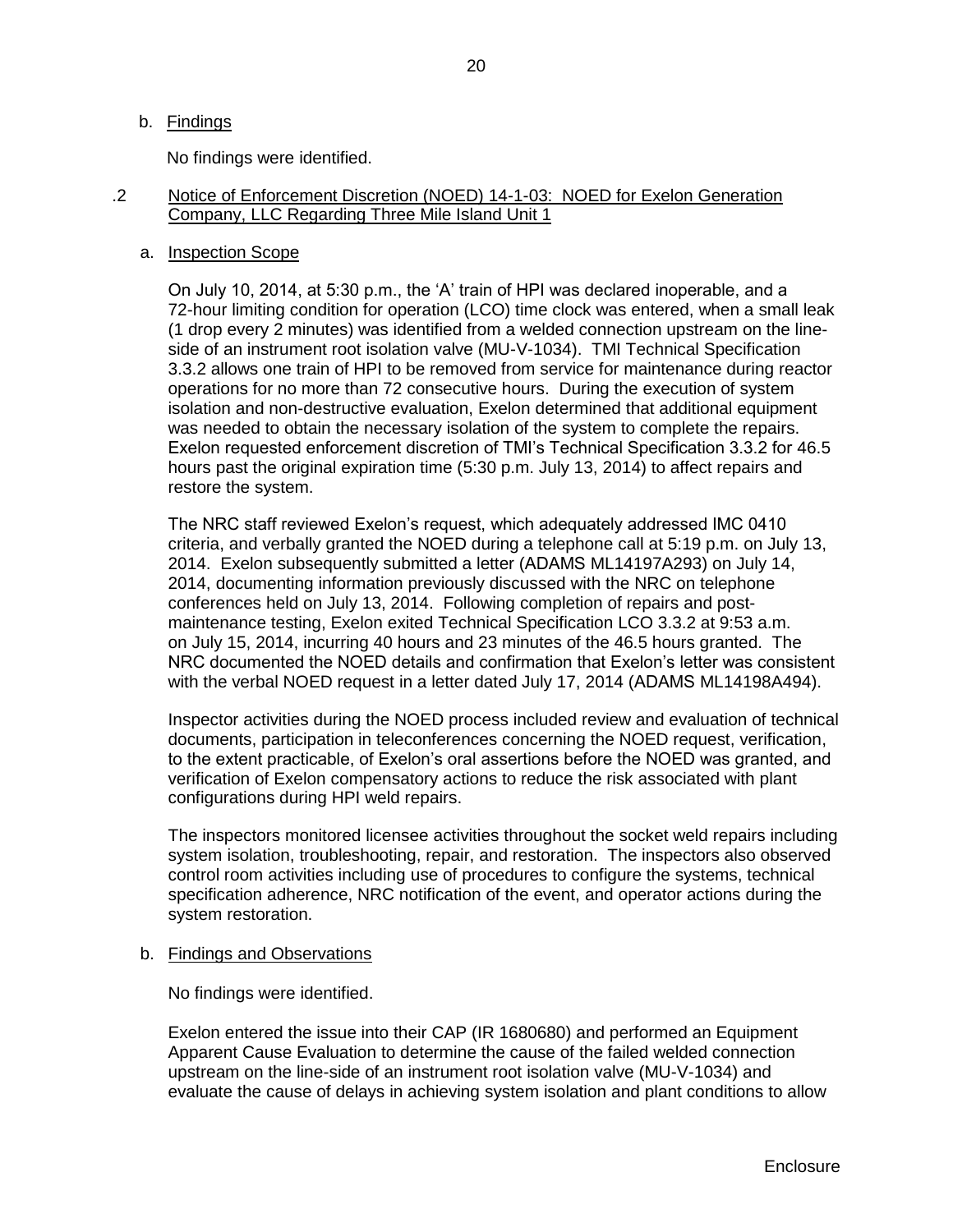leak repair. The most-probable cause of the weld leak was determined to be stress corrosion cracking. The cause of the delays in achieving conditions to commence repairs was determined to be due primarily to challenges in the availability of adequate freeze seal jackets and vender technical support in determining an adequate freeze seal. The inspectors determined that the actions taken by Exelon to achieve early isolation for repairs, though initially unsuccessful, were timely and appropriate based on operating experience and plant conditions. The inspectors concluded there was no performance deficiency related to causes which led to the need for the NOED.

The inspectors identified a minor violation of NRC requirements while monitoring licensee activities during the initial response to the weld leak. Specifically, on July 11, 2014, during the draining of the 'A" HPI header, in preparation for welding activities, operators exceeded the total maximum allowable leakage of 15 gallons per hour (GPH) into the auxiliary building sump as specified in Technical Specification Surveillance Requirement 4.5.4.1. The crew took immediate corrective actions to station a dedicated operator for prompt isolation, as needed, and continued to monitor sump in-leakage during draining. The inspectors determined the issue to be minor based on in-leakage did not exceed the 30 gallons per hour value assumed in the UFSAR (section 14.2.2.5) and that it had low safety impact considering the affected system ('A' HPI) was out of service. This issue was documented in IR 1681075. The failure to comply with Technical Specification Surveillance Requirement 4.5.4.1 constitutes a minor violation that is not subject to enforcement action in accordance with the NRC's Enforcement Policy.

In most cases, the inspectors would open an unresolved item (URI) when the NOED was granted in accordance with IMC 0410, "Notices of Enforcement Discretion." The purpose of the URI would be to determine if there is a performance deficiency for causes which led to the need for the NOED. Because this inspection activity occurred during the same quarter in which the NOED was granted and the inspectors did not identify any performance deficiency associated with the NOED, the inspectors determined that an URI was not required for this issue.

- .3 (Closed) Licensee Event Report (LER) 05000289/2013-001-00 and Supplement 01: Reactor Coolant 'B' Cold Leg Drain Line Flaw
	- a. Inspection Scope

During the November 2013 refuel outage (1R20) a flaw, a short crack approximately 66% thru wall, was identified in the reactor coolant "B" cold leg 2-inch drain line elbow to pipe weld RC-289. No leakage was associated with the flaw. As this flaw represented a degraded reactor coolant system pressure boundary, the condition was reported to the NRC as required by 10 CFR 50.72(b)(3)(ii)(A), and LER 2013-001-00, "Reactor Coolant "B" Cold Leg Drain Line Flaw" was initiated by the TMI Staff. The area surrounding the flaw was removed and provided for metallurgical laboratory analysis, and replacement to American Society of Mechanical Engineers Code standards of the material in the flaw area was completed. The pipe section was destructively tested for analysis and results documented in supplemental LER 2013-001-01.

As part of the in-service inspection by the NRC during the 1R20 refueling outage, the ultrasonic examination results were observed by the inspector and the previous weld examination results and history were reviewed. Additionally, the inspector reviewed the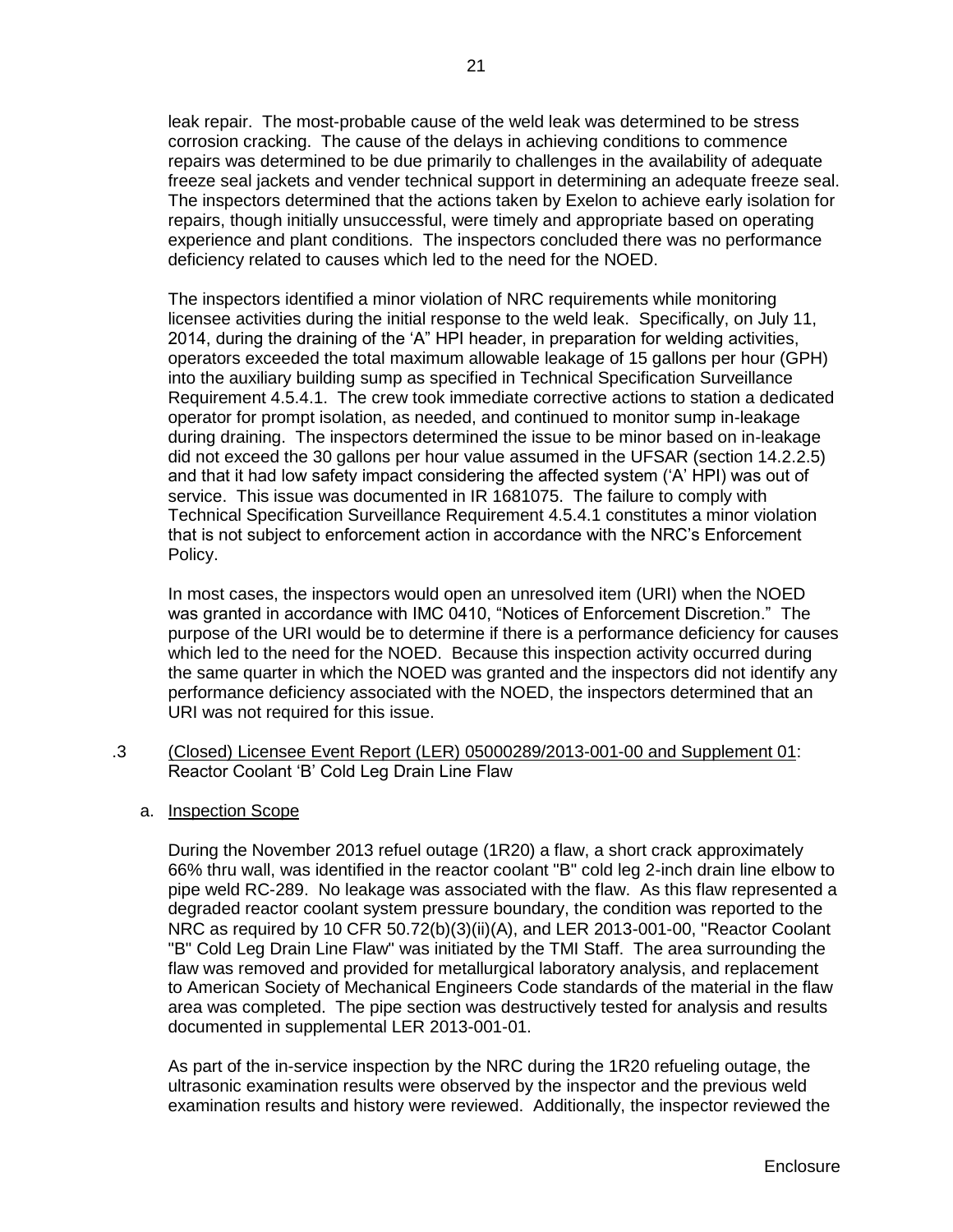initial root cause report dated December 20, 2013, the LERs dated January 6 and June 20, 2014, and the final root cause report dated May 16, 2014, that included the metallurgical laboratory results. The inspectors did not identify any new issues during the review of the LERs. These LERs are closed.

.4 (Closed) LER 05000289/2014-002-00: Through-Wall Leak on High Pressure Injection (HPI) 'A' Train Root Valve MU-V-1034 Socket Weld

The description of the event related to this LER is documented in section 4OA3.2, NOED 14-1-03: NOED for Exelon Generation Company, LLC Regarding Three Mile Island Unit 1. As this represented a condition prohibited by plant technical specifications, it was reported to the NRC as required by 10 CFR 50.72(a)(2)(i)(B), and LER 2014-002-00. The LER was reviewed and no new findings were identified. However, the inspectors identified a minor violation of Technical Specification Surveillance Requirement 4.5.4.1 which is documented in section 4OA3.2. This LER is closed.

### <span id="page-24-0"></span>4OA6 Meetings, Including Exit

### Quarterly Inspection Report Exit

On October 17, 2014, the inspectors presented the inspection results to Mr. Rick Libra, TMI Site Vice President, and other members of the TMI staff. The inspectors verified that no proprietary information was retained by the inspectors or documented in this report.

### <span id="page-24-1"></span>**ATTACHMENT: SUPPLEMENTARY INFORMATION**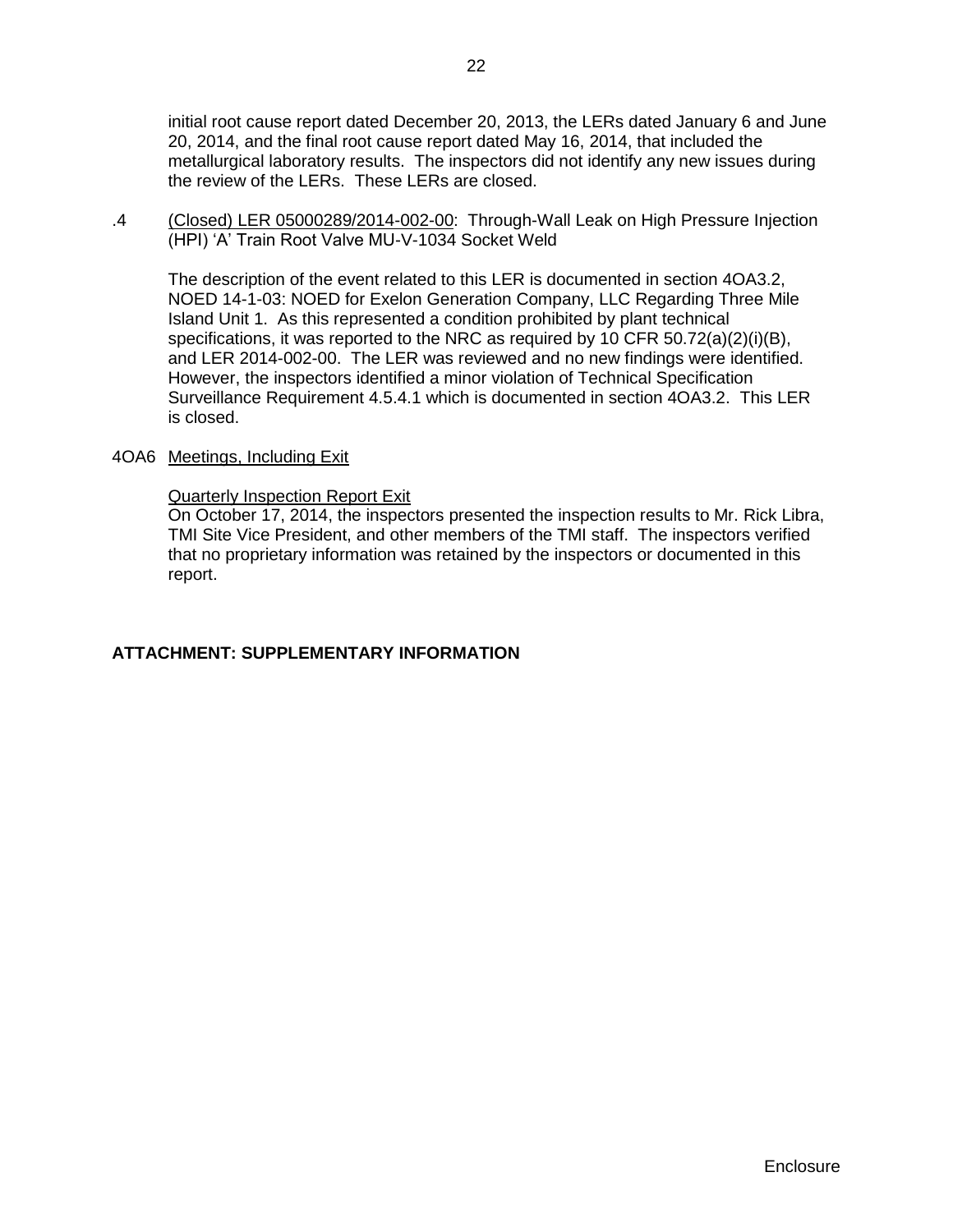### **SUPPLEMENTARY INFORMATION**

## **KEY POINTS OF CONTACT**

<span id="page-25-1"></span><span id="page-25-0"></span>Licensee Personnel R. Libra TMI-1, Site Vice President M. Newcomer TMI-1, Plant Manager K. Aleshire **EXelon Corporate Emergency Preparedness Manager** K. Aleshire T. Alvey Manager, Chemistry D. Atherholt Manager, Regulatory Assurance R. Campbell Manager, Site Security E. Carreras TMI-1 Shift Manager V. Cwietniewicz Mid-Atlantic Corporate Emergency Preparedness Manager D. Divittore Manager, Radiological Engineering M. Fitzwater Senior Regulatory Assurance Engineer L. Friante **Exelon Steam Generator Corporate Engineer** R. Green Programs Engineer R. Harris Control Room Supervisor T. Heindl Exelon Site Steam Generator Engineer M. Jesse Regulatory Assurance Manager R. Masoero TMI-1 Design Engineer F. McGuire **Design Engineer** J. Morrissey Work Week Manager R. Myers TMI-1 Fire Marshal J. Piazza Senior Manager, Design Engineering B. Price Shift Manager E. Sharkey Chemistry Technician B. Shumaker Manager, Emergency Preparedness G. Smith Director, Maintenance T. Stertzel Systems Engineer M. Sweigart **Chemistry Lab Supervisor** S. Taylor Fire Protection Program Engineer<br>M. Torborg Manager Engineering Programs **Manager Engineering Programs** NRC M. Gray Chief Engineering Branch 1, Region I K. Karwoski Senior Technical Advisor SG, Division of Engineering, NRR E. Murphy Senior Steam Generator Engineer, Division of Engineering, NRR A. Johnson Steam Generator Engineer, Division of Engineering, NRR

#### **Other Personnel**

D. Dyckman Nuclear Safety Specialist Pennsylvania Department of Environmental Protection Bureau of Radiation Protection

Attachment

#### A-1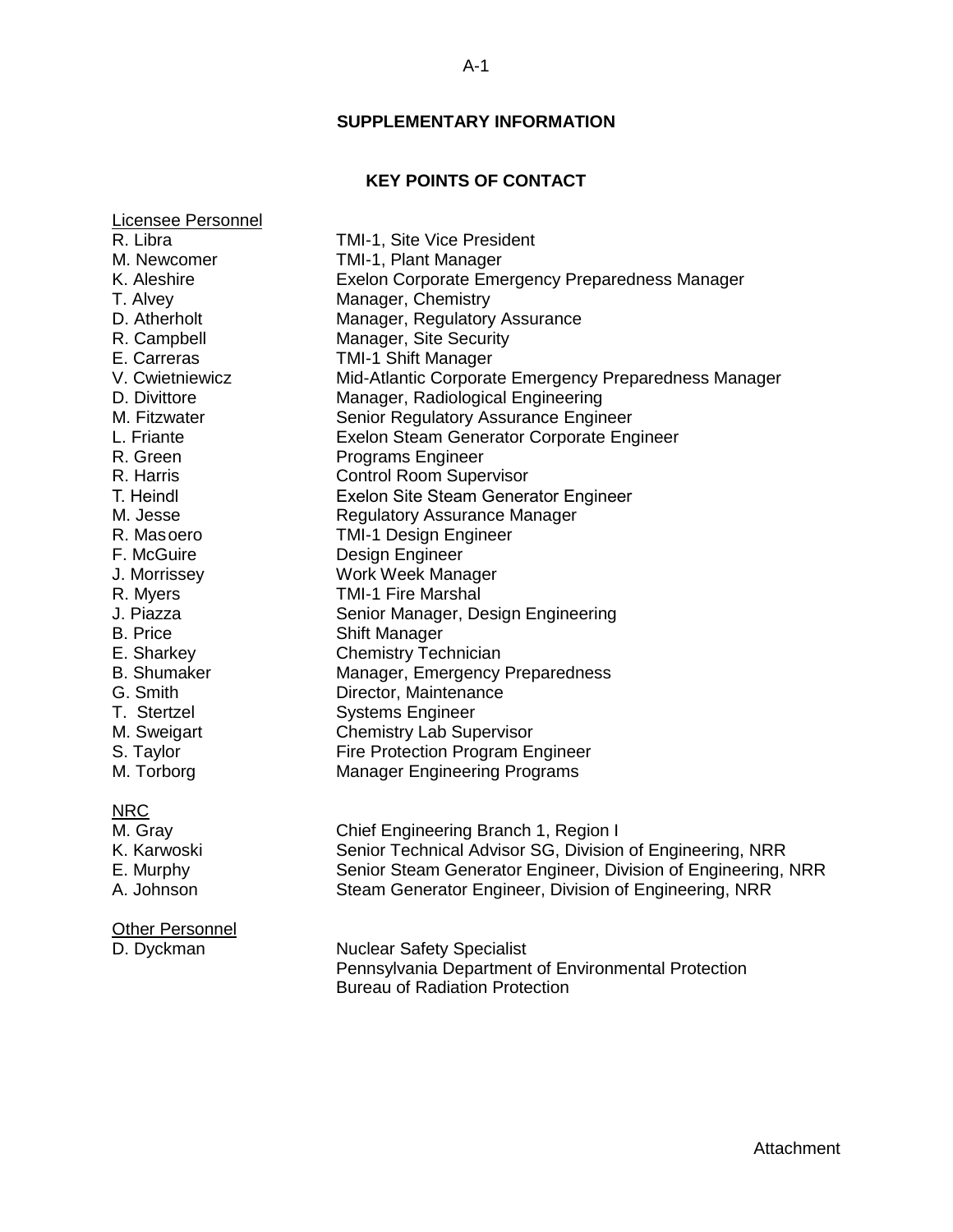## **LIST OF ITEMS OPENED, CLOSED, DISCUSSED, AND UPDATED**

<span id="page-26-0"></span>

| Opened/Closed           |            |                                                                                                                      |
|-------------------------|------------|----------------------------------------------------------------------------------------------------------------------|
| 05000289/2014004-01     | <b>NCV</b> | <b>Inadequate Evacuation Time Estimate Submittals</b><br>(Section 1EP5)                                              |
| Closed                  |            |                                                                                                                      |
| 05000289/2013-001-00,01 | LER        | Reactor Coolant "B" Cold Leg Drain Line Flaw<br>(Section 4OA3.3)                                                     |
| 05000289/2014-002-00    | LER        | Through-Wall Leak on High Pressure Injection<br>(HPI) 'A' Train Root Valve MU-V-1034 Socket<br>Weld (Section 4OA3.4) |

## **LIST OF DOCUMENTS REVIEWED**

### <span id="page-26-1"></span>**Section 1R01: Adverse Weather Protection**

**Procedures** SDBD-T1-122, Flood Protection Systems, Rev. 3 OP-TM-AOP-002, Flood, Rev. 11

Drawings

1E-122-01-1002, TMI Flood Barrier System Control Building, Rev. 2

**Miscellaneous** IR 1684837

## **Section 1R04: Equipment Alignment**

**Procedures** 1104-25, Instrument and Control Air System, Rev. 149 IC-152, Instrument Air Walkdown, Rev. 5 OP-TM-211-000, Makeup and Purification System, Rev. 27 OP-TM-424-000, Emergency Feedwater System, Rev. 12

**Drawings** 302-082, Emergency Feedwater Flow Diagram, Rev. 12 302-270, Instrument Air, Rev. 5 302-271, Instrument and Station Service Air, Rev. 72 302-272, Backup Instrument Air, Rev. 22 302-277, Instrument Air Loads, Shts 1 thru 13, Rev. Various 302-661, Make-up and Purification, Rev. 61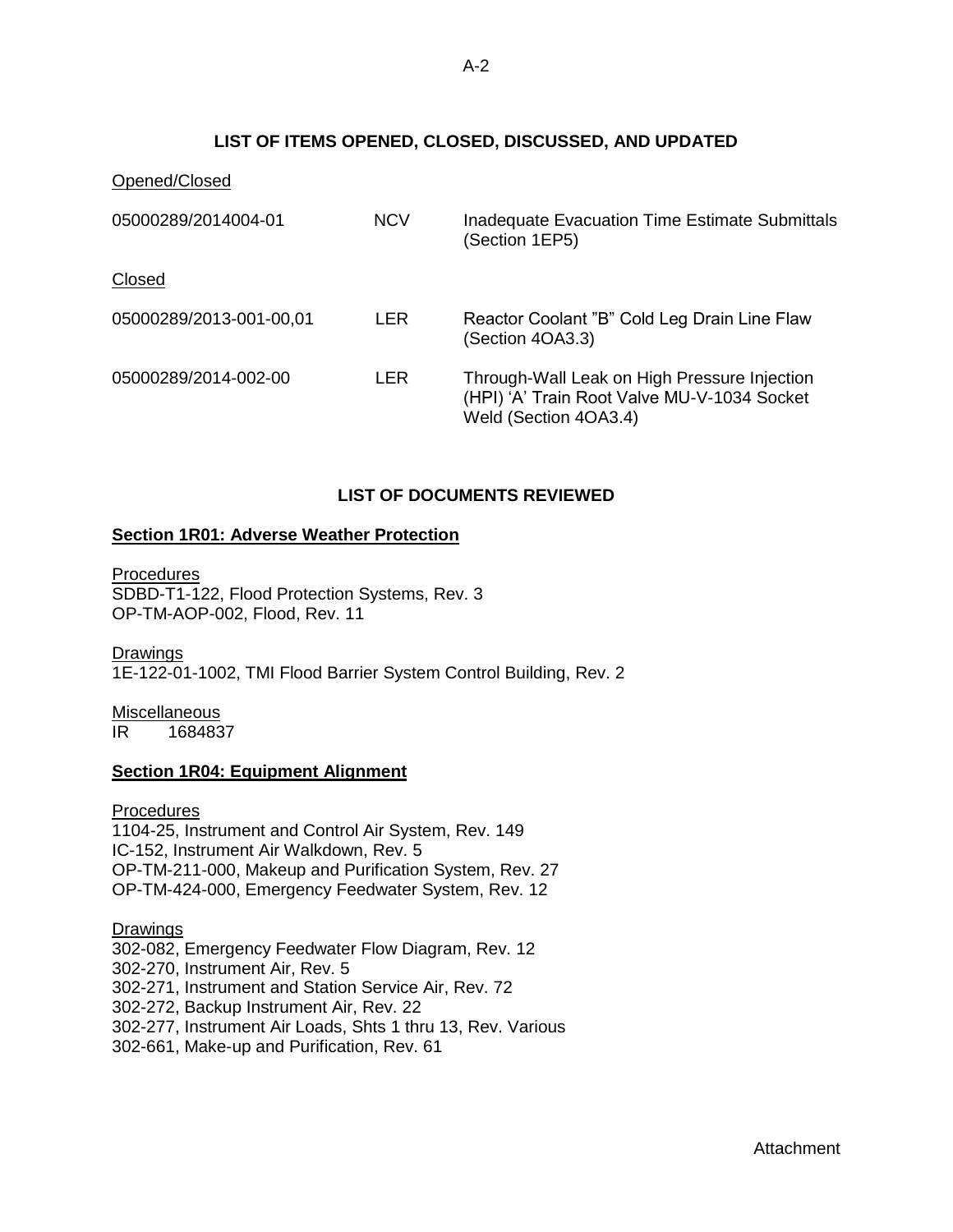**Miscellaneous** 

| IRs: | - 2380995     | 2344991  | 2178778  | 2344720  | 2178776 |  |
|------|---------------|----------|----------|----------|---------|--|
|      | WOs: R2013013 | R2218974 | R2227036 | C2020938 |         |  |

### **Section 1R05: Fire Protection**

Procedures 1038, Administrative Controls-Fire Protection Program, Rev. 76 1038, Fire Protection Program, Rev. 80 1303-12.18.1, Fire System Nozzle Flow Test – Diesel Generator Cooling Air Intake Deluge, Rev. 1 CC-AA-309-101, Engineering Technical Evaluations, Rev. 11 OP-AA-201-003, Fire Drill Record for 3/1/D/14, dated July, 31, 2014

OP-MA-201-007, Fire Protection System Impairment Control, Rev. 6

**Miscellaneous** 

Fire Hazards Analysis Report, TMI-1, 990-1745, Rev. 26 TMI Unit #1 Fire Pre-Plan & Strategies, FH-FZ-5 (355'/365'), Rev. 4

IRs: \*01696237 \*01696240 WOs: R2058224 C2032664 C2032402 C2028693 C2031830 R2185749 \*IR generated as a result of NRC inspector observation

#### **Section 1R06: Flood Protection Measures**

**Procedures** OP-TM-214-251, BS and DH Floor Drain Inspection, Rev. 1

Drawings

302-719, Sump Pump and Draining System, Rev. 63 302-690, RC Bleed Tanks and Misc Waste Collection, Rev. 26

#### **Miscellaneous**

| IRs: 2178966  | 1424828  | 1424816  |          |          |          |
|---------------|----------|----------|----------|----------|----------|
| WOs: R2208327 | R2208270 | R2222087 | R2227559 | R2226572 | C2028187 |

#### **Section 1R08: In-service Inspection (also see Special Attachment at end of document list)**

References

AREVA Document 51-9172250-000 "Condition Monitoring and Operational Assessment of TM1- 1 Steam Generators at 1R19"

AREVA Document 51-9216830-000 "Condition Monitoring and Final Operational Assessment of TMI-1 Steam Generators at 1R20"

AREVA Document 32-9018798-002, ''TMI-1 EOTSG Tube Support Plate/Support Rods Stress Analysis"

AREVA Document 32-9075055-000, ''TMI-1 EOTSG Lower Span Tie Rod Fatigue Analysis"

EPRI Technical Report 1025132, "Steam Generator Management Program: Steam Generator In Situ Pressure Test Guidelines, Revision 4", October 2012.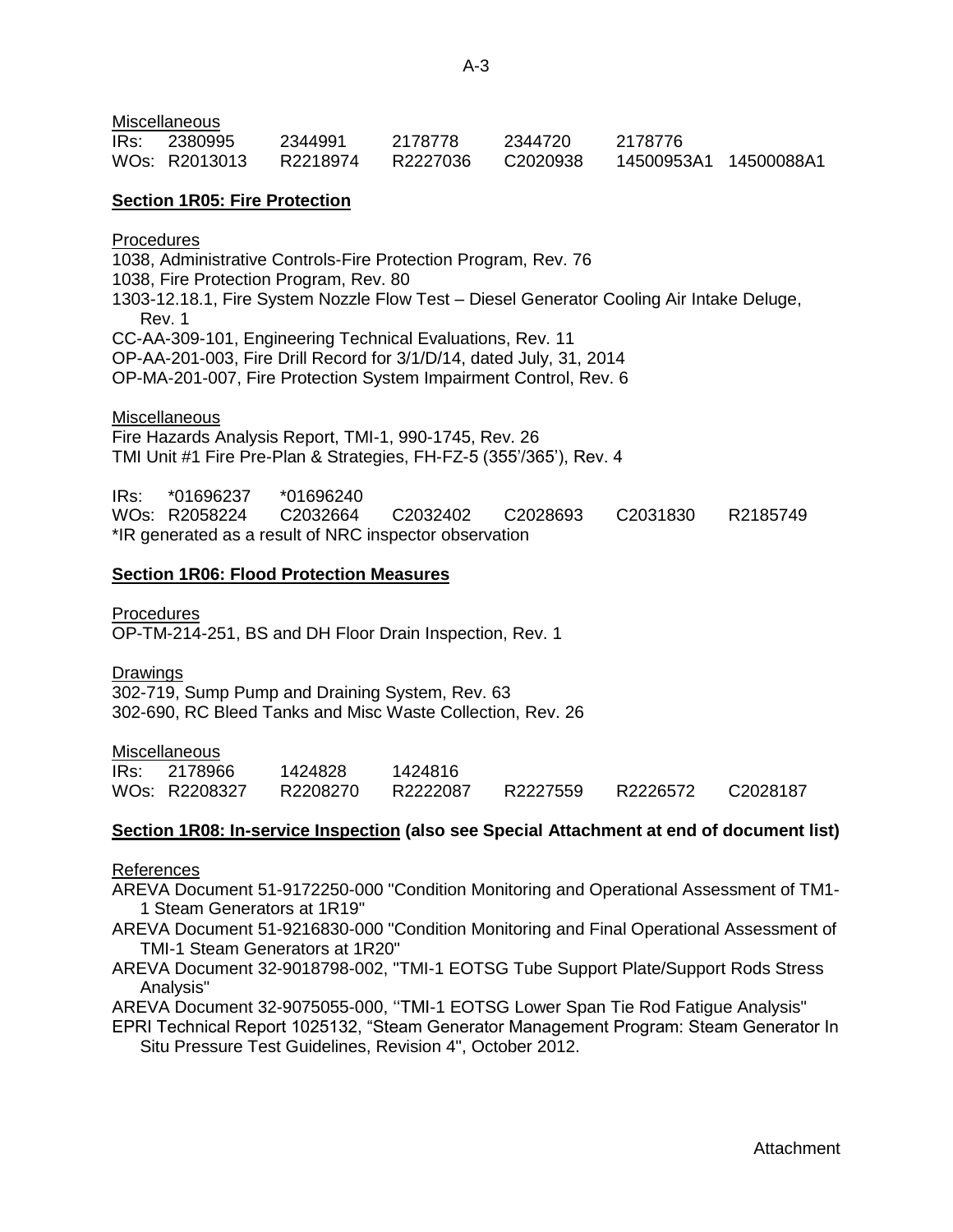## **Section 1R11: Licensed Operator Requalification Program**

### **Procedures**

OP-AA-1, "Conduct of Operations" Rev. 0 OP-TM-424-000, Emergency Feedwater System, Rev. 12 OP-TM-424-212, IST of EF-V-30s and EF-V-52s, Rev. 7

### Drawings

302-082, Emergency Feedwater Flow Diagram, Rev. 12

Miscellaneous TQ-TM-LRU-106-S039, TMI Operational Simulator Examination Scenario, Rev. 0 TQ-AA-155-F05, Simulator Evaluation Form, Rev. 2

### **Section 1R12: Maintenance Effectiveness**

### Procedures

EP-AA-113-F-10, TMI Assembly, Accountability and Evacuation Guidelines, Rev. D ER-AA-310, Implementation of the Maintenance Rule, Rev. 8 EN-TM-405-0001, TMINS Environment and Waterway Management Inspections, Rev. 0

**Miscellaneous** 

2013 Bridge Inspection Report, September 10-11, 2013 2014 Transformer Load Capacity Analysis, June 2014 Design Review Summary, Permanent Access Bridge, February 6, 1973 Topical Report 198, Underwater Bridge Inspection, Rev. 0

WOs: C2032537 C2027852 GA202503 R2231628

### **Section 1R13: Maintenance Risk Assessments and Emergent Work Control**

**Procedures** 1082.1, TMI Risk Management Program, Rev. 8 1302-5.31D, 4160V 1E Bus Loss of Voltage/Degraded Grid Timing Relay Calibration & Logic Check, Rev. 21 OP-AA-108-117, Protected Equipment Program, Rev. 4 WC-AA-101, On-Line Work Control Process, Rev. 18

**Miscellaneous** Plan of the Day Meeting Agenda, September 11, 23 - 25, 2014 IRs: 1686104 1686110 1686273 1680680 1680742 953680 2208788 WOs: R2227538 R2169053

### **Section 1R15: Operability Evaluations**

### Procedures

OP-AA-108-115, Operability Determinations, Rev. 10 OP-AA-108-115-1002, Supplemental Consideration for On-Shift Immediate Operability Determinations, Rev. 2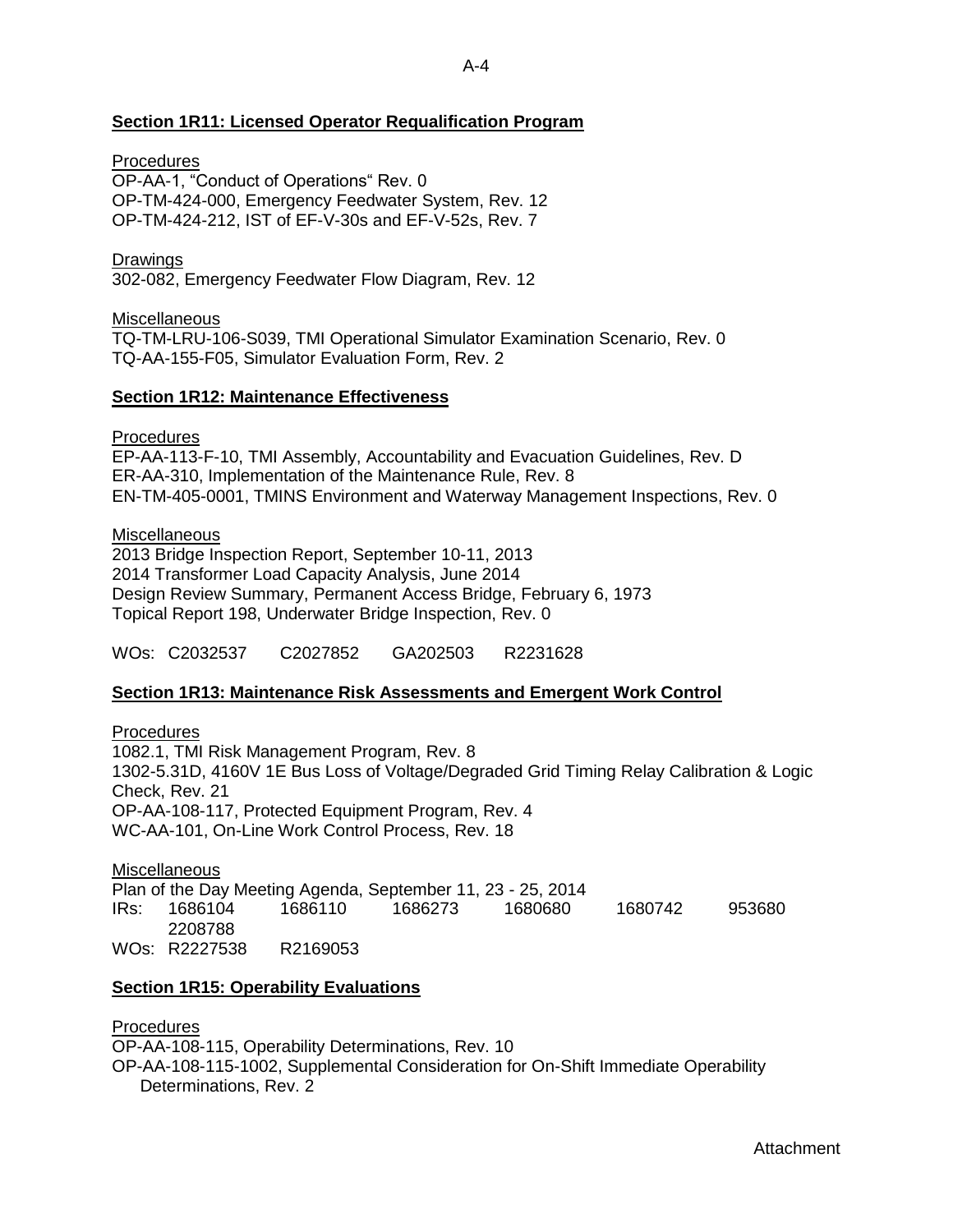**Miscellaneous** 

NRC Event Notification and Supporting vendor documents for EN# 48976 and EN#50285 Westinghouse NSAL 14-1, "Impact of Reactor Coolant Pump No. 1 Seal Leakoff Piping on a Reactor Coolant Pump Seal Leakage During a Loss of All Seal Cooling," February 10, 2014

IRs: 1625829 1624353 1682046 1682189 1508556 1527123

### **Section 1R18: Plant Modifications**

**Procedures** 

1104-25, Instrument and Control Air System, Rev. 149

1430-IC-1, Preoperational Startup Testing of Instrumentation and Control Equipment, Rev. 3

### **Miscellaneous**

CC-AA-102, Design Input and Configuration Change Impact Screening, Rev. 20 CC-AA-103, Configuration Change Control, Rev. 21 ECR 12-00471, ESAS AC Relay Replacement, Rev. 3 ECR 14-00503, ESAS Cabinet 1A & 4A Relay Replacement, Rev. 4 ECR 14-00301, Generate AR for IA-Q-2 Controller Upgrade, Rev 0 PHC Presentation, IA-Q-2 Controller Upgrade Project, June 25, 2014 Smart Controls, Smart Control Board Simplified Hardware Overview

| Clearances: | 14500955 | 14500314             | 14500728             |                      |                      |
|-------------|----------|----------------------|----------------------|----------------------|----------------------|
| WOs:        | C2032380 | C <sub>2031572</sub> | C <sub>2031573</sub> | C <sub>2031928</sub> | C <sub>2031929</sub> |
| IRs:        | 2384051  | 1539778              | 1602793              | 1624812              | 1641028              |
|             | 1649620  | 1681648              | 2384989              | 2385006              | 2385017              |
|             | 2386285  | 2386340              | 2386288              | 2385528              | 2385520              |
|             | 2385409  | 2385378              | 1191892              | 1188866              | 1184881              |
|             | 1476037  | 1466929              | 1475880              |                      |                      |
|             |          |                      |                      |                      |                      |

### **Section 1R19: Post-Maintenance Testing**

**Procedures** 

MA-AA-743-310, Diagnostic Testing and Evaluation of Air Operated Valves, Rev. 6 OP-TM-424-212, IST of EF-V-30s and EF-V-52s, Rev. 7 OP-TM-823-251, Local Leak Rate Testing of Purge Exhaust Penetration Valves, Rev. 5

**Drawings** 

Isometric Weld Map, MU-V-1034, Rev. 0

**Miscellaneous** 

ECR 14-00346, Tech Eval: Freeze Seal on HPI Line for MU-V-1034 Repair, Rev. 1

| AR: A2358916               |                   |          |          |          |          |
|----------------------------|-------------------|----------|----------|----------|----------|
| IRs: 1690130               | 2178776           | 2178778  | 2344720  | 2344991  | -2380995 |
| WO <sub>S</sub> : R2198435 | R2137266          | R2203273 | R2013013 | R2205955 | R2218974 |
| C <sub>2032503</sub>       | C2032302 C2020938 |          |          |          |          |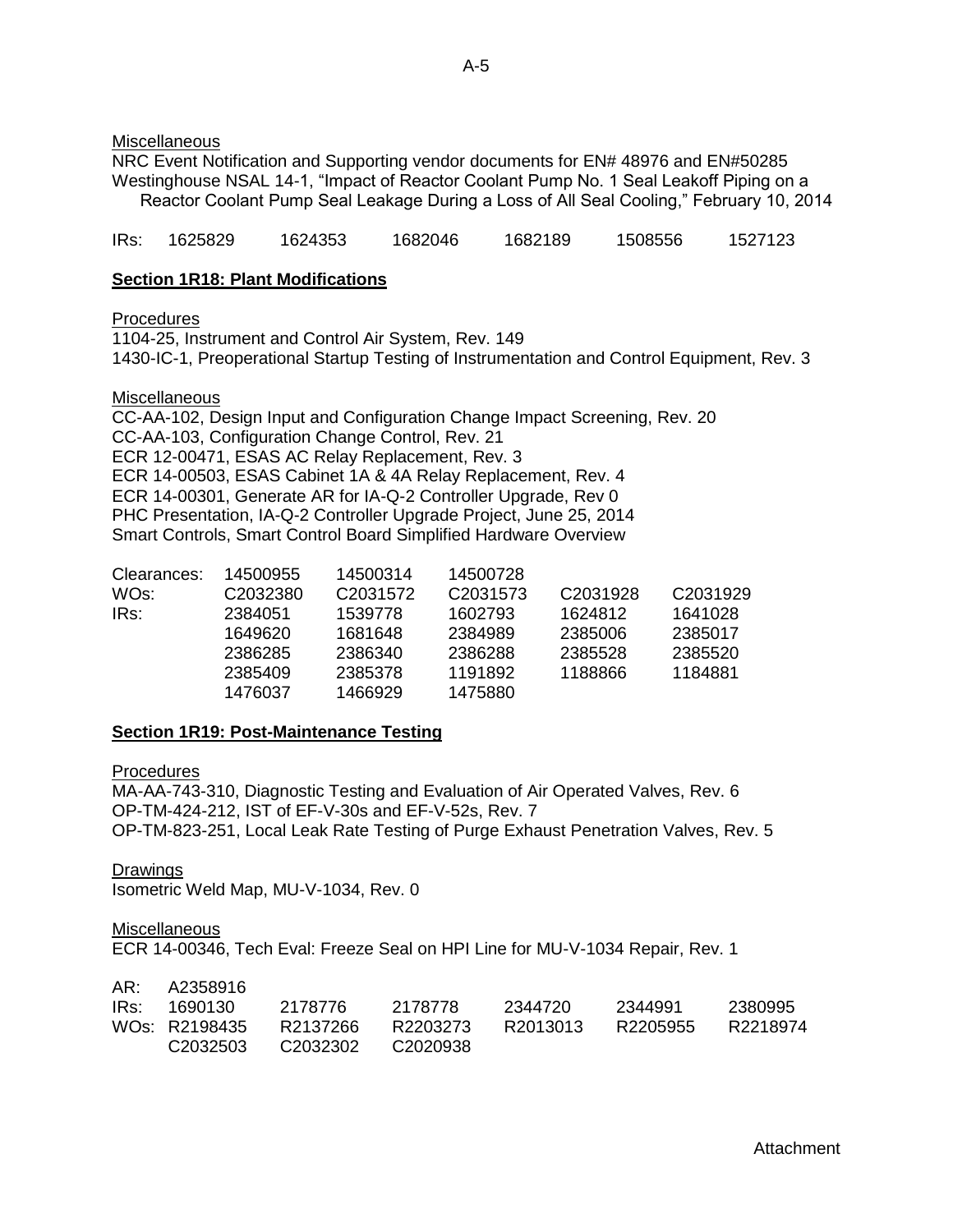## **Section 1R22: Surveillance Testing**

## **Procedures** 1104-6, Spent Fuel Cooling System, Rev. 45 1300-3EB, IST of 'B' SF Pump and Valves, Rev. 7 1300-3Q.5, Quarterly Inservice Testing of CM-V-1/2/3/4 Valves During Normal Plant Operations, Rev. 4 1301-3, Reactor Coolant System Chemistry and Activity, Rev. 30 1302-5.18E, Calibration of 'A' Decay Heat Flow Transmitter DH-DPT-802, Rev. 1 ER-AP-331-1003, RCS Leakage Monitoring and Action Plan, Rev. 7 ER-TM-321-1041, TMI-1 1<sup>st</sup> Program Requirements, Rev. 003 N1807.1, Reactor Coolant & Pressurizer Sampling, Rev. 17 OP-TM-220-251, RCS Leak Rate Determination, Rev. 12 OP-TM-220-252, Primary to Secondary Leak Rate Determination, Rev. 10 OP-TM-541-000, Primary Component Cooling, Rev. 20 OP-TM-541-203,  $1<sup>st</sup>$  of NS-V-52a/B/C and NS-V-53A/B/C, Rev. 4A RP-aa-15, Radioactive Contamination Control Program Description, Rev. 2 WC-TM-430, Surveillance Testing Program, Rev. 0

WC-TM-430-1001, Surveillance Testing Program Database Interface and Maintenance, Rev. 1

### **Drawings**

302-728, Spent Fuel Pool and Fuel Transfer Canal Leak Detection, Rev. 1 302-630, Spent Fuel Cooling System, Rev. 32 302-640, Decay Heat Removal, Rev. 84 87N51539-CD-0001, Signal Conditioning Cabinet A3, Rev. 4

#### **Miscellaneous**

IRs: 1684444 1677762 1677767 WOs: R2239222 R2203240

### **Section 1EP4: Emergency Action Level and Emergency Plan Changes**

### **Miscellaneous**

Letter from J. Barstow (Exelon Generation Company, LLC) to: U.S. Nuclear Regulatory Commission, "10 CFR 50, Appendix E – Evacuation Time Estimate Analysis Information for Oyster Creek Nuclear Generating Station and Three Mile Island Nuclear Station," dated April 4, 2014 [ML14101A164]

### **Section 1EP5: Maintaining Emergency Preparedness**

#### **Miscellaneous**

- Letter from D. M. Gullott (Exelon Generation Company, LLC) to: U.S. Nuclear Regulatory Commission, "10 CFR 50 Appendix E - Evacuation Time Estimate Analysis for Three Mile Island Nuclear Station," dated December 12, 2012 [ML123550293]
- Letter from D. M. Gullott (Exelon Generation Company, LLC) to: U.S. Nuclear Regulatory Commission, "10 CFR 50 Appendix E - Evacuation Time Estimate Analysis Checklists," date January 23, 2013 [ML13024A209]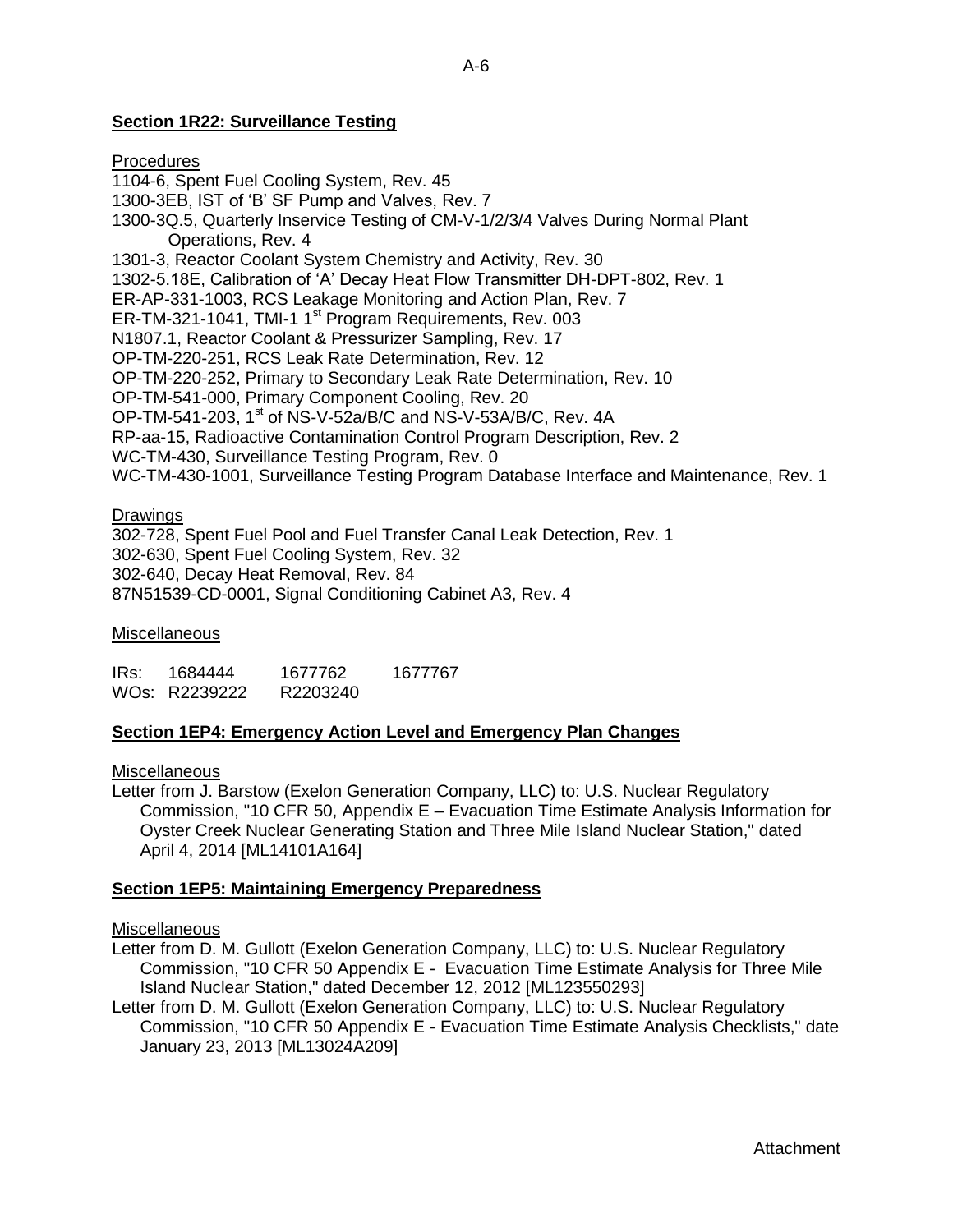Letter from J. Barstow (Exelon Generation Company, LLC) to: U.S. Nuclear Regulatory Commission, "10 CFR 50, Appendix E - Evacuation Time Estimate Analysis Supplemental Response for Braidwood Station, Byron Station, Clinton Power Station, Dresden Nuclear Power Station, LaSalle County Station, Limerick Generating Station, Oyster Creek Nuclear Generating Station, Peach Bottom Atomic Power Station, Quad Cities Nuclear Power Station, and Three Mile Island Nuclear Station," dated September 5, 2013 [ML13254A112]

Letter from J. Barstow (Exelon Generation Company, LLC) to: U.S. Nuclear Regulatory Commission, "10 CFR 50, Appendix E – Evacuation Time Estimate Analysis Information for Oyster Creek Nuclear Generating Station and Three Mile Island Nuclear Station," dated April 4, 2014 [ML14101A164]

IRs: 1525923 1578649

## **Section 4OA1: Performance Indicator Verification**

### **Procedures**

1107-3, Diesel Generator, Rev. 141 ER-AA-2008, Mitigating System Performance Index Monitoring and Margin Evaluation, Rev. 3 LS-AA-2200, Mitigating System performance Index Data Acquisition and Reporting, Rev. 5

**Miscellaneous** 

ARs: A1873950

IRs: 1581323 1654405 1660323

## **Section 4OA2: Problem Identification and Resolution**

## Procedures

LS-AA-115-1003, Processing of Level 3 OPEX Evaluations, Rev. 3 OP-AA-108-111, Adverse Condition Monitoring and Contingency Plan ("A" DR Train), Rev. 9 OP-TM-533-251, DR Train A Leakage Exam – System Leakage Test, Rev. 10

## **Drawings**

1E-133-07-015 "A" DR (Decay River Line) Leak in Underground Piping

**Miscellaneous** 

1310997-37"A" DR Leak Treatment Delay Evaluation

13-00390, Update VM-TM-0674 as Requested per IR 1496437, Rev. 0

- Customer Advisory # 2013027abi, Invensys Response to US NRC 10CFR21 EN 48863 as Reported by Integrated Resources Inc., June 7, 2013
- LS-AA125-1003 R 10 Apparent Cause Report-Equipment

Operability Evaluation IR1310997, OpEval # OPE-12-001 System #533 Decay River System, Rev. 2

R2107510 Work Order DR Leakage Exam and Quarterly IST DR Train "A"

R2214119 Work Order DR Train "A" Leakage Exam

R2155147 Work Order Surveillance Test Procedure OP-TM-533-251on DR Train "A"

R2195393 Work Order Surveillance Test Procedure for IST of Train "A"

System 533 Decay Heat (DR) River Health Reports for Quarters 2012, 2013 and 2014

SI 0-00616, Power Supply Cable Tie Replacement for Heatsink Mounted Cable Harness, May 2013

Stock Code 200 05063, Inspection Criteria, March 15, 2014

TMI-00160 Failure Analysis of "A" Decay River Concrete Pipe Liner AR/CR/WO: 1310997 TMI BPRWCP Program TMI Buried Pipe Program Health Reports (2011, 2012, 2013 & 2014)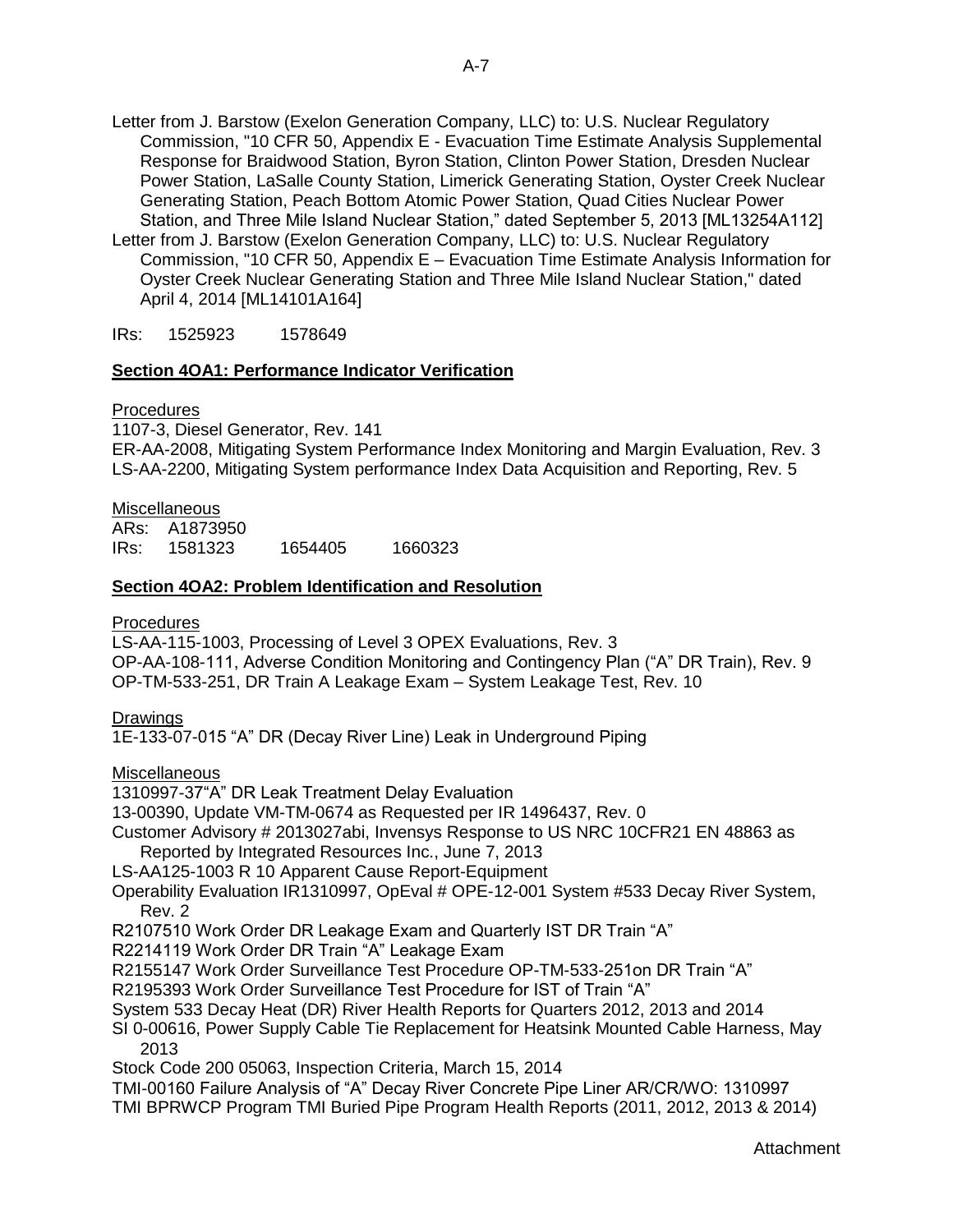ARs: \*01310997 A2333606 IRs: 1688163 1537537 1496437 1537552 1532653 1494443 1537546 1499751 WOs: C2032369 R2141026 R2141555 R2141028 R2141558 R2141560 \*Issue Report Assigned Actions of 01 thru 47 (latest 03/26/2014)

### **Section 4OA3: Followup of Events and Notices of Enforcement Discretion**

**Procedures** 

CC-AA-501-1025, Exelon Nuclear Welding Program Weld End Preparation and Joint Details, Rev. 52

ER-AA-335-002, Non-Destructive Examination, Rev. 006

MA-AA-736-610, Application of Freeze Seal to All Piping, Rev. 5

OP-AA-106-101-1001, Event Response Guidelines, Rev. 6

PI-AA-125-1003, Apparent Cause Evaluation, Rev. 1

Drawing

302-661, Make-Up & Purification Flow Diagram, Rev. 61

**Miscellaneous** 

ASME XI, Section B31.7

BOP-PT-2014-008, NDE Report for MU-V-1034

Equipment Apparent Cause Evaluation 1680680

Engineering Change Request 14-00346, Tech Eval for Freeze Seal on HPI Line for MU-V-1034 Repair, Rev. 1

Licensee Event Report 2013-001-00, "Reactor Coolant "B" Cold Leg Drain Line Flaw"

Licensee Event Report 2013-001-01, "Reactor Coolant "B" Cold Leg Drain Line Flaw"

Licensee Event Report 2014-002-00, "Through-Wall Leak on High Pressure Injection (HPI) 'A' Train Root Valve MU-V-1034 Socket Weld"

Plant Computer Trend for Aux Building Sump Level (C4053), dated July 11, 2014.

Plant Oversight Review Committee Minutes for 2014-12 (LER 2014-002-00), dated September 9, 2014

Root Cause Report, Elbow to pipe weld RC-289 flaw, dated December 20, 2013

Root Cause Report, Elbow to pipe weld RC-289 flaw, dated May 16, 2014

Shift Operations Logs Dated July 10 – 15, 2014

TMI-14-102, Request for Enforcement Discretion for Technical Specification (TS) 3.3.2,

"Emergency Core Cooling, Reactor Building Emergency Cooling and Reactor Building Spray Systems" dated July 14, 2014 (ML14197A293)

TMI-1 Technical Specifications, Amendment 278

Weld Map and Record for C2032503-WM-1

Updated Final Safety Analysis Report, Chapter 6 and 14, Rev. 22

| Clearance: | 14500903             |          |         |         |         |
|------------|----------------------|----------|---------|---------|---------|
| IRs:       | 1681075              | 1681639  | 1694480 | 1684217 | 1680680 |
|            | 1680742              | 1681137  | 1681212 | 1682046 | 1682189 |
|            | 1682298              | 1682386  | 1682410 | 1682825 | 1683017 |
|            | 2384792              |          |         |         |         |
| WOs:       | C <sub>2032503</sub> | A2358916 |         |         |         |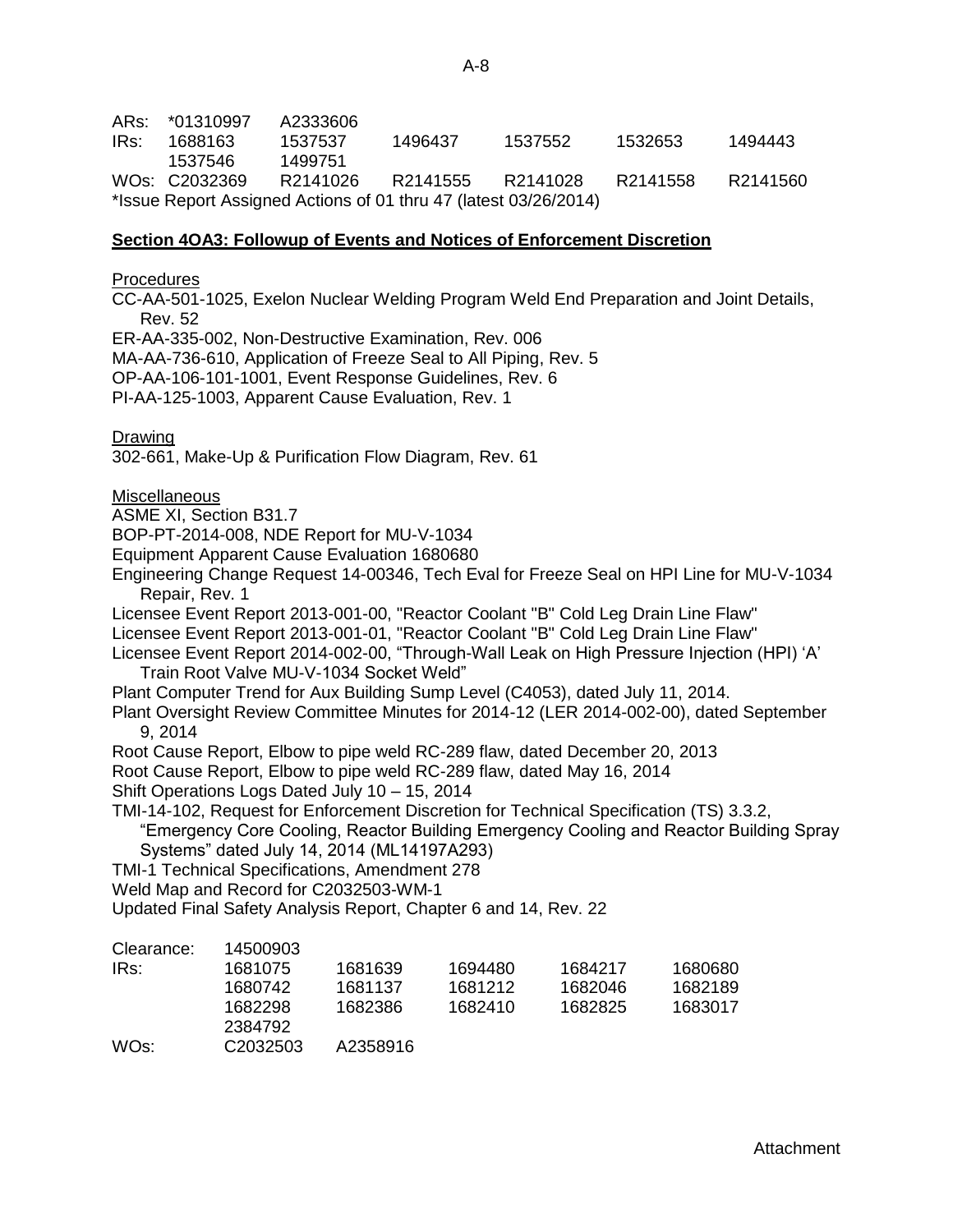## <span id="page-33-0"></span>**SPECIAL ATTACHMENT for Section 1R08: In-service Inspection**

**Question 1** - What were the lengths of the flaws in tube 49-119 at TSPs 10, 11, and 12? Characterize the flatness of these flaws or, alternatively, provide the burst equivalent depths and lengths.

## **Exelon Response**

**Table 1** summarizes the axial lengths, and burst equivalent depths and lengths for the flaws at TSPs 10, 11 and 12 in tube 49-119 in SGB. These measurements are from the array probe exams.

| <b>Support</b> | <b>Flaw</b>       | <b>Shape</b>   | <b>Axial</b><br>Length (in)<br>(Note 1) | <b>Burst</b><br><b>Equivalent</b><br>Depth (%TW} | <b>Burst Equivalent</b><br>Length<br>(in) |
|----------------|-------------------|----------------|-----------------------------------------|--------------------------------------------------|-------------------------------------------|
|                | Flaw1             | Tapered        | 1.83                                    | 33.4                                             | 0.65                                      |
| <b>12S</b>     | Flaw <sub>2</sub> | Tapered        | 0.68                                    | 13.9                                             | 0.47                                      |
|                | Flaw1             | Tapered        | 1.74                                    | 33.4                                             | 0.79                                      |
|                | Flaw <sub>2</sub> | <b>Tapered</b> | 1.39                                    | 31.0                                             | 0.44                                      |
| $\text{IIS}$   | Flaw <sub>3</sub> | Tapered        | 0.32                                    | 16.0                                             | 0.23                                      |
|                | Flaw1             | Tapered        | 1.77                                    | 54.5                                             | 0.82                                      |
| <b>IOS</b>     | Flaw <sub>2</sub> | Tapered        | 0.35                                    | 12.2                                             | 0.30                                      |

**Table 1: SG "B" TSP 10, 11 and 12 Sizing Results**

**Note 1**: These are the total lengths of the flaws as measured with array probes. Note that several of these measurements are longer than the 1.18" thickness of the TSPs and is, hence, considered to be conservative. This overestimate of the lengths is believed to be attributable to the look-ahead and look-behind of the coil.

**Question 2**: For TSP indications found during 1R20 to exceed the plugging limit, how many were new indications, what was the depth, structural depth, and structural length of these new indications, and how many other indications at other TSPs were found on the same tube?

## **Exelon Response**

A total of 14 TSP bobbin wear indications found during 1R20 met the technical specification plugging criterion of equal to or exceeding 40% thru-wall (TW), all of which were in SG B. Nine of these indications are "new" and were not detected during the previous inspection. However, of these nine indications, only four indications had maximum depths greater than or equal to 40%TW when sized with array probes. The array depths are generally lower due to the fact that the array coil can distinguish between multiple flaws at different lands at the same intersection. The bobbin coil cannot distinguish between different flaws in the same horizontal plane and, hence, combines the multiple flaws into a single, larger signal. In most of these cases, the bobbin depth will be deeper than the array depth. The bobbin depths were used in the OA analyses (i.e., no credit was taken for the conservative bobbin sizing in cases where there are multiple indications at the same TSP intersection).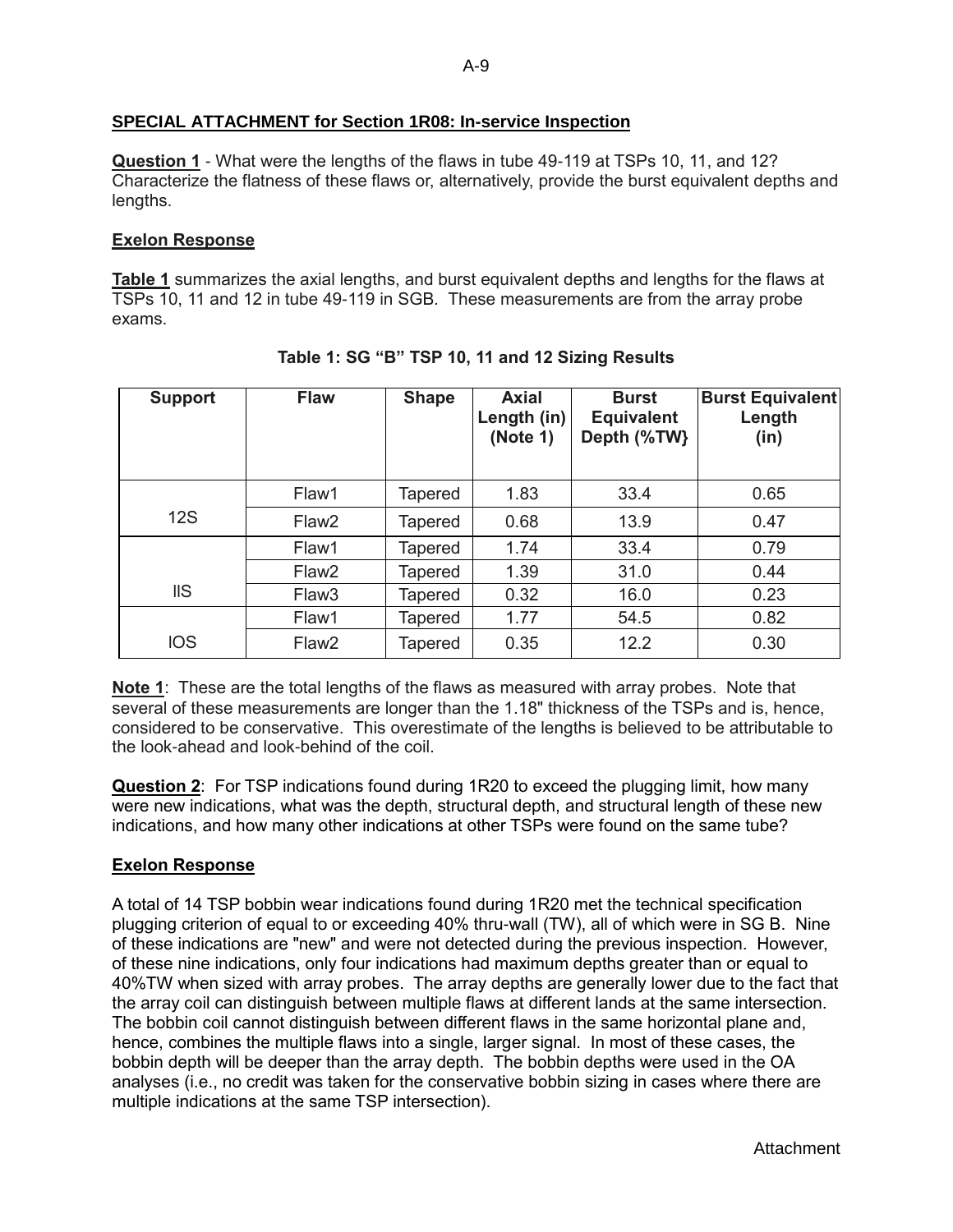**Table 2** - below summarizes all of these new indications that exceeded the plugging criterion. This table includes the 1R20 Bobbin depth, the maximum array depth, the burst equivalent (i.e., structural) depths and lengths from the array exams, and the number of other TSP wear indications in the same tube as reported with bobbin probes.

| SG | Row | Tube | Elevation    | 1R <sub>20</sub><br><b>Bobbin</b><br>Depth<br>$(\%TW)$ | <b>Notes</b>             | Maximum<br>Array Depth<br>$(\%TW)$ | <b>Burst</b><br>Equivalent<br>Depth<br>$(\%TW)$ | <b>Burst</b><br>Equivalent<br>Length<br>(in) | # of Other<br>Indications<br>Detected<br>by Bobbin |
|----|-----|------|--------------|--------------------------------------------------------|--------------------------|------------------------------------|-------------------------------------------------|----------------------------------------------|----------------------------------------------------|
| B  | 48  | 118  | $13S + 0.00$ | 40                                                     | $\overline{\phantom{a}}$ | 36.2                               | 31.0                                            | 1.53                                         | 91nds at<br>8 TSPs                                 |
|    |     |      | IOS +0.24    | 53                                                     | ۰                        | 49.2                               | 44.5                                            | 0.63                                         |                                                    |
|    |     |      |              |                                                        |                          | 40.1                               | 36.9                                            | 0.66                                         |                                                    |
| B  | 49  | 118  | $12S + 0.00$ | 45                                                     | Note 1                   | 27.5                               | 23.4                                            | 0.37                                         | 81nds at<br>5 TSPs                                 |
|    |     |      | $13S + 0.00$ | 46                                                     | Note 1                   | 37.2                               | 33.2                                            | 1.35                                         |                                                    |
|    |     |      |              |                                                        |                          | 29.3                               | 26.0                                            | 0.57                                         |                                                    |
|    |     |      |              |                                                        |                          | 37.9                               | 33.4                                            | 0.79                                         |                                                    |
|    |     |      | $11S + 0.00$ | 48                                                     | Note 1                   | 34.3                               | 31.0                                            | 0.44                                         |                                                    |
|    |     |      |              |                                                        |                          | 18.0                               | 16.0                                            | 0.23                                         |                                                    |
|    |     |      | IOS -0.71    | 58                                                     |                          | 60.1                               | 54.5                                            | 0.82                                         |                                                    |
| B  | 49  | 119  | IOS +0.37    | 44                                                     | Note 2                   | 14.0                               | 12.2                                            | 0.30                                         | 61nds at<br>5 TSPs                                 |
|    |     |      |              |                                                        |                          | 36.6                               | 33.4                                            | 0.65                                         |                                                    |
|    |     |      | $12S + 0.29$ | 40                                                     | Note 1                   | 16.3                               | 13.9                                            | 0.47                                         |                                                    |
|    |     |      | $13S + 0.00$ | 63<br>(Array)                                          | ٠                        | 63.3                               | 61.1                                            | 1.26                                         |                                                    |

**Table 2: New Indications Meeting the Plugging Criterion of 40%TW**

# **Notes**:

- 1. Multiple indications were confirmed (i.e., at more than one trefoil land) and measured with array at these locations.
- 2. Due to the length, shape, and position of these flaws, bobbin identified two separate and relatively deep indications. However, the array probe showed that the indication at the upper edge of the TSP was much shallower than what was measured with the bobbin probe. Since the deep indication spanned the entire thickness of the TSP, the bobbin signal at the upper edge was enhanced by the deeper (lower edge) flaw and isn't representative of the depth of the shallow flaw at the upper edge.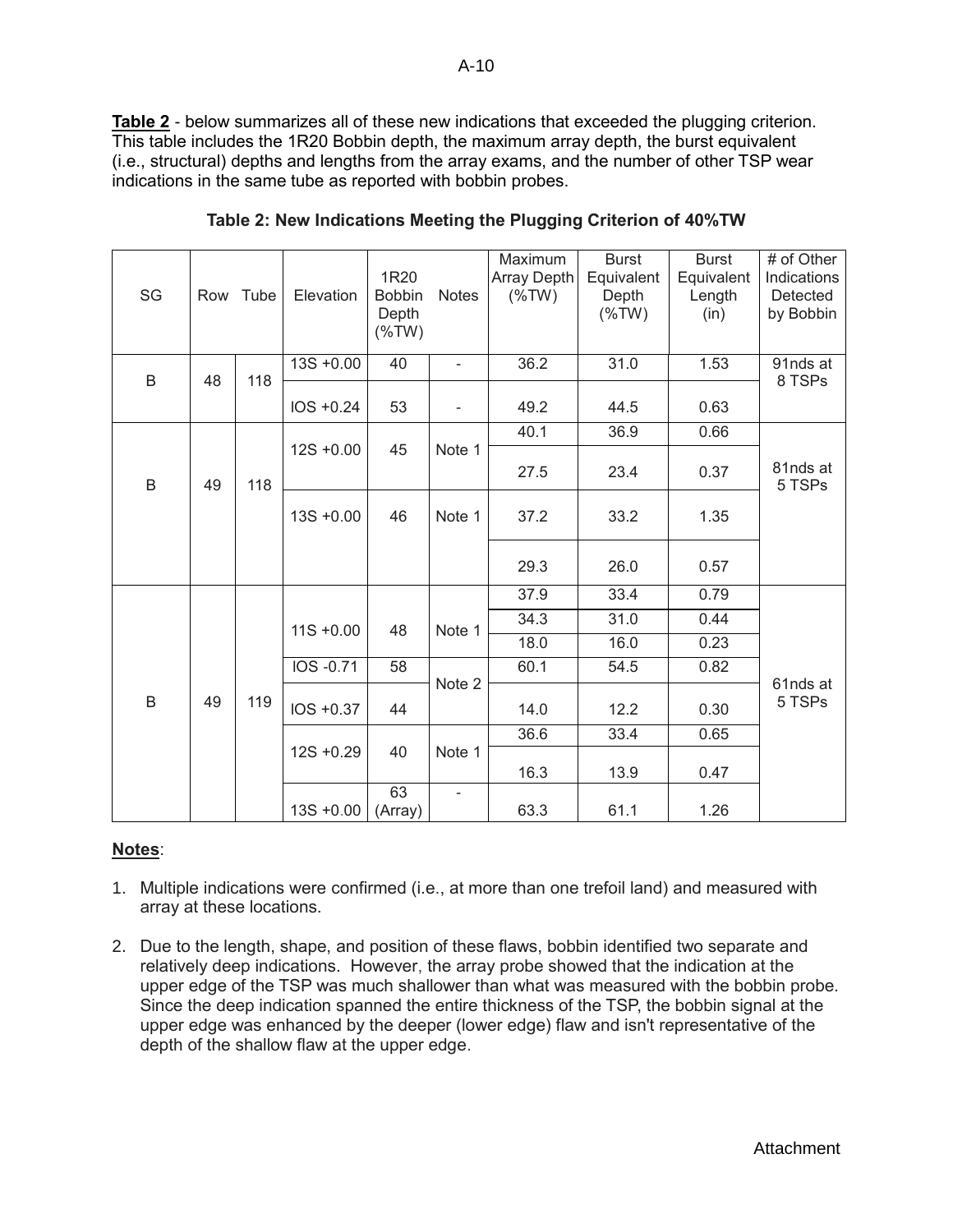**Question 3** - Table 3-5 of the CMOA report indicates that a maximum depth of 58.3% had been projected for new indications at the 1R20 inspection. What associated lengths and burst equivalent lengths and depths had been projected?

## **Exelon Response**

The 58.3%TW value was a deterministically projected maximum depth for the deepest new indication. This value was documented in the Operational Assessment performed after the 1R19 outage in the fall of 2011 (Reference 1).

No specific burst equivalent lengths and depths for this flaw were documented in the previous operational assessment. However, using the same assumptions used for structural length and structural depth ratios, a flaw with a structural length of 1.2 inches and a structural depth of 52.5%TW is obtained. Note that the previous operational assessment used a fixed structural length of 1.2".

**Question 4** - The Condition Monitoring curves in Figure 4-1 of the CMOA account for yield plus ultimate strength uncertainty, burst pressure prediction model uncertainty, and eddy current measurement error. Was this curve established deterministically or probabilistically? If deterministically, what statistical bounds for each of these parameters were used?

## **AREVA Response**

The condition monitoring curves shown in Figure 4-1 were generated probabilistically.

**Question 5** - Please confirm that the 1.4 x MSLB criterion was met by analysis for tube 49-119 at TSP 13.

## **AREVA Response**

Yes, the deep flaw at TSP 13 in tube 49-119 in SGB passes the 1.4 x MSLB criterion (3605 psi) analytically. The Condition Monitoring limit for a flaw with a structural length of 1.26" is 63.6%TW versus the measured structural depth of 61.1%TW.

**Observation #1** - The CMOA analysis appears to take no credit for the radial restraint against burst provided by the TSP. The TSP does constrain the tube from bursting during the in-situ pressure test, given the limited amount of axial offset which occurs between hot and cold conditions. This appears appropriate if one is demonstrating that the 3 delta P criterion is met. However, in-situ pressure testing may not be valid for purposes of demonstrating that the 1.4 x MSLB criterion is met, unless it can be demonstrated that the TSP will not undergo significant axial displacement relative to the flaw location.

### **AREVA Response**

The EPRI In Situ Pressure Test Guidelines [5] explicitly discuss the effects of tube supports on the in situ pressure test results. Specifically, Section 0.3.1 discusses the inadequacy of burst tests at demonstrating structural integrity due to the restraint provided by drilled supports; however, the guidelines also address broached supports, stating in the Note at the end of 0.3.1 that: "Degradation at lattice type eggcrate TSPs is not exempt from in situ proof testing, as it has been shown that these supports provide little strengthening to regions with axial degradation.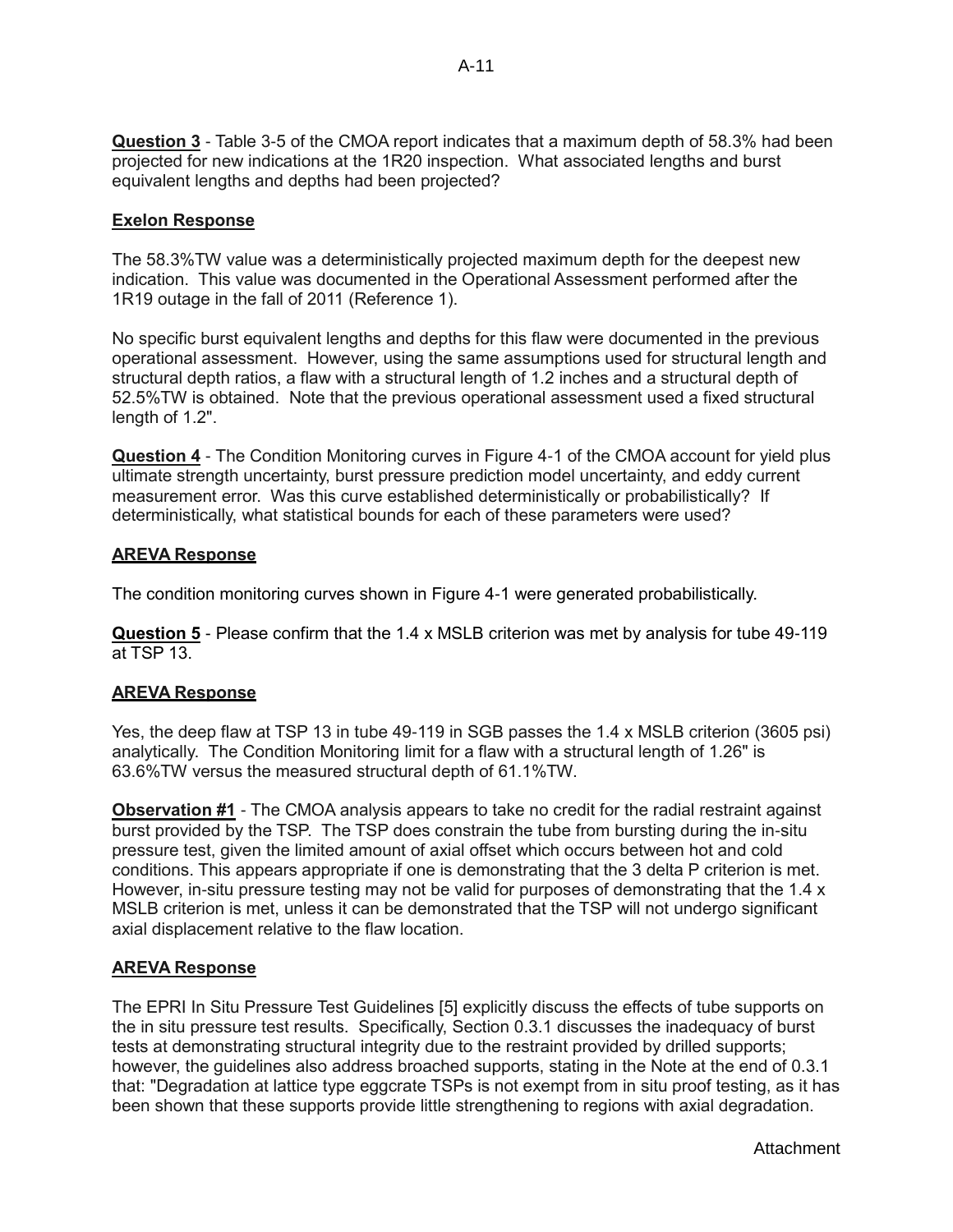The same is true of broached TSP supports." In addition, the vertical displacement of the flaws between steady state operating conditions and cold test conditions provides some assurance that a portion of the flaw was outside of contact with the TSP. Finally, since leakage due to TSP wear occurs coincidently with tube burst, it can be concluded that successful completion of the in situ proof test per the passage from the EPRI Guidelines cited above, also validates that accident induced leakage criteria has also been met.

Also, as discussed in the response to Question 5, condition monitoring was met analytically for the worst-case flaw at TSP 13 in Tube 49-119 in SGB. Hence, in situ pressure testing was not required to confirm condition monitoring at 1.4 x MSLB conditions.

**Observation #2** - Given that the 3 delta P Condition Monitoring limit is a structural (burst equivalent) depth of 61.1% for a flaw with a structural (burst equivalent) length of 1.18-inches, then the comparable Condition Monitoring depth limit for 1.4 x MSLB is approximately 63.5% (burst equivalent). This is very close to what was measured for tube 49-119 at TSP 13.

## **AREVA Response**

As discussed in the response to Question 5, condition monitoring was met analytically at 1.4 x MSLB for the deep flaw in Tube 49-119 in SGB. The calculated Condition Monitoring limit at 1.4 x MSLB conditions is 63.6%TW versus a measured structural depth of 61.1%TW.

**Question 6** - Figure 6-2 of the CMOA report shows the distribution of indications by depth that were returned to service in SG B. Are these the measured maximum depths for each indication or structural depths?

## **Exelon Response**

Figure 6-2 shows the maximum depths for each indication. The depths shown are those recorded by the bobbin inspections except the deep flaw in Tube 49-119 in SG B. The deep flaw in Tube 49-119 was sized at 63%TW maximum depth using an array probe. This flaw was sized with an array probe since it exceeded the deepest flaw in the wear calibration standard used with the bobbin coil examination. The array sizing made use of a qualified fixed calibration curve.

**Question 7**- Confirm that the projected end-of-cycle structural lengths for both indications that were returned to service and projected new indications are based on the lognormal distribution fit given in Figure 6-4 of the CMOA report. If not, please clarify how the end-of-cycle structural lengths were determined for both indications returned to service and projected new indications.

## **Exelon Response**

The end-of-cycle structural lengths for both new and repeat indications were based on the lognormal curve shown in Figure 6-4. The minimum and maximum values of the lognormal curve were specified. A minimum value of 0.3" and a maximum value of 1.3" were used. It should be noted that Figure 6-4 and the text preceding Figure 6-4 are correct and consistent with what was used in the analyses. However, the values in Table 6-1 of the operational assessment (Reference 2) were incorrect. A corrected table is provided below. Note that the values for the structural depth ratio were also incorrect in Table 6-1 of the operational assessment.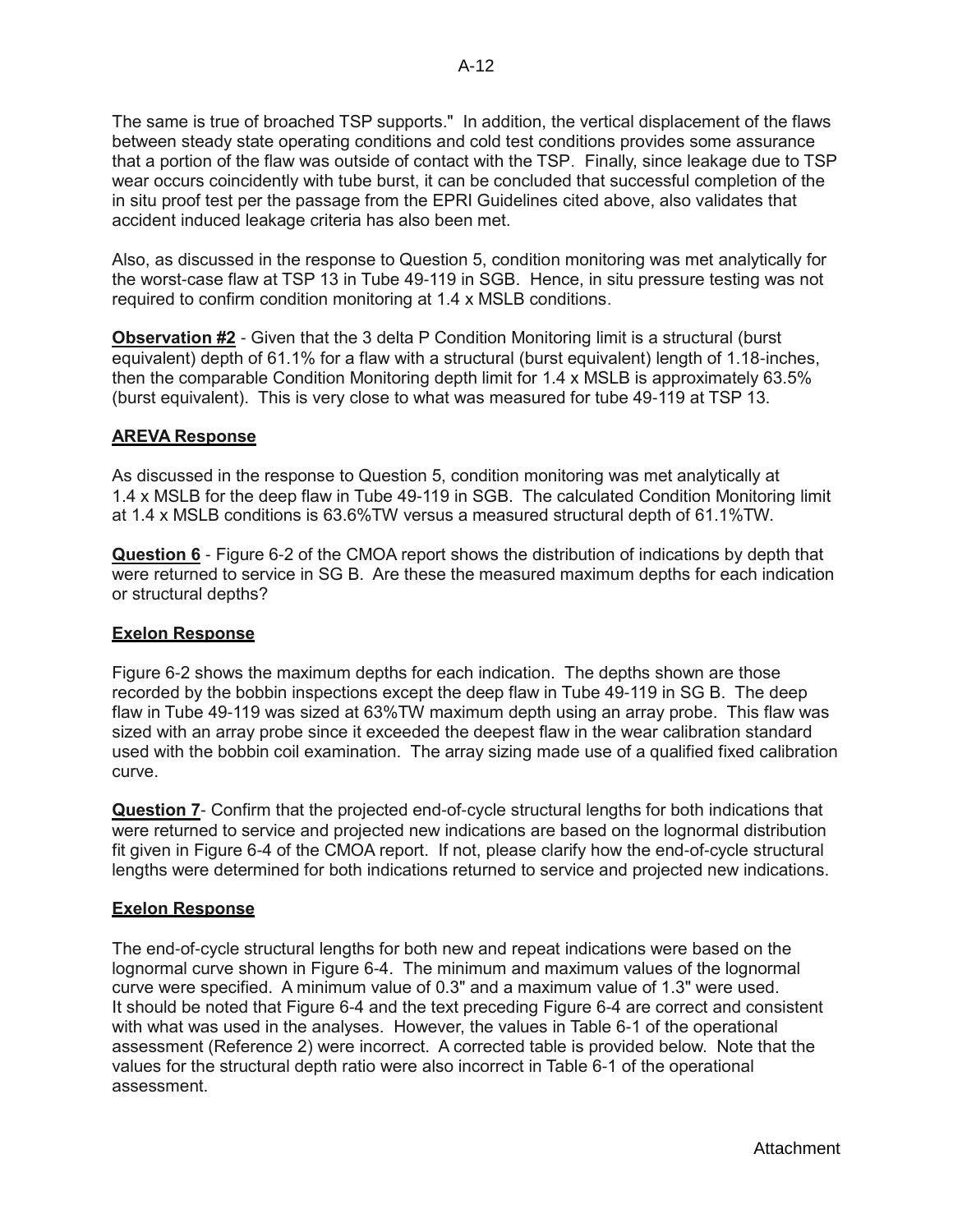None of these errors affected the OA analyses. The analyses were performed with the intended distributions. Only the documentation in Table 6-1 of the report was in error.

The CMOA report is being revised to correct this error and will be made available to the NRC.

| <b>Parameter</b>                                                                | <b>Value</b>                                                                                              |
|---------------------------------------------------------------------------------|-----------------------------------------------------------------------------------------------------------|
| Mean of the sum of yield and ultimate strengths at<br>temperature               | 130.4 ksi                                                                                                 |
| Standard deviation of the sum of yield and ultimate<br>strengths at temperature | 2.184 ksi                                                                                                 |
| 3 X Normal Operating Pressure Differential                                      | 3830 psid                                                                                                 |
| Tubing wall thickness                                                           | 0.0368 in.                                                                                                |
| Tubing outer diameter                                                           | $0.625$ in.                                                                                               |
| Structural length lognormal mean                                                | $-0.8$                                                                                                    |
| Structural length lognormal standard deviation                                  | 0.52                                                                                                      |
| Structural length maximum                                                       | 1.3                                                                                                       |
| Structural length minimum                                                       | 0.3                                                                                                       |
| Structural depth ratio mean                                                     | 0.897                                                                                                     |
| Structural depth ratio standard deviation                                       | 0.028                                                                                                     |
| Structural depth ratio maximum                                                  | $\mathbf 1$                                                                                               |
| Structural depth ratio minimum                                                  | 0.85                                                                                                      |
| <b>ETSS Technique</b>                                                           | 96043.1 Rev 1                                                                                             |
| ETSS NDE depth sizing parameters                                                | Slope= 1.05<br>Intercept = $-1.13$<br>Standard Error= 1.85 (Technique)<br>Standard Error= 0.925 (Analyst) |
| Number of Monte Carlo cycles                                                    | 1000000 for Probability of Survival<br>10000 for Max Depth Projections                                    |
| Length of Cycle 20                                                              | 1.919 EFPY                                                                                                |

**Table 3: Corrected Summary Table of Inputs for the Probabilistic OA**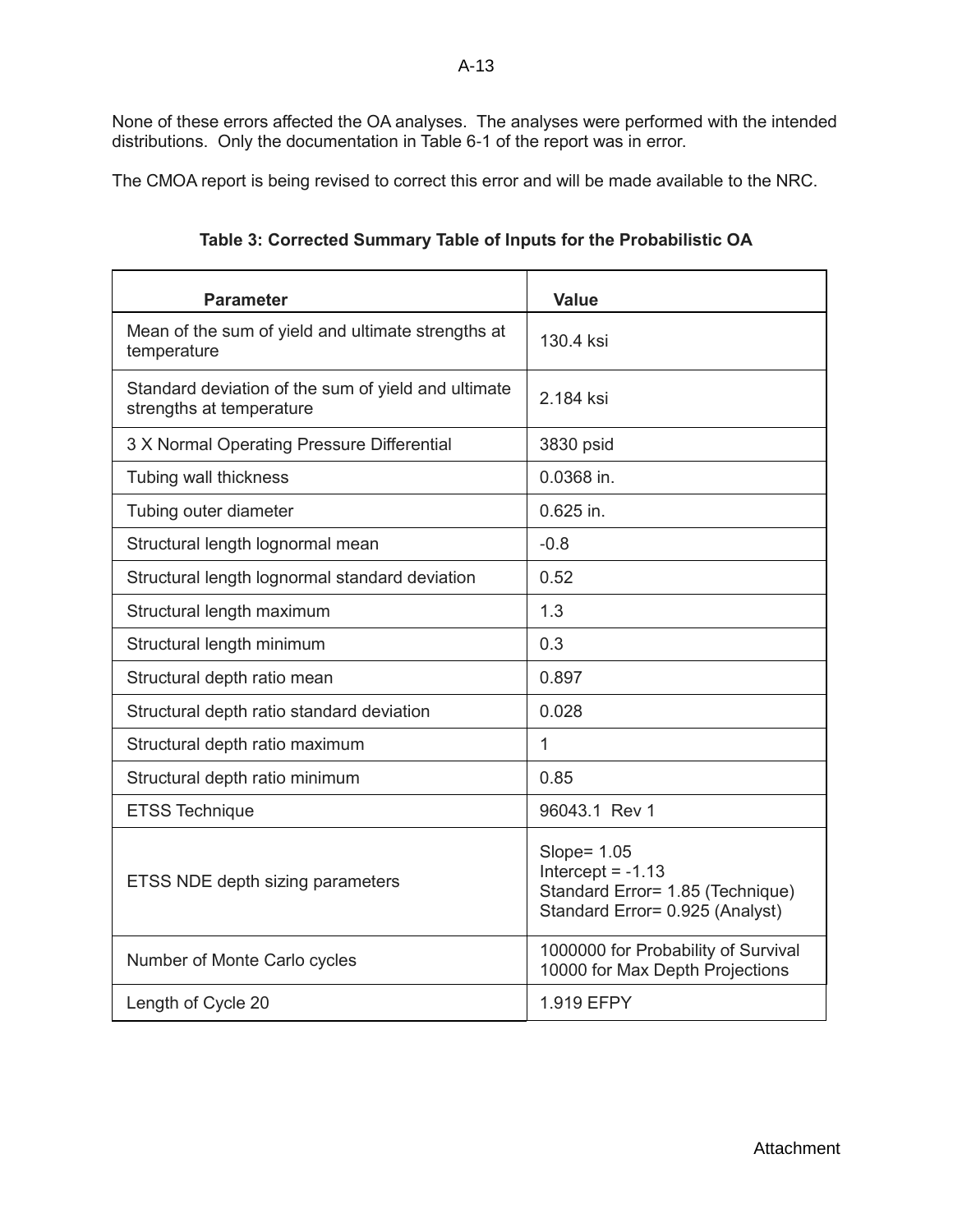**Question 8** - Confirm that for each Monte Carlo sample projection of end-of-cycle wear depth that a corresponding structural length was assigned based on a random sampling of the log normal distribution for structural length in Figure 6-4. If yes, what was the justification for doing so as opposed to assuming a bias of larger lengths to relatively large depths? If not, please clarify how each Monte Carlo sample projection of end-of-cycle wear depth was paired with a corresponding structural length.

## **Exelon Response**

Yes, structural lengths were randomly sampled from the lognormal curve shown in Figure 6-4 with the exception of the minimum and maximum criteria as discussed above. If a value greater than the specified maximum length is randomly selected, the structural length is set to the maximum value (i.e., the curve is not resampled to obtain a new structural length). Likewise, if a value less than the specified minimum is selected, the structural length is set to the minimum value.

The basIs for not considering a bias of longer lengths to deeper indications is provided in the response to Question 9.

**Question 9** - Was the eddy current data reviewed to establish whether or not larger structural lengths are biased toward being associated with deeper flaws? If so, what trends were observed?

### **Exelon Response**

Yes, there is a correlation between structural length and structural depth. However, this correlation is driven primarily by the shallow, tapered indications. To support the response to this question, additional line-by-line sizing was performed. This additional line-by-line sizing was focused on indications that the resolution analysts deemed to be flat as well as relatively shallow, tapered indications. This was done to complement the sizing that was performed during the outage which focused primarily on the deepest indications.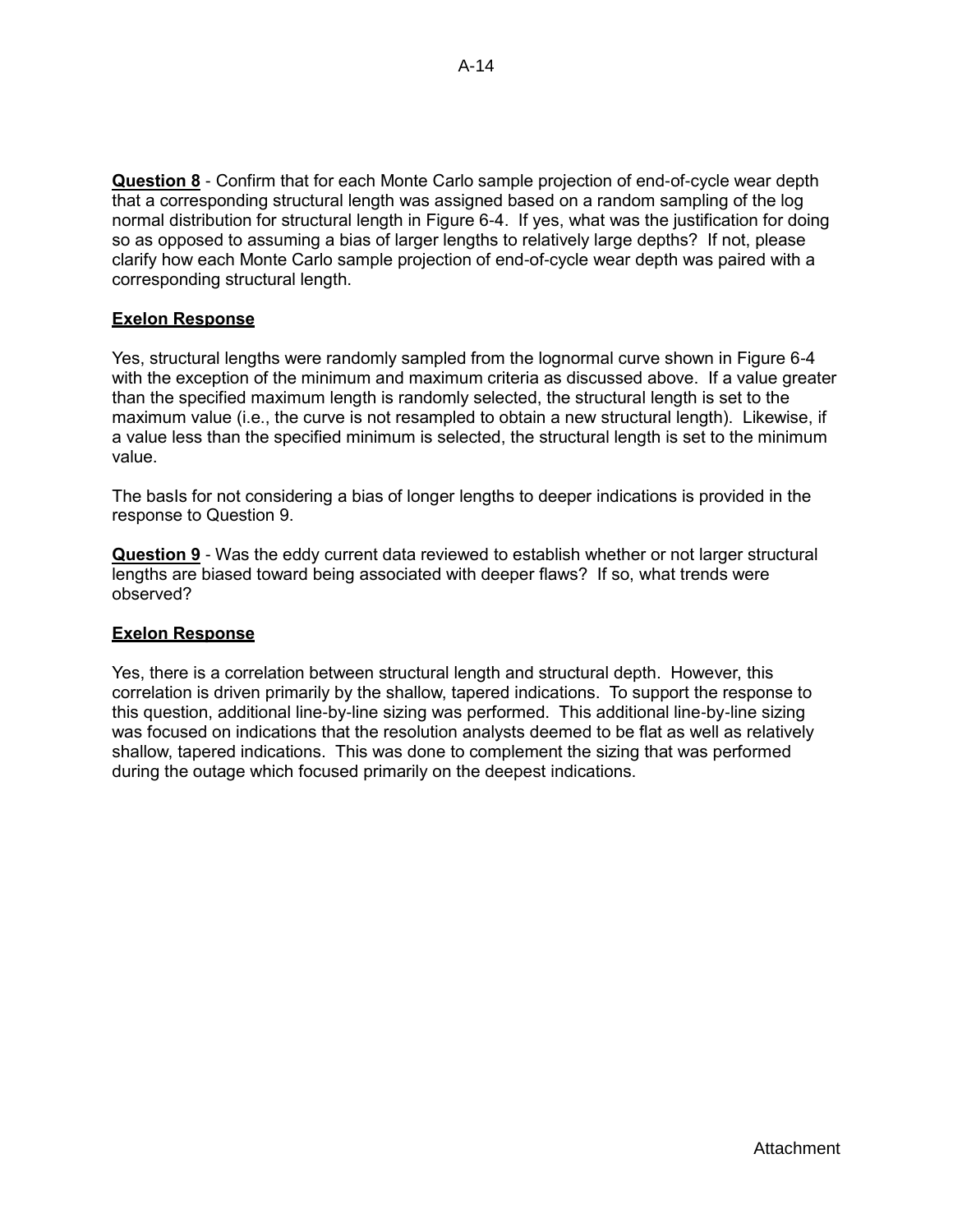**Figure 1** below shows the structural length plotted against structural depth for all profiled indications in SG B. As shown in the figure, there were twelve indications that were clearly flat as evidenced by a structural length greater than 1.2". Eleven of these twelve indications had structural depths less than 40%TW and six of these indications had structural depths less than 20%TW.

# TMI-1 1R20 Responses to NRC Questions on CMOA



**Figure 1: All Profile Results for SGB** 

**As shown in Figure 1**, there is some correlation between structural length and structural depth. However, as previously mentioned, this correlation is primarily driven by the shallow, tapered indications. When a tapered flaw first initiates, it will only be present at one edge of the support and may only have a total length of 0.4", for example. Obviously, if the total length is 0.4" and the flaw is tapered, its structural length will be less than 0.4". As the flaw grows in depth, its total length and structural length will increase provided the taper angle remains the same. This is the primary reason that there is an apparent relationship between structural length and depth.

In order to illustrate the effect that the shallow tapered indications have on this correlation, another curve was generated which includes only those profiled indications with total measured lengths greater than 1 inch. Applying this criterion effectively eliminates the shallow tapered indications since tapered flaws would need to grow to a relatively deep depth before they would reach a length of 1 inch. This relationship is shown in **Figure 2** as shown in the figure; there is no correlation of increasing structural length with increasing structural depth. Hence, for the flaws of most concern (flat or tapered and relatively deep), there is no correlation between structural length and structural depth.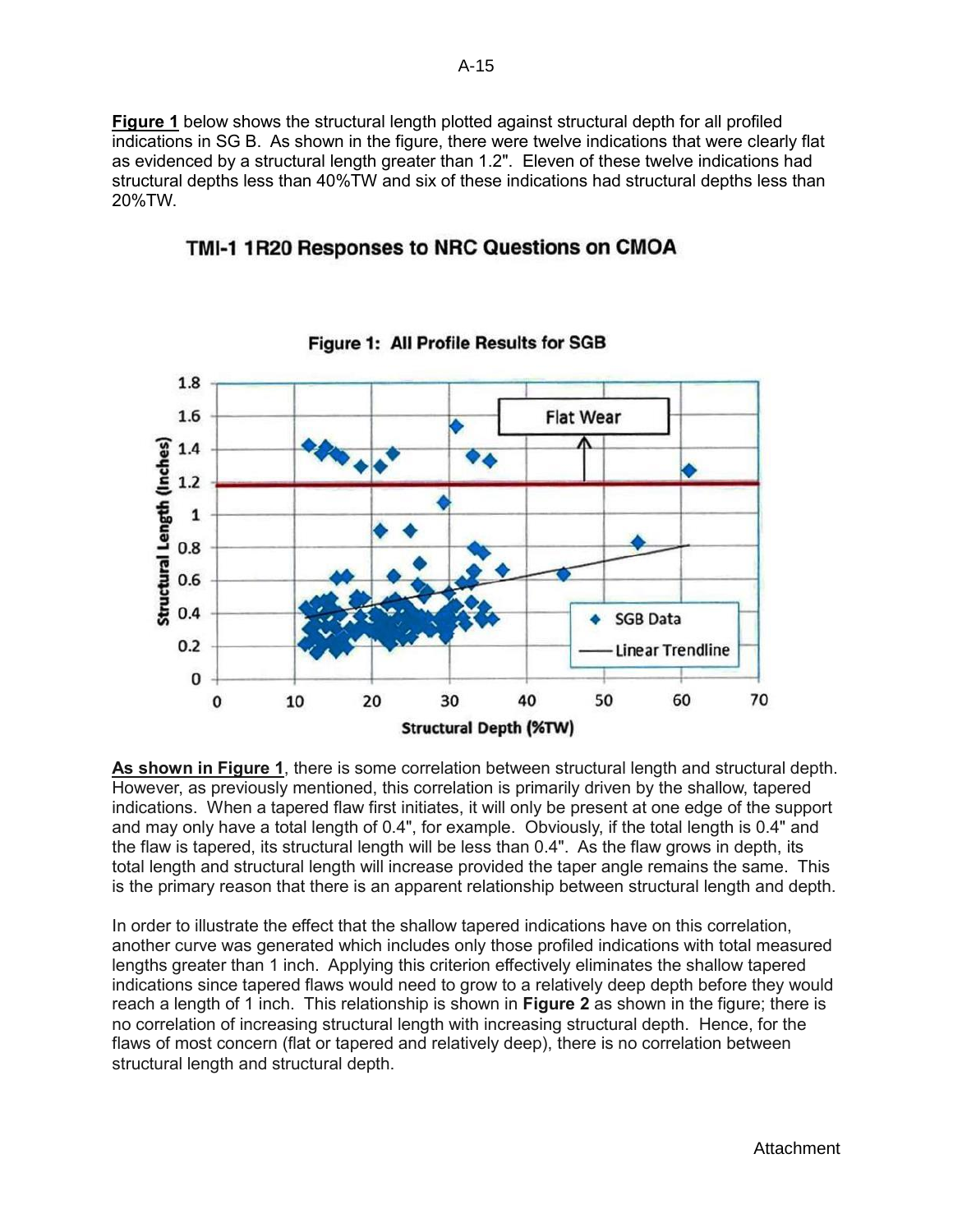

Figure 2: Profile Results for Indications Greater Than 1 Inch Total Length

**Question 10** - It is stated in the middle of page 50 of the CMOA report that "The probability of survival (POS) for each depth bin was calculated as the individual indication POS raised to the number of indications in that bin." This sentence and the example provided in the next sentence suggest that each indication in each depth bin is assumed to have the same POS. Please confirm or clarify. If this is the case, then each indication in each depth bin must have the same structural length. Why are the structural lengths for each of the indications in the bin the same rather than varying randomly from indication to indication?

### **Exelon Response**

The probability of survival (POS) calculated for each depth bin includes random sampling of the various uncertainties including growth rates, non-destructive examination (NDE) uncertainties, structural lengths, and structural depth ratios. Therefore, the POS already includes a range of structural lengths (i.e., they are not assumed to be all the same). Since random structural lengths are included in the calculation of the POS, each indication in a given depth bin will have the same POS.

This method is statistically equivalent to the more traditional Monte Carlo approach where an end-of-cycle burst pressure is calculated for each flaw predicted at the end of the cycle.

**Observation #3** - Operating experience over two cycles for the TMI SGs may indicate an approximate 0.5 probability of a wear flaw over the current operating cycle exhibiting a structural depth around 63% or more with a structural length of 1.18 - inches. Based on observation #2, this translates to a probability of approximately 0.5 of a tube reaching the 1.4xMSLB Condition Monitoring limit. That these are reasonable estimates is further supported by the fact that the current operating cycle is expected to be slightly longer than the previous cycles (i.e., 1.919 effective full power years (EFPY) versus 1.877 EFPY for cycle 19 and 1.719 for cycle 18) and that the number of new indications is predicted by the OA to continue to increase significantly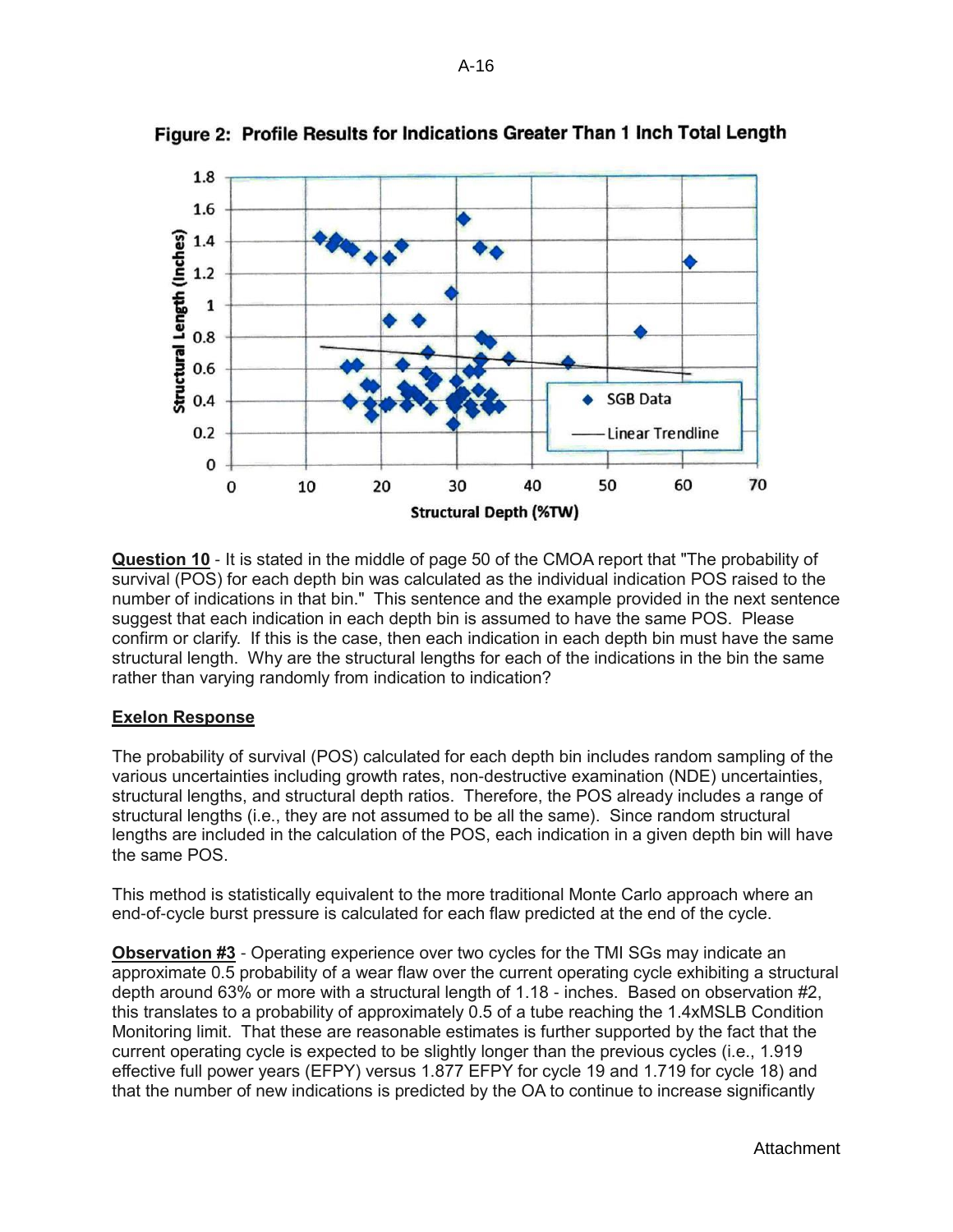compared to the previous cycle, creating more opportunity for at least one tube to exhibit extreme growth behavior.

## **Exelon Response**

Based on the lack of a relationship between structural length and structural depth for the most significant flaws, the OA doesn't project a 0.5 probability of a flaw with structural depth of 63%TW and a structural length of 1.18 inches. As discussed in the response to Observation #4, the OA routinely predicts indications with maximum depths greater than or equal to 63%TW. However, it is a rarer occurrence that these deep flaws are paired with a long, flat wear shape.

It should also be noted that reaching the Condition Monitoring limit doesn't equate to an unacceptable probability of survival of less than 0.95. It only means that in situ pressure testing would be required. To illustrate this point, a flaw with a measured (array coil) structural length of 1.18 inches and a structural depth of 63.9%TW is at the 3 delta P Condition Monitoring limit and, hence, has a probability of survival of 0.95. However, a flaw with known (as opposed to measured) dimensions of the same length and depth has a probability of survival of 0.992.

**Observation #4** - The licensee's OA predicts an overall POS (probability of survival; i.e., probability of satisfying performance criteria) of 0.968 for 3 delta P, taking no credit for constraint against burst provided by the TSPs. The CMOA report did not address 1.4xMSLB specifically, but the POS for this case would be even higher than the 0.968. Clearly, these results are at odds with the staff's observation #3. For the OA to be correct, the occurrence of the 63% deep, 1.18- inch long wear indication in tube 49-119 was simply extreme bad luck, defying the odds, and unlikely to happen again. However, given that the cause of the previously observed high growth rates is not well understood and that no corrective measures have been taken, this is a conclusion that is difficult to accept.

### **Exelon Response**

The OA routinely predicts indications with maximum depths of at least 63%TW. An average of about two indications of this depth (or deeper) are projected in each Monte Carlo simulation. It is acknowledged that, in the OA analysis, pairing these deep flaws up with a long, flat indication is a more unusual occurrence. Applying the distributions for structural depth ratio and structural length leads to an indication meeting or exceeding the limiting 1R20 flaw (61.1%TW structural depth AND 1.26" structural length) in about 1.8% of the simulations. There are many other cases where either this structural length or structural depth (but not both) are exceeded. However, as discussed in the response to Question 9, there is no relationship between structural length and structural depth for the most significant flaws.

It should also be emphasized that the OA is predicting the likelihood of a Condition Monitoring failure (as opposed to the requirement of in situ pressure testing). To illustrate the difference, the limiting flaw at 1R20 is used as an example. Since the limiting flaw in 1R20 fell on the Condition Monitoring limit, it's POS (including NDE uncertainties) is about 0.95. However, a flaw of the same known dimensions (61.1%TW for a length of 1.26") has a POS of 0.994.

**Observation #5** - A possible problem with the OA methodology may be the treatment of structural depth and structural length as totally independent parameters (if this is what was done (see question 8). The inspection data needs to be evaluated for any bias of longer structural lengths to the deepest flaws.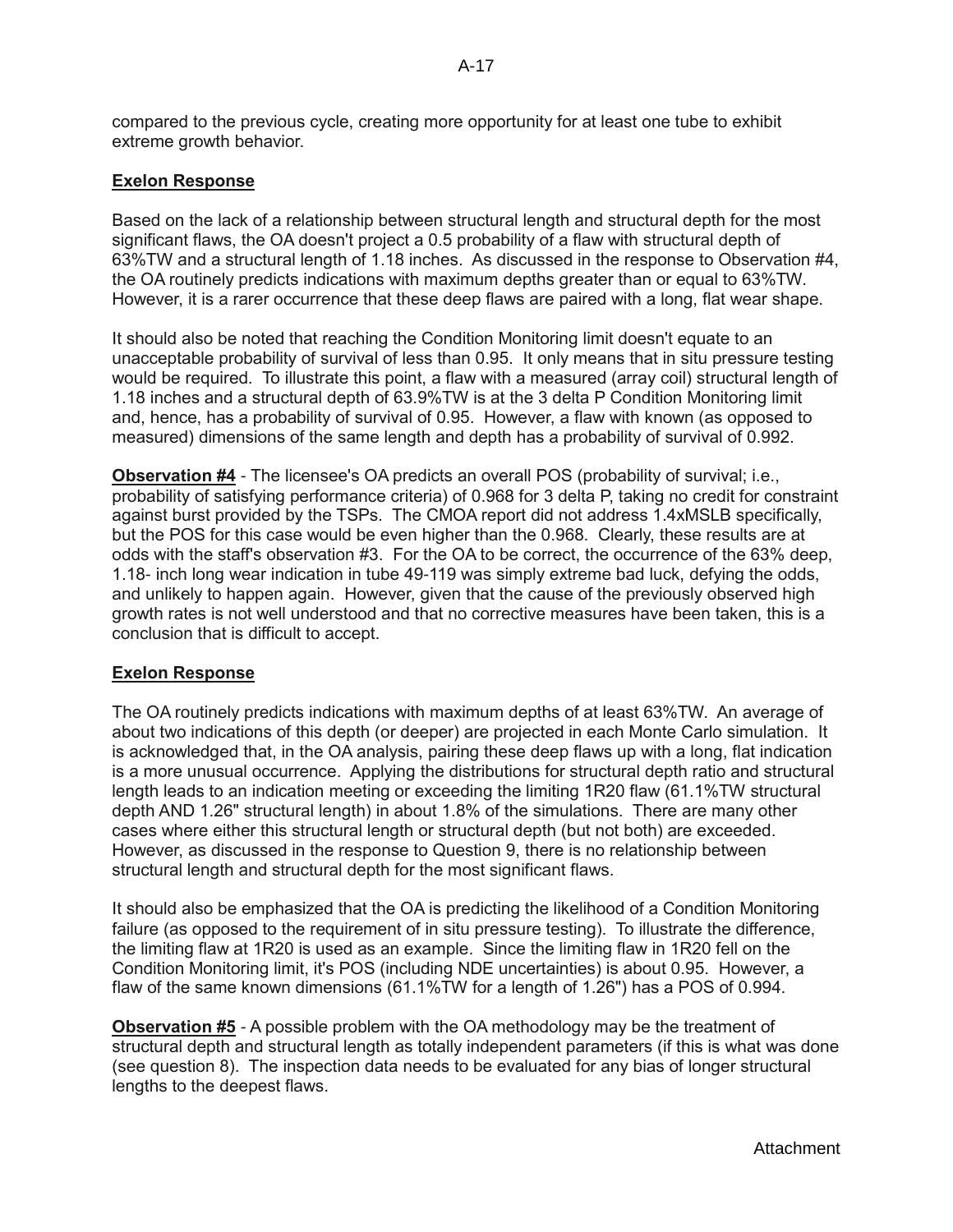## **Exelon Response**

See the response to Question 9 which discusses the lack of a relationship between structural length and depth for the most significant flaws.

**Question 11** - Please confirm that the stresses in the tube supports have been assessed to ensure the supports will continue to perform their function during normal operating, transient, and accident conditions. In addition, please confirm that the tube supports will not impose unacceptable loads on the tubes in the event of design basis accidents given the locked condition of the supports.

## **Exelon Response**

Assessment of inspection data, including vertical offsets of wear scars, gives evidence that the peripheral edges of the TSPs may be flexed upward during the time that the wear is accumulated. It is postulated that the TSP edges are frictionally bound to the adjacent shrouds as a result of unintended fabrication consequences. During heat-up, the shrouds move upward more than the TSPs (supported vertically by the tie rods) pulling upward on the TSP edges. Thus, for lateral loadings the flexed TSP edge introduces a geometric eccentricity that increases the stresses within the TSP beyond those of a flat TSP. Currently, the configuration of TSPs with edges flexed upward is not in the design basis.

To assess the impact of TSPs with flexed edges, the design basis analyses are visited. This assessment includes evaluation of the existing margins on the TSP criteria and estimation of effects due to the inclusion of the lateral load eccentricity.

The design analysis of the TSPs [3] lists the maximum range of displacement between the shroud and TSP as 0.58" [3, Section 4.3.1]. However, for the case of the TSP edge being pulled upward this amount, a resisting tension load is induced in the tie rods. Reference [4, Appendices A, B & C) performs an analysis of tie rod loads associated with three configurations of bound TSPs:

- All TSPs bound to the upper and lower shrouds
- All TSPs bound in the upper shroud (free TSPs in lower shroud)
- TSP 14 & TSP 15 bound in the upper shroud (all other TSPs are free)

The case with the minimum axial load in an outer tie rod for any of the three cases evaluated is 6000 pounds. Although this load was the result of a compression case, it did not result in tie rod bow, so it can be used to linearly estimate the behavior of the structure when the load is tensile. The 6000 pound tie rod load produces a calculated vertical stretch of 0.27". Therefore, the magnitude of eccentricity from the plane of the TSP (tie rod connections) to the vertical location shroud-to-bound TSP is  $0.58"$ -  $0.27"$  =  $0.31"$ . The thickness of the TSP is nominally 1.18". Therefore, the eccentricity is only approximately 1/4th of the TSP thickness.

Considering the magnitude of eccentricity associated with bound TSPs, the only significant influence is associated with large lateral loadings. Review of Table 4 - 2 and Section 4.3.2 [3] indicates the largest lateral loads correspond to faulted (Service Level D) conditions.

The design analysis [3] prudently analyzes a 'nominal' geometry and a 'corroded' geometry. Per [3, Section 4.8.1] for the faulted case, the applied conservatively- large lateral loads in the equivalent form of accelerations are 130 G's and 145 G's for the nominal and corroded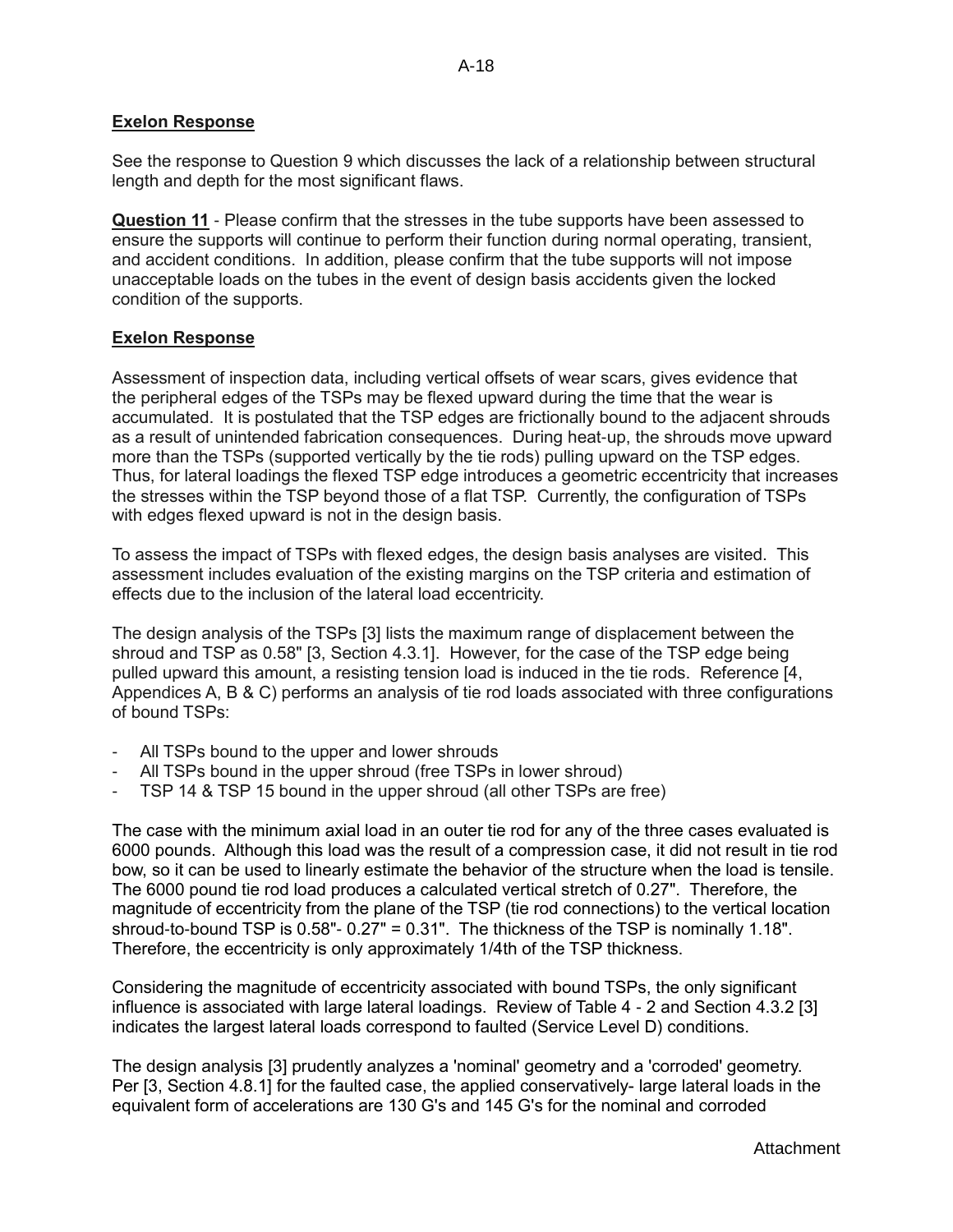geometries, respectively. However, Section 8.2.1 [3] indicates that the re-calculated applicable equivalent G-loads are 60.01 G's and 68.32 G's for the nominal and corroded geometries, respectively. Therefore, the loads reflected in the analysis are more than two-times the applicable values. Thus, the results listed in the design analysis are conservative by more than a factor of two based on consideration of loads alone.

The general methodology applied in the analysis of faulted conditions is 'elastic-perfectly plastic.' This method takes no credit for the inherent additional strength of the material beyond the specified yield stress. As noted in Section 4.10 [3], this method is conservative as compared to the more representative method of employing a 'true stress-true strain' curve to utilize the increment of strength when stressed above the yield.

The results of the very conservative elastic-perfectly plastic analysis indicate the worst case tube-TSP broached hole gap was reduced from a nominal value of 0.006" to 0.003" (only a 0.003" change under large loading and further conservative method).

Based on the discussion above, it is concluded that the effects due to the inclusion of the TSP edge flexure vertical eccentricity (-1/4 TSP thickness) is more than offset by the conservative loads used (>2x) and the conservative methodology (no strength beyond yield) applied in the design basis analysis. Therefore, the stresses in the tube supports (TSPs) have been assessed and ensured that they will continue to perform their function during normal operating, transient, and accident conditions. Furthermore, it is confirmed that the tube supports will not impose unacceptable loads on the tubes in the event of design basis accidents given the locked condition of the supports